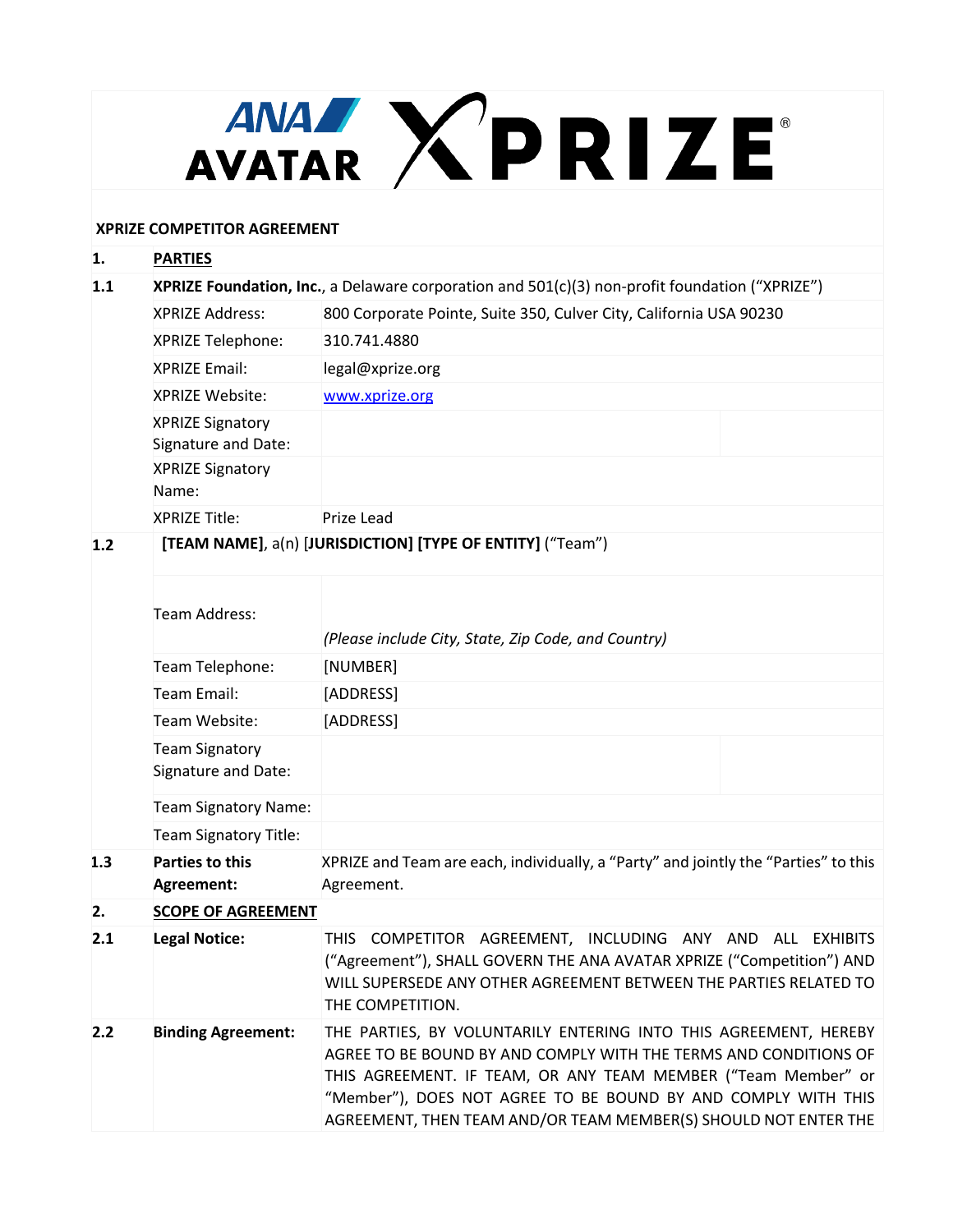|     |                                                                | COMPETITION OR JOIN THE TEAM. BY SIGNING THIS AGREEMENT, TEAM<br>REPRESENTS AND WARRANTS THAT IT AND ITS PRESENT AND FUTURE TEAM<br>MEMBERS UNDERSTAND AND AGREE TO BE BOUND BY THE TERMS OF THIS<br>AGREEMENT.                                                                                                                                                                                                                                                                                                                                                                                                                                                                                                                 |
|-----|----------------------------------------------------------------|---------------------------------------------------------------------------------------------------------------------------------------------------------------------------------------------------------------------------------------------------------------------------------------------------------------------------------------------------------------------------------------------------------------------------------------------------------------------------------------------------------------------------------------------------------------------------------------------------------------------------------------------------------------------------------------------------------------------------------|
| 2.3 | <b>Purpose:</b>                                                | The \$10M ANA Avatar XPRIZE is a four-year global competition focused on the<br>development of a robotic Avatar System that will transport an operator's<br>senses, actions, and presence to a remote location in real time, leading to a<br>more connected world. The winning team will integrate multiple emerging<br>technologies to develop a physical, non-autonomous robotic Avatar System<br>with which an operator can see, hear, and interact within a remote<br>environment in a manner that feels as if they are truly there. A successful<br>solution to this challenge will enable humankind to take the next step in<br>transcending the limits of physical transportation, leading to a more<br>connected world. |
| 2.4 | Competition<br><b>Guidelines and Rules</b><br>and Regulations: | The Parties recognize and acknowledge that the structure, judging criteria, and<br>procedures of the various rounds of the Competition, and details concerning<br>the testing protocols, rules and regulations that will govern the Competition<br>will still be subject to certain changes pursuant to Section 17.1 below.                                                                                                                                                                                                                                                                                                                                                                                                     |
| 2.5 | Limitation on the<br>Team's rights:                            | This Agreement contains important limitations on the Team's rights that are<br>necessary in light of XPRIZE's mission and dedication to the development of<br>technology for the good of society. In light of these limitations, Team is<br>encouraged to consult with legal counsel and ask any questions about its<br>decision to enter into this Agreement and agree to these limitations. By entering<br>into this Agreement, Team represents and warrants that it has had such<br>opportunity to consult with counsel and ask questions about this Agreement.                                                                                                                                                              |
| 2.6 | <b>Prior Status of Team:</b>                                   | Prior to entering this Agreement, Team must have been an official registered<br>Team in the Qualifying Round of the Competition and submitted their technical<br>documentation describing their current technology assets, their approach to the<br>Competition, a plan for technology development and integration during the<br>Competition, and their plans for further development after the Competition.                                                                                                                                                                                                                                                                                                                    |
| 3.  | <b>ELIGIBILITY AND REGISTRATION</b>                            |                                                                                                                                                                                                                                                                                                                                                                                                                                                                                                                                                                                                                                                                                                                                 |
| 3.1 | <b>Eligible Entity:</b>                                        | In order to compete in the Competition and/or receive: (i) any portion of any<br>prize purse; (ii) any other monetary payment; or (iii) any nonmonetary<br>consideration (collectively, "Award") under this Agreement, Team must be<br>either a single individual or organized under a single legal entity. Team must be<br>an "Eligible Entity," defined for the purposes of this Agreement as an entity that<br>is:                                                                                                                                                                                                                                                                                                           |
|     | 3.1.1                                                          | A single individual (provided that such individual is the only member of the<br>Team);                                                                                                                                                                                                                                                                                                                                                                                                                                                                                                                                                                                                                                          |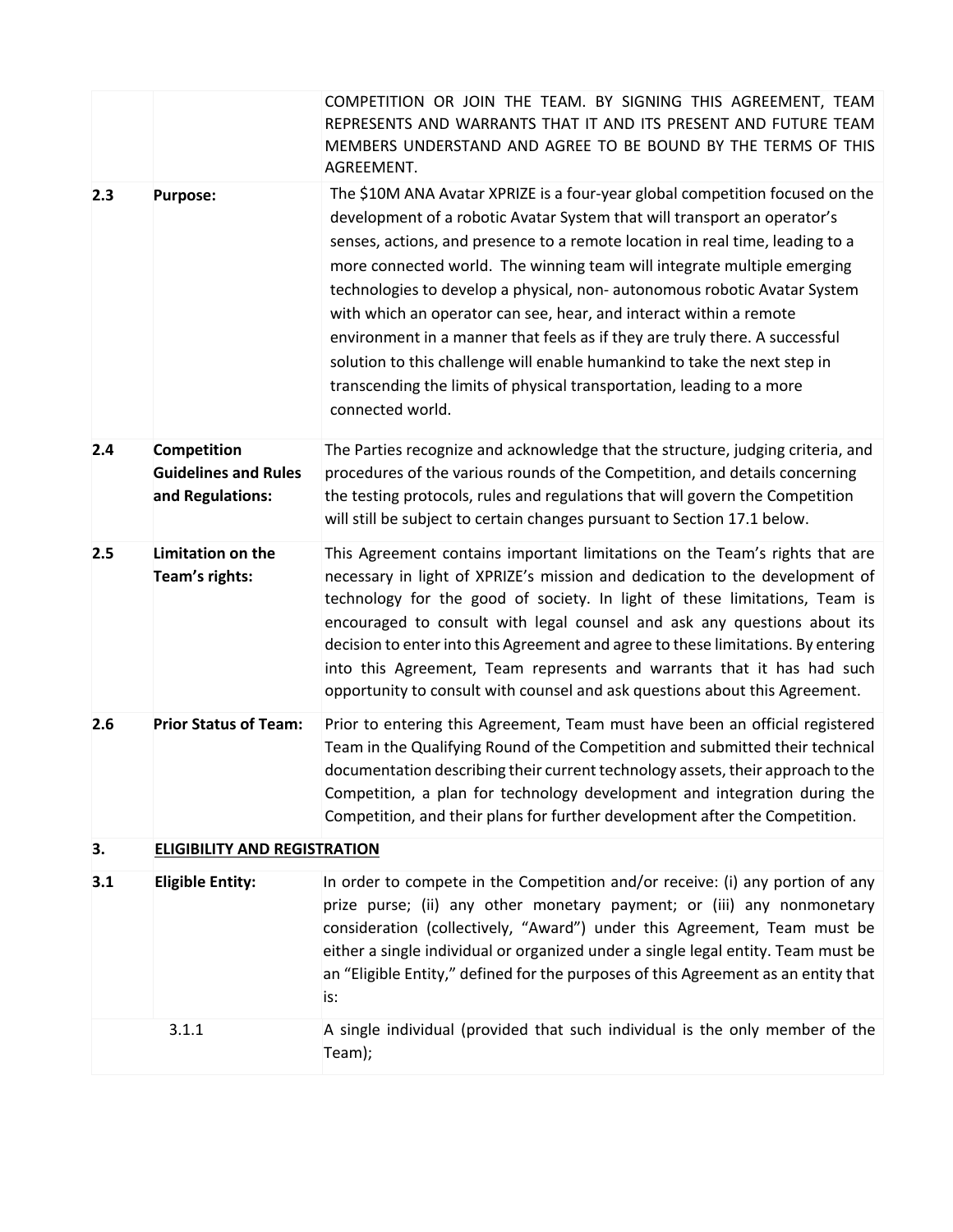|     | 3.1.2                         | A valid existing legal entity (e.g., corporation, LLC, Sole proprietorship, nonprofit<br>etc.) that is duly organized and in good standing in the jurisdiction of its<br>organization;                                                                                                                                                                                                                                                                                                                                                                                                                                                                                                                                                 |
|-----|-------------------------------|----------------------------------------------------------------------------------------------------------------------------------------------------------------------------------------------------------------------------------------------------------------------------------------------------------------------------------------------------------------------------------------------------------------------------------------------------------------------------------------------------------------------------------------------------------------------------------------------------------------------------------------------------------------------------------------------------------------------------------------|
|     | 3.1.3                         | Organized in a jurisdiction where participation in the Competition is not<br>prohibited;                                                                                                                                                                                                                                                                                                                                                                                                                                                                                                                                                                                                                                               |
|     | 3.1.4                         | Organized and operated in such a way that payments in U.S. Dollars may be<br>legally deposited from the United States into a Team bank account. XPRIZE<br>encourages participation by individuals and teams from around the world<br>without regard to race, nationality, politics or ideology. However, United<br>States law prohibits the exchange of services with, or payment of money to,<br>individuals and entities in certain countries. To be eligible, a team must not<br>include any individual or entity organized or with primary residence in Cuba,<br>Iran, North Korea, Sudan, Syria, or where otherwise prohibited by law (See<br>https://www.treasury.gov/resource-<br>center/sanctions/programs/pages/programs.aspx |
|     | 3.1.5                         | Must not be linked, directly or indirectly, to organizations or individuals<br>associated with terrorism;                                                                                                                                                                                                                                                                                                                                                                                                                                                                                                                                                                                                                              |
|     | 3.1.6                         | Must not and must ensure that its employees, agents, or representatives do not<br>engage in any dishonesty in obtaining a benefit, or causing a loss, by deception<br>or other means, and includes incidents of attempted, alleged, suspected, or<br>detected fraud ("Fraudulent Activity").                                                                                                                                                                                                                                                                                                                                                                                                                                           |
|     | 3.1.7                         | Active in the Competition, meaning that it must not have withdrawn, been<br>terminated, or been disqualified from the Competition; and                                                                                                                                                                                                                                                                                                                                                                                                                                                                                                                                                                                                 |
|     | 3.1.8                         | In full compliance with the terms and conditions of this Agreement.                                                                                                                                                                                                                                                                                                                                                                                                                                                                                                                                                                                                                                                                    |
|     | 3.1.9                         | If at any time during the Competition, a Team's legal status or make-up changes,<br>Team must provide written notice to XPRIZE within ten (10) business days of<br>change. Failure to notify XPRIZE of changes to a Team's legal status or make-up<br>may result in loss of eligibility.                                                                                                                                                                                                                                                                                                                                                                                                                                               |
|     | 3.1.10                        | If Team is not an Eligible Entity at any time, XPRIZE will have the right to reject<br>Team's "Registration" (as defined in Section Error! Reference source not found.)<br>or disqualify Team under Section 3.5 below if it is already registered, and Team<br>will have no right or opportunity to cure.                                                                                                                                                                                                                                                                                                                                                                                                                              |
|     |                               | INITIAL HERE TO ACCEPT AND ACKNOWLEDGE SECTION 3.5 BELOW<br>TEAM:                                                                                                                                                                                                                                                                                                                                                                                                                                                                                                                                                                                                                                                                      |
|     |                               | XPRIZE:                                                                                                                                                                                                                                                                                                                                                                                                                                                                                                                                                                                                                                                                                                                                |
| 3.2 | <b>Conflicts of Interest:</b> | XPRIZE employees and their immediate families may neither participate in, nor<br>have any financial or other material interest in any Team. XPRIZE and Team<br>acknowledge that certain members of the XPRIZE Board of Trustees (who are<br>not employees of XPRIZE) may promote, fund, or be otherwise involved with                                                                                                                                                                                                                                                                                                                                                                                                                  |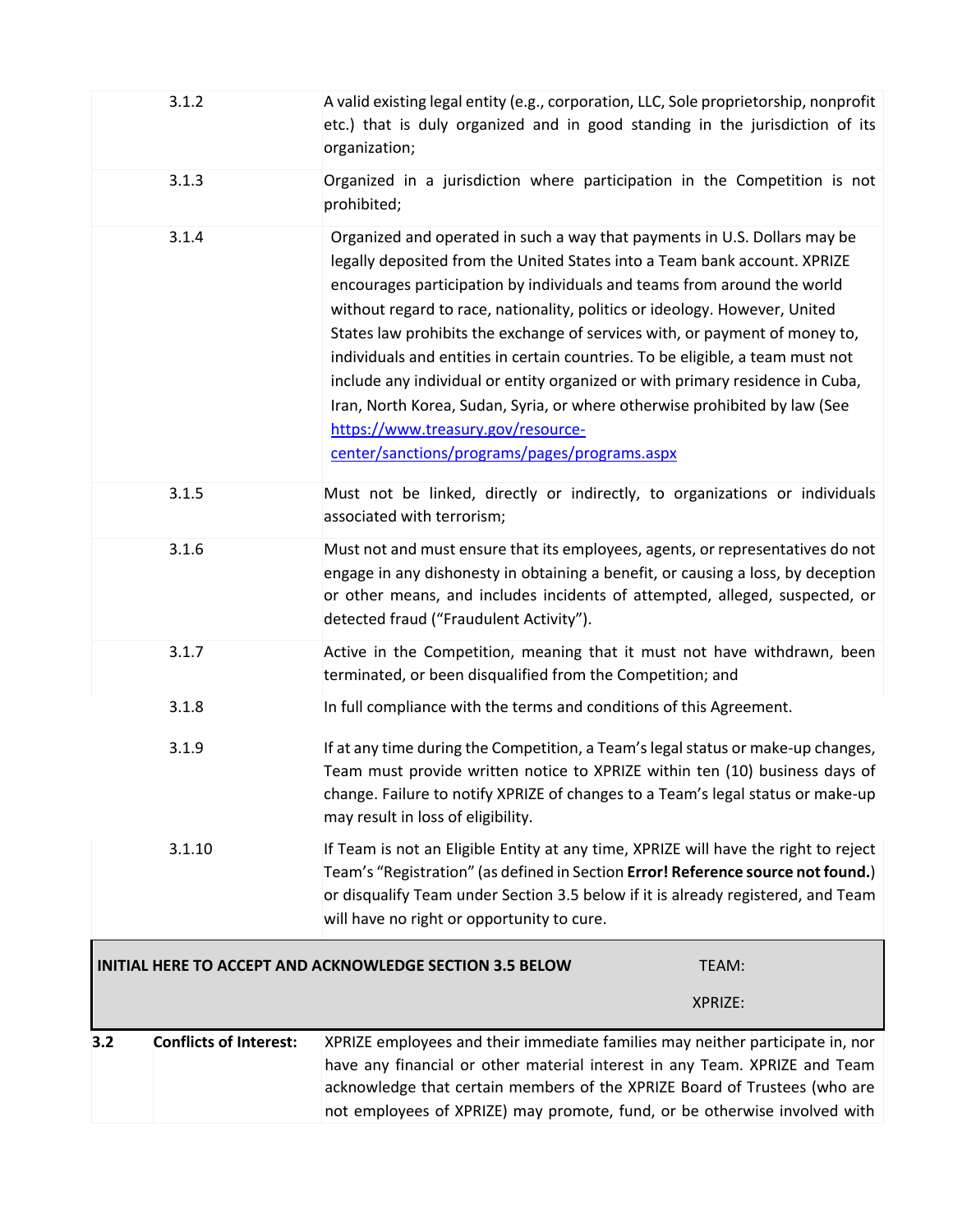|     |                                                   | one or more Team(s). Such individuals shall have neither input into XPRIZE's<br>decisions with respect to the Competition, nor access to non-public information<br>about the Competition.                                                                                                                                                                                                                                                                                                                                                                                                                                                                                                                                                                                                                                                                                                  |
|-----|---------------------------------------------------|--------------------------------------------------------------------------------------------------------------------------------------------------------------------------------------------------------------------------------------------------------------------------------------------------------------------------------------------------------------------------------------------------------------------------------------------------------------------------------------------------------------------------------------------------------------------------------------------------------------------------------------------------------------------------------------------------------------------------------------------------------------------------------------------------------------------------------------------------------------------------------------------|
|     |                                                   | Each XPRIZE officer, employee, director, trustee or agent who may have any<br>influence over the acceptance of any Team into the Competition and/or the<br>administration and/or judging of the Competition, including without limitation<br>"Advisors" as defined in Section 5.2 below and "Judges" as defined in Section<br>5.3 below, and will disclose to XPRIZE any significant past, present, or expected<br>or resulting future relationship with any Team in the Competition. In the event<br>that any relationship results in a conflict of interest, as determined by XPRIZE,<br>in its sole and absolute discretion, the conflicted individual will be denied access<br>to any Team's confidential information and will be recused from any decision(s)<br>concerning the acceptance of any Team into the Competition and the<br>administration and judging of the Competition. |
| 3.3 | <b>Compliance with</b><br><b>Applicable Laws:</b> | Generally, where applicable, XPRIZE shall apply for and secure permits from<br>appropriate government agencies, authorities or other regulatory bodies. In<br>particular, where Team specific permits are required, Team is obligated to<br>comply with all applicable laws and acquire all necessary licenses, waivers,<br>and/or permits from the applicable regulatory bodies or other applicable third<br>parties. XPRIZE is not required to advise Team regarding such legal and<br>regulatory compliance.                                                                                                                                                                                                                                                                                                                                                                            |
| 3.4 | <b>Team Acquisition or</b><br>Merger:             | Subject to Section 6.7 below and the express written approval of XPRIZE, Team<br>may acquire or merge with another Team or acquire another Team's assets at<br>any time during the Competition. Each Team must provide XPRIZE with ten (10)<br>days' prior written notice of any such acquisition or merger.                                                                                                                                                                                                                                                                                                                                                                                                                                                                                                                                                                               |
| 3.5 | <b>Disqualification of</b><br>Team:               | At any time during the Competition, at the sole and absolute discretion of<br>XPRIZE, XPRIZE shall be entitled to disqualify Team, in whole or in part, upon<br>service of written notice to Team, if:                                                                                                                                                                                                                                                                                                                                                                                                                                                                                                                                                                                                                                                                                     |
|     | 3.5.1                                             | Team breaches any term of this Agreement;                                                                                                                                                                                                                                                                                                                                                                                                                                                                                                                                                                                                                                                                                                                                                                                                                                                  |
|     | 3.5.2                                             | Team or Team Members become embroiled in internal conflicts or disputes;                                                                                                                                                                                                                                                                                                                                                                                                                                                                                                                                                                                                                                                                                                                                                                                                                   |
|     | 3.5.3                                             | A dispute arises concerning the acquisition, combination, collaboration or<br>sharing of technical assets between Teams;                                                                                                                                                                                                                                                                                                                                                                                                                                                                                                                                                                                                                                                                                                                                                                   |
|     | 3.5.4                                             | Team or Team Member engages in conduct that is determined by XPRIZE, in its<br>sole discretion: (i) to be immoral, offensive or inappropriate; (ii) to reflect poorly<br>on XPRIZE and/or any Title Sponsor and other Sponsors of the Competition<br>("Competition sponsor"); (iii) to be unsportsmanlike conduct (iv) to be<br>disparaging to XPRIZE or any XPRIZE employee, director, sponsor or agent, or to<br>Title Sponsor or any Title Sponsor employee, director, sponsor or agent; or (v)<br>to disrupt or harm, in any manner, the Competition, XPRIZE, Title Sponsor or any<br>other Competition sponsor;                                                                                                                                                                                                                                                                       |
|     | 3.5.5                                             | Team is not an Eligible Entity as defined in Section 3.1 above; and/or                                                                                                                                                                                                                                                                                                                                                                                                                                                                                                                                                                                                                                                                                                                                                                                                                     |
|     | 3.5.6                                             | Team fails to actively and productively participate in the Competition.                                                                                                                                                                                                                                                                                                                                                                                                                                                                                                                                                                                                                                                                                                                                                                                                                    |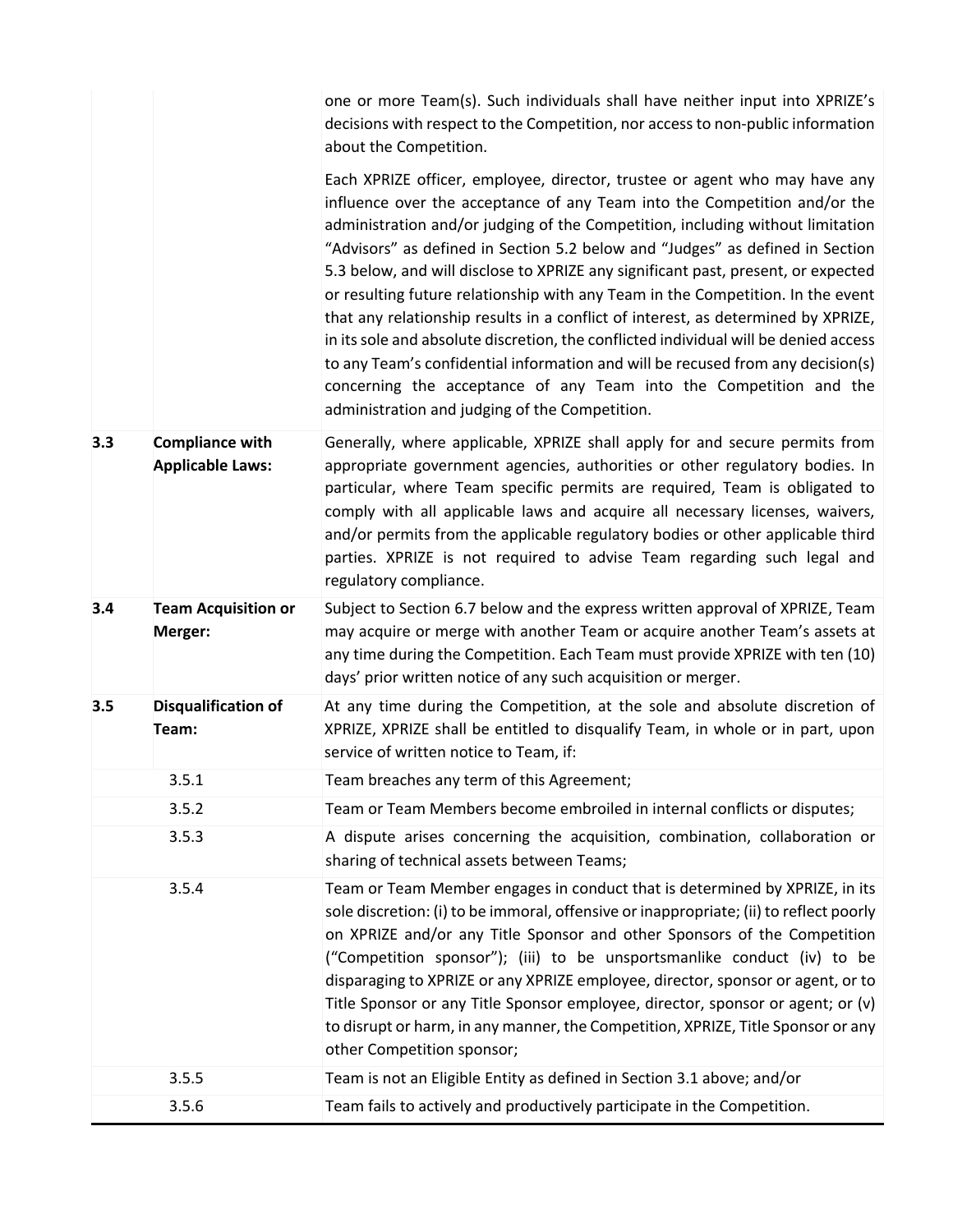# **INITIAL HERE TO ACCEPT AND ACKNOWLEDGE SECTION 3.5 ABOVE: TEAM: TEAM:**

 $XPRIZE:$   $XPRIZE:$ 

| 3.6 | <b>Return and</b><br><b>Reallocation of</b><br><b>Awards:</b> | If Team is disqualified pursuant to Section 3.5 above after Team has received<br>any Award and the basis of such disqualification is conduct occurring prior to<br>Team receiving the Award that is discovered after Team received the Award,<br>then Team shall return such Award to XPRIZE within five (5) days of request by<br>XPRIZE and XPRIZE shall have sole and absolute discretion to reallocate such<br>Award.                                                                                                                                                                                                                                                                                                                                                                                                                                                                                                                                                                                                                                                                                                                                                                                                  |
|-----|---------------------------------------------------------------|----------------------------------------------------------------------------------------------------------------------------------------------------------------------------------------------------------------------------------------------------------------------------------------------------------------------------------------------------------------------------------------------------------------------------------------------------------------------------------------------------------------------------------------------------------------------------------------------------------------------------------------------------------------------------------------------------------------------------------------------------------------------------------------------------------------------------------------------------------------------------------------------------------------------------------------------------------------------------------------------------------------------------------------------------------------------------------------------------------------------------------------------------------------------------------------------------------------------------|
| 3.7 | <b>Withdrawal from the</b><br><b>Competition:</b>             | Team may withdraw from the Competition at any time. Team must provide<br>written notice of withdrawal to XPRIZE ten (10) business days prior to its<br>withdrawal. Upon withdrawal, Team will: (i) forfeit Team's Registration Fee; (ii)<br>no longer be eligible to receive any Award; (iii) cease use of all XPRIZE materials;<br>and (iv) return (or destroy if so instructed in writing by XPRIZE) all media,<br>documents, information, and/or materials provided to Team by XPRIZE or its<br>affiliates or sponsors. Team shall certify in writing that it has complied with this<br>provision within ten (10) business days of Team's withdrawal. Once a Team has<br>withdrawn or is otherwise disqualified from the Competition, Team or Team<br>Members shall not engage in conduct that is determined by XPRIZE: (i) to reflect<br>poorly on XPRIZE and/or any Title Sponsor and other Competition sponsor; (ii)<br>to be disparaging to XPRIZE or any XPRIZE employee, director, sponsor or agent,<br>or to Title Sponsor or any Title Sponsor employee, director, sponsor or agent; or<br>(iii) to disrupt or harm, in any manner, the Competition, XPRIZE, Title Sponsor<br>or any other Competition sponsor. |
| 4.  | <b>REGISTRATION</b>                                           |                                                                                                                                                                                                                                                                                                                                                                                                                                                                                                                                                                                                                                                                                                                                                                                                                                                                                                                                                                                                                                                                                                                                                                                                                            |
| 4.1 | <b>Registration Process:</b>                                  | To be fully registered to participate in the Main Competition:                                                                                                                                                                                                                                                                                                                                                                                                                                                                                                                                                                                                                                                                                                                                                                                                                                                                                                                                                                                                                                                                                                                                                             |
|     | 4.1.1                                                         | Team must have taken part in the qualification round of the Competition by<br>developing a detailed, complete Qualifying Submission;                                                                                                                                                                                                                                                                                                                                                                                                                                                                                                                                                                                                                                                                                                                                                                                                                                                                                                                                                                                                                                                                                       |
|     | 4.1.2                                                         | Team must be qualified by the Competition judging panel based on the merit<br>of the Team Qualifying Submissions.                                                                                                                                                                                                                                                                                                                                                                                                                                                                                                                                                                                                                                                                                                                                                                                                                                                                                                                                                                                                                                                                                                          |
|     | 4.1.3                                                         | Team must have an existing account on the Competition Portal.                                                                                                                                                                                                                                                                                                                                                                                                                                                                                                                                                                                                                                                                                                                                                                                                                                                                                                                                                                                                                                                                                                                                                              |
|     | 4.1.4                                                         | Team must provide updated information as requested by XPRIZE throughout<br>the competition.                                                                                                                                                                                                                                                                                                                                                                                                                                                                                                                                                                                                                                                                                                                                                                                                                                                                                                                                                                                                                                                                                                                                |
|     | 4.1.5                                                         | Team must sign this Competitor Agreement, with all Exhibits and Waivers<br>attached hereto, and return a copy of the signed document to XPRIZE as<br>instructed in the Competition Portal;                                                                                                                                                                                                                                                                                                                                                                                                                                                                                                                                                                                                                                                                                                                                                                                                                                                                                                                                                                                                                                 |
|     | 4.1.6                                                         | Team must meet the insurance requirements detailed in Exhibit C of this<br>Agreement; and                                                                                                                                                                                                                                                                                                                                                                                                                                                                                                                                                                                                                                                                                                                                                                                                                                                                                                                                                                                                                                                                                                                                  |
|     | 4.1.7                                                         | XPRIZE must approve Team's Registration, at XPRIZE's sole and absolute<br>discretion.                                                                                                                                                                                                                                                                                                                                                                                                                                                                                                                                                                                                                                                                                                                                                                                                                                                                                                                                                                                                                                                                                                                                      |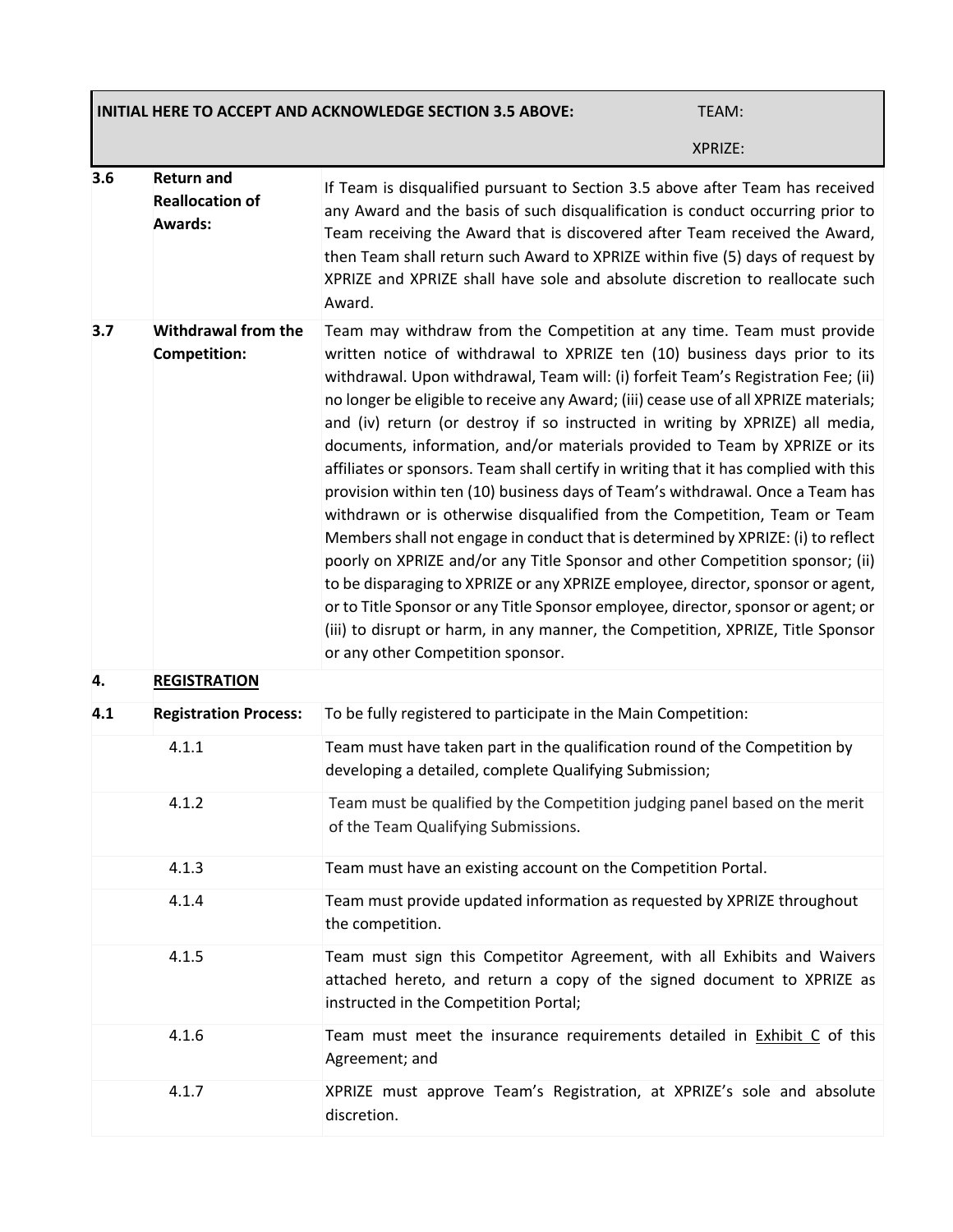| 4.2 | <b>Registration Fee:</b>                           | Team's Registration Fee is non-refundable and non-transferable.                                                                                                                                                                                                                                                                                                                                                                                                                                                                                                                                                                                                                                                                                                                                                                                                                                                                                                                                            |
|-----|----------------------------------------------------|------------------------------------------------------------------------------------------------------------------------------------------------------------------------------------------------------------------------------------------------------------------------------------------------------------------------------------------------------------------------------------------------------------------------------------------------------------------------------------------------------------------------------------------------------------------------------------------------------------------------------------------------------------------------------------------------------------------------------------------------------------------------------------------------------------------------------------------------------------------------------------------------------------------------------------------------------------------------------------------------------------|
| 4.3 | <b>Method of Payment:</b>                          | Registration Fee amounts and all references to currency in this Agreement and<br>related documents will be in United States Dollars and shall be paid in<br>accordance with the payment instructions set forth on the Competition Portal.                                                                                                                                                                                                                                                                                                                                                                                                                                                                                                                                                                                                                                                                                                                                                                  |
| 4.4 | <b>Registration of</b><br><b>Multiple Entries:</b> | Team will be allowed to register more than one Entry in the Competition;<br>provided, however, that each Entry registered by Team shall be substantially<br>different than the other Entry or Entries also registered by Team. All Entries by<br>Team will be governed by this Competitor Agreement, but a separate<br>Registration Fee will be required for each Entry. The Registration Fee for each<br>Entry will be determined pursuant to Section 4.2 above according to the date<br>that such Entry is registered and the applicable Registration Fee is paid. If<br>interested, Team should contact XPRIZE for details on how to register one or<br>more additional Entries.                                                                                                                                                                                                                                                                                                                        |
|     |                                                    | Each Entry must be approved by XPRIZE, at its sole and absolute discretion, prior<br>to being included in the Competition. Team must describe each Entry in<br>sufficient detail to allow XPRIZE to determine whether or not the Entry being<br>registered is substantially different than previous Entries registered by Team.<br>The Team Leader identified on the Competition Portal will receive an email from<br>XPRIZE informing Team whether or not its Registration of each additional Entry<br>has been approved.                                                                                                                                                                                                                                                                                                                                                                                                                                                                                 |
|     |                                                    | Each Entry must be registered, and the Registration Fee must be paid by or prior<br>to the Registration Deadline. No additional Entry Registrations will be accepted<br>or approved after the Registration Deadline.                                                                                                                                                                                                                                                                                                                                                                                                                                                                                                                                                                                                                                                                                                                                                                                       |
| 4.5 | Compliance<br><b>Certification:</b>                | Within thirty (30) days following the announcement of selection of Semifinalist<br>Teams, as set forth in the Competition Guidelines (or the Rules and Regulations<br>attached thereto), attached hereto as Exhibit A, all Semifinalist Teams will be<br>required to submit a fully-executed "Compliance Certification Form" in which<br>Team will be required to certify that it is in full compliance with: (i) Sections 3.1,<br>3.3, and 3.3 above; (ii) Section 11.1 below; and (iii) the Insurance Requirements<br>detailed in <b>Exhibit C</b> to this Agreement, (iv) and has been in compliance through<br>the term listed in Section 4.1.5 (above) as evidenced by the signature of the<br>Team Leader (and in the case of the Insurance Requirements, Teams insurance<br>representative). The deadline for submission of the Compliance Certification<br>Form shall be set forth in the Competition Guidelines (or the Rules and<br>Regulations attached thereto), attached hereto as Exhibit A. |
|     |                                                    | In addition to the Registration requirements specified in Section 4.1 above,<br>XPRIZE shall also have the right, at its sole and absolute discretion, to demand<br>that Team submit current proof of legal status, certificate of good standing from<br>the country or state in which the legal entity is registered, and Insurance<br>coverage, at any time during the Term described in Section 6.1 below, within ten<br>(10) business days of the delivery of a written demand from XPRIZE to Team.                                                                                                                                                                                                                                                                                                                                                                                                                                                                                                    |
| 5.  |                                                    | <b>COMPETITION JUDGING - ADVISORS AND JUDGES</b>                                                                                                                                                                                                                                                                                                                                                                                                                                                                                                                                                                                                                                                                                                                                                                                                                                                                                                                                                           |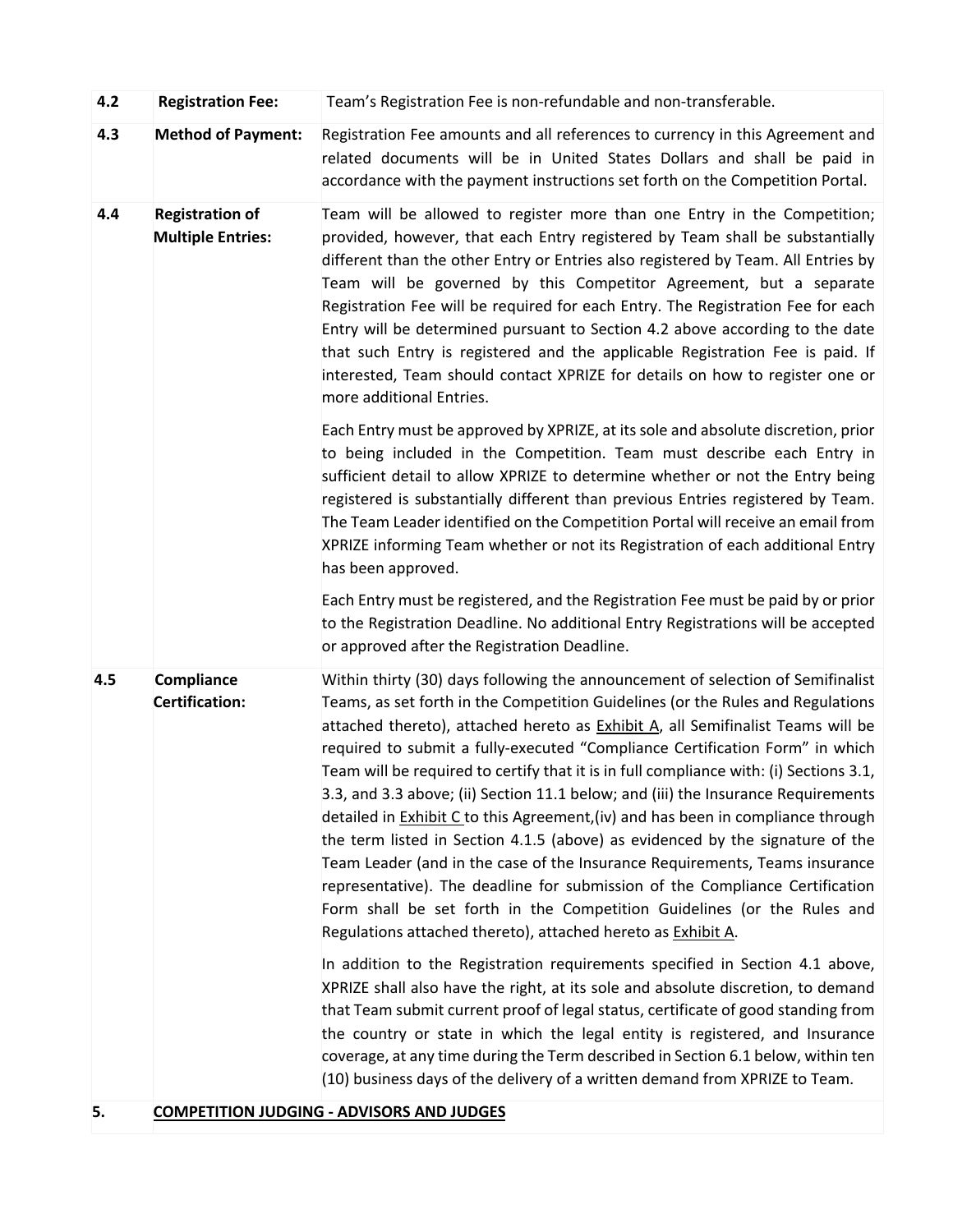| 5.1 | Implementation:                           | To Implement the ANA AVATAR XPRIZE and support the validity and integrity of<br>the prize process, XPRIZE will convene an Advisory Board, and a Judging Panel.                                                                                                                                                                                                                                                                                                                                                                                                                                                                                                                                                                                                                                                                                                                                                                                                                                                         |
|-----|-------------------------------------------|------------------------------------------------------------------------------------------------------------------------------------------------------------------------------------------------------------------------------------------------------------------------------------------------------------------------------------------------------------------------------------------------------------------------------------------------------------------------------------------------------------------------------------------------------------------------------------------------------------------------------------------------------------------------------------------------------------------------------------------------------------------------------------------------------------------------------------------------------------------------------------------------------------------------------------------------------------------------------------------------------------------------|
| 5.2 | <b>Independent Advisors</b><br>and Judges | XPRIZE will form panels of relevant experts ("Advisors") to serve on Advisory<br>Boards, and Judging Panels for the Competition. These panels will remain in<br>place throughout the Competition to advise XPRIZE regarding all aspects of the<br>design and implementation of the Competition. Each Advisor will enter into an<br>Agreement with XPRIZE that will: (i) outline Advisor's duties and obligations; (ii)<br>require Advisor to maintain confidentiality of XPRIZE's and Teams' Confidential<br>Information, in accordance with Section 11 of this Agreement; and (iii) require<br>Advisor to acknowledge that he or she shall make no claim to any Team's<br>Intellectual Property.                                                                                                                                                                                                                                                                                                                      |
|     |                                           | These panels will be independent of XPRIZE, the Title Sponsor and all Teams and<br>Team Members. No Advisor, nor any member of Advisor's immediate family,<br>shall participate, nor have any financial or other material interest, in any Team<br>or Team Member. All Advisors shall promptly disclose to XPRIZE any such<br>current or former, or expected future conflict of interest with XPRIZE, the Title<br>Sponsor or any other Competition sponsor, and /or any Team or Team Member<br>pursuant to Section 3.2 above                                                                                                                                                                                                                                                                                                                                                                                                                                                                                          |
| 5.3 | <b>Independent Judges:</b>                | XPRIZE shall select, at its sole and absolute discretion, a panel of independent<br>subject matter experts (each, individually, a "Judge" and collectively, the<br>"Judging Panel") to judge the Competition. XPRIZE shall enter into an agreement<br>with each Judge obligating the Judge to comply with the terms and conditions<br>of this Agreement, including the Confidentiality provisions in Section 11 below<br>and an acknowledgement that he or shall make no claim to Team's Intellectual<br>Property (as defined in Section 9.1 below).                                                                                                                                                                                                                                                                                                                                                                                                                                                                   |
|     |                                           | The Judging Panel will be independent of XPRIZE, Title Sponsor, and all Teams<br>and Team Members. No Judge, nor any member of Judge's immediate family,<br>shall participate, nor have any financial or other material interest, in any Team<br>or Team Member. All Judges shall promptly disclose to XPRIZE any such current<br>or former, or expected future conflict of interest with XPRIZE or any Team or<br>Team Member.                                                                                                                                                                                                                                                                                                                                                                                                                                                                                                                                                                                        |
| 5.4 | <b>Competition:</b>                       | Judging Panel has Sole Consistent with this Agreement, Guidelines, Rules and Regulations of the<br>Authority to Judge the Competition, the Judging Panel shall have sole authority to judge the<br>Competition. XPRIZE shall retain authority to make decision on issues expressly<br>left for XPRIZE's discretion in this Agreement. Unless expressly provided<br>otherwise in this Agreement, all determinations, exercises of discretion,<br>decisions and the like made by XPRIZE or the Judging Panel may be made by<br>XPRIZE's and Judging Panel's respective sole discretion, including, without<br>limitation, the awarding of Prizes. All judging decisions and opinions made by<br>the Judging Panel are binding on both Team and XPRIZE, and not subject to<br>review or contest. The Judging Panel retains ultimate discretion to declare a<br>winner of the Competition and otherwise award all Prizes subject to Section 5.6<br>below. Any such judging decision may not be challenged by Team and Team |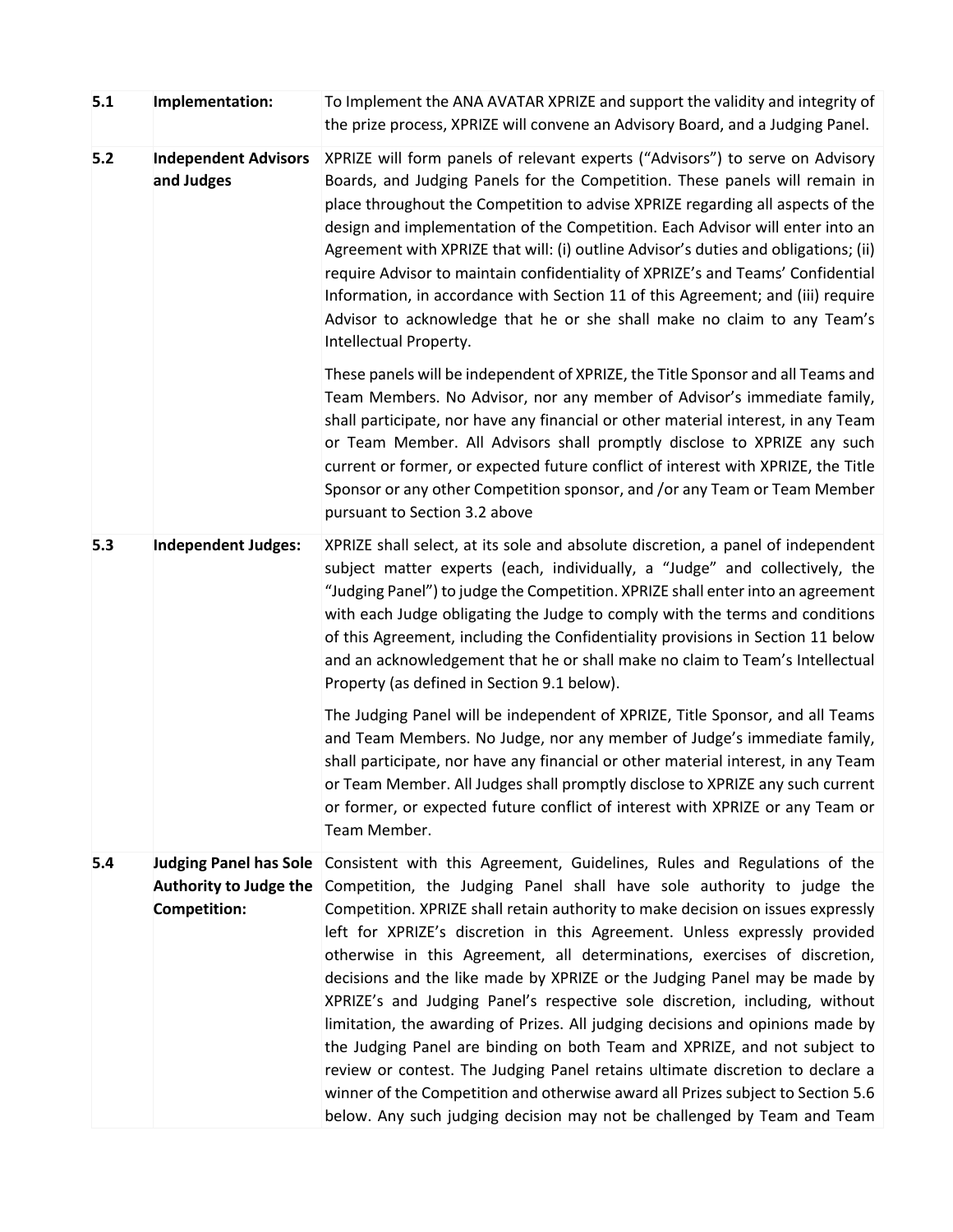|     |                                                                  | agrees to abide and refrain from challenging such decision. Notwithstanding the<br>above, XPRIZE retains sole authority to determine the prize purse structure.                                                                                                                                                                                                                                                                                                                                                                                                                                                                                                                                                                                                                                                                                                                                                                                                                                                                      |
|-----|------------------------------------------------------------------|--------------------------------------------------------------------------------------------------------------------------------------------------------------------------------------------------------------------------------------------------------------------------------------------------------------------------------------------------------------------------------------------------------------------------------------------------------------------------------------------------------------------------------------------------------------------------------------------------------------------------------------------------------------------------------------------------------------------------------------------------------------------------------------------------------------------------------------------------------------------------------------------------------------------------------------------------------------------------------------------------------------------------------------|
| 5.5 | <b>Technical Decisions of</b><br>the Judging Panel are<br>Final: | Subject to the express terms of this Agreement, the Judging Panel shall have<br>sole and absolute discretion: (i) to allocate duties among the Judges; (ii) to<br>determine the degree of accuracy and error rate that is acceptable to the<br>Judging Panel for all Competition calculations, measurements, and results,<br>where not specified in the Rules and Regulations; and (iii) to determine the<br>methodology used by the Judging Panel to render its decisions. The technical<br>decisions of the Judging Panel shall be binding on XPRIZE, Team and each Team<br>Member. XPRIZE and Team agree to not dispute any technical decision or ruling<br>of the Judging Panel, including decisions regarding the degree of accuracy or<br>error rate of any Competition calculations, measurements, or results. Team shall<br>have no right to observe other Teams' testing or evaluation, or to be informed<br>of such calculations, measurements or results, unless the information is made<br>publicly available by XPRIZE. |
| 5.6 | <b>Key Responsibilities of</b><br>the Judging Panel:             | The key responsibilities of the Judging Panel include, but are not limited to: (i)<br>working with XPRIZE to interpret the Competition Guidelines and apply such<br>Guidelines to the facts and circumstances of each Team's participation in the<br>Competition;(ii) reviewing Team's final prototype; (iii) usability test; (iv)<br>evaluating additional technical information obtained from the Team; and (v)<br>making Prize award determinations.                                                                                                                                                                                                                                                                                                                                                                                                                                                                                                                                                                              |
| 5.7 | Non-Disclosure:                                                  | The members of the Judging Panel shall be required to sign non-disclosure<br>agreements that they agree to engage in no communication likely to have a<br>material impact on the Competition with any Team or any representative of a<br>Team other than (i) through official channels of communication established by<br>XPRIZE; or (ii) communications within the scope of the Judge's services as a<br>member of the Judging Panel. Judges are also required to notify XPRIZE if any<br>Team or representative of any Team approaches or otherwise communicates<br>with a member of the Judging Panel with regard to any unethical proposition or<br>suggestion that would result in a conflict of interest, as described in Section 5.8<br>below.                                                                                                                                                                                                                                                                                |
| 5.8 | <b>Conflict of Interest:</b>                                     | All members of the Judging Panel will be required to disclose any significant<br>current, former, or expected future relationships with any team. To prevent<br>conflicts of interest, or the appearance of said conflicts, Teams may request that<br>a Judging Panel sub-committee be formed to judge the specific issue that is<br>deemed by XPRIZE in its sole and absolute discretion as a perceived or actual<br>conflict of interest. XPRIZE will consider such requests in good faith but has no<br>obligation to grant them. The composition of the Judging Panel sub-committee<br>will not be available to Teams and any request for information will come directly<br>from the managing Judge assigned to Team.                                                                                                                                                                                                                                                                                                            |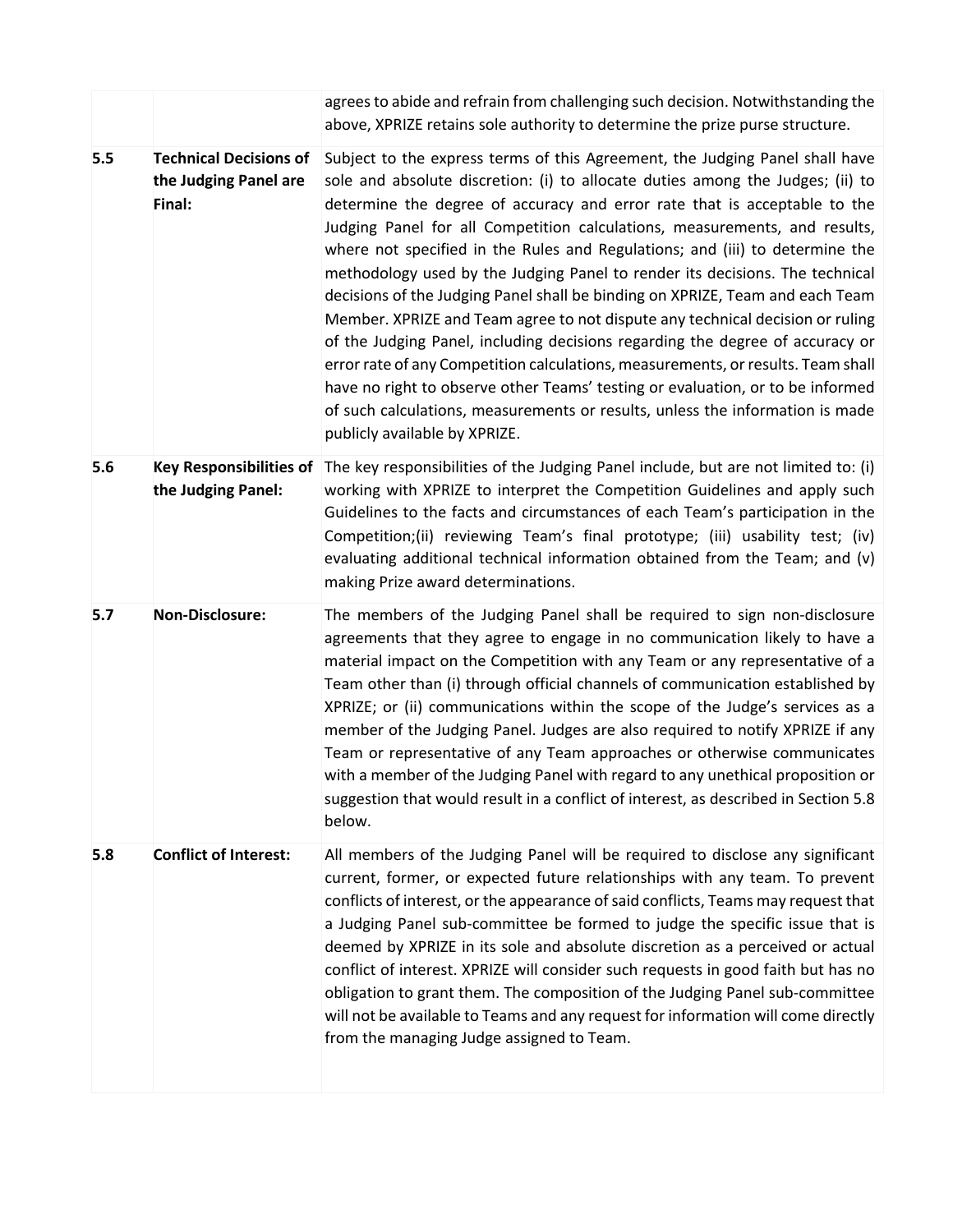| 5.9  | <b>Requirements:</b>                                                                     | The provisions of this Agreement are requirements and Team must fully comply<br>with them to be eligible to win any of the Prizes. XPRIZE may, however, decide<br>in its sole discretion to remove or erase such requirements, provided that it does<br>so for all Teams simultaneously. Notwithstanding the preceding sentences, if no<br>Team in the Competition fulfills all such requirements, but the Judging Panel<br>determines, in its sole discretion, that a Team or Teams has or have substantially<br>fulfilled such requirements, it may award Prize(s) to one or more such Teams in<br>its sole discretion. |
|------|------------------------------------------------------------------------------------------|---------------------------------------------------------------------------------------------------------------------------------------------------------------------------------------------------------------------------------------------------------------------------------------------------------------------------------------------------------------------------------------------------------------------------------------------------------------------------------------------------------------------------------------------------------------------------------------------------------------------------|
| 5.10 | <b>Ex-Parte</b><br><b>Communications:</b>                                                | Teams (including all Teams Members and their representatives) shall not<br>engage in any communications with any member of the Judging Panel about the<br>Competition outside of communication channels and events officially facilitated<br>by XPRIZE.                                                                                                                                                                                                                                                                                                                                                                   |
| 6.   |                                                                                          | TERM, TERMINATION, AMENDMENT AND ASSIGNMENT                                                                                                                                                                                                                                                                                                                                                                                                                                                                                                                                                                               |
| 6.1  | <b>Term of Agreement:</b>                                                                | The "Term" of this Agreement will begin on the date of the last signature on this<br>Agreement ("Effective Date") and will end upon the conclusion of the final<br>Competition Awards Ceremony as defined in the Competition Guidelines, unless<br>extended or terminated earlier by XPRIZE.                                                                                                                                                                                                                                                                                                                              |
| 6.2  | <b>Termination of this</b><br><b>Agreement by</b><br><b>Disqualification of</b><br>Team: | If Team is disqualified pursuant to Section 3.5 above, this Agreement shall be<br>terminated between XPRIZE and Team effective immediately upon the effective<br>date of such disqualification; provided, however, that those Sections and<br>Exhibits specified in Section 17.1 below shall survive such termination.                                                                                                                                                                                                                                                                                                    |
| 6.3  | <b>Cancellation of the</b><br><b>Competition:</b>                                        | XPRIZE may, in its sole and absolute discretion, cancel the Competition at any<br>time and immediately terminate this Agreement without cause.                                                                                                                                                                                                                                                                                                                                                                                                                                                                            |
| 6.4  | <b>Team Notice and</b><br><b>Comment prior to</b><br><b>Cancellation:</b>                | XPRIZE will notify Team of any potential cancellation pursuant to Section 6.3<br>above and will post a public notice of the same on the XPRIZE website, thirty<br>(30) calendar days prior to the cancellation of the Competition.                                                                                                                                                                                                                                                                                                                                                                                        |
| 6.5  | <b>Effect of Cancellation:</b>                                                           | If XPRIZE cancels the Competition pursuant to Section 6.3 above, XPRIZE may, in<br>its sole discretion, return all, or a portion of Team's registration fee, but Team<br>will be ineligible to win or receive any Award(s).                                                                                                                                                                                                                                                                                                                                                                                               |
| 6.6  | <b>Amendment by</b><br><b>Mutual Consent:</b>                                            | This Agreement may be supplemented, amended or otherwise modified only by<br>the prior written consent of the Parties. Notwithstanding the foregoing, XPRIZE<br>has the right, upon ten (10) business days' written notice, to amend in good faith<br>any and all Exhibits to this Agreement, and the Parties agree that any such<br>amendment made solely by XPRIZE shall be binding on all Parties hereto.                                                                                                                                                                                                              |
| 6.7  | No Assignment by<br>Team:                                                                | Registration in the Competition is non-transferable. Team shall not assign,<br>delegate or otherwise transfer such Registration or any of Team's rights,<br>interests, duties and/or responsibilities under this Agreement without prior<br>signed, written approval from XPRIZE. Any attempted assignment, delegation or<br>transfer in violation of this Section 6.7 shall be void.                                                                                                                                                                                                                                     |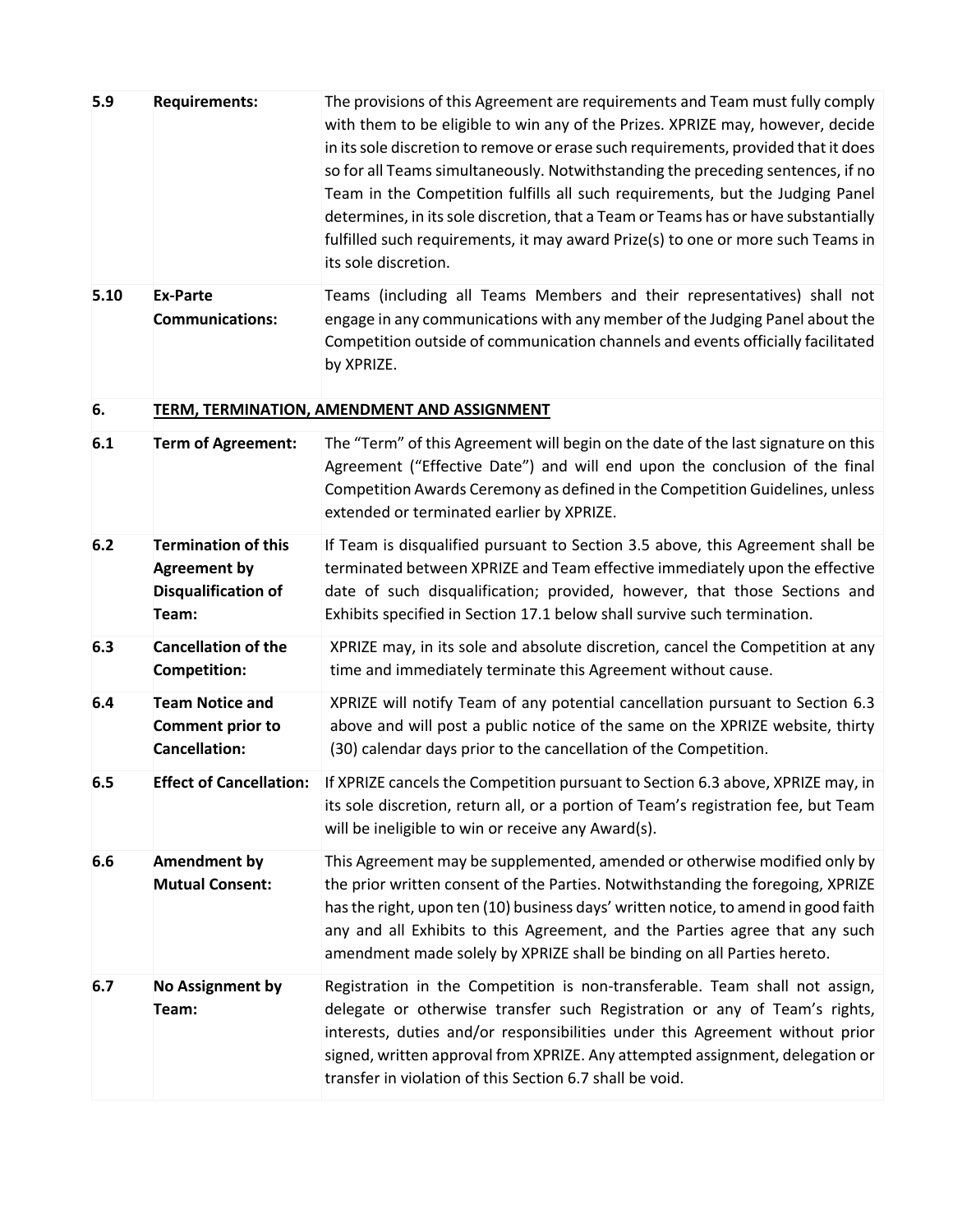| 6.8 | <b>Assignment by</b><br><b>XPRIZE:</b>                                                               | XPRIZE may assign, delegate or transfer any of its rights or interests or duties<br>under this Agreement at its sole and absolute discretion.                                                                                                                                                                                                                                                                                                                                                                                                                                                                                                                                                                                                                                                                      |
|-----|------------------------------------------------------------------------------------------------------|--------------------------------------------------------------------------------------------------------------------------------------------------------------------------------------------------------------------------------------------------------------------------------------------------------------------------------------------------------------------------------------------------------------------------------------------------------------------------------------------------------------------------------------------------------------------------------------------------------------------------------------------------------------------------------------------------------------------------------------------------------------------------------------------------------------------|
| 7.  | <b>PRIZE PURSES</b>                                                                                  |                                                                                                                                                                                                                                                                                                                                                                                                                                                                                                                                                                                                                                                                                                                                                                                                                    |
| 7.1 | <b>Total Prize Purse</b>                                                                             | The total "Prize Purse" for the competition is defined in the Competition<br>Guidelines.                                                                                                                                                                                                                                                                                                                                                                                                                                                                                                                                                                                                                                                                                                                           |
| 7.2 | Competition<br><b>Guidelines:</b>                                                                    | The Competition will be administered and judged and the Prize Purse(s) will be<br>managed and awarded as set forth in the Competition Guidelines, attached as<br>Exhibit A to this Agreement and incorporated into this Agreement pursuant to<br>Section 17 below.                                                                                                                                                                                                                                                                                                                                                                                                                                                                                                                                                 |
| 7.3 | <b>Determinations:</b>                                                                               | All determinations with respect to the satisfaction of Competition Guidelines<br>(Exhibit A) will be made by the Judging Panel subject to Section 5.6 above.                                                                                                                                                                                                                                                                                                                                                                                                                                                                                                                                                                                                                                                       |
| 7.4 | <b>Allocation of Prizes:</b>                                                                         | Any Award allocated to Team will be delivered in its entirety to Team, and only<br>to Team, with applicable fees deducted per Section 7.6 below. Team shall be<br>solely responsible for allocation of the Award funds among Team Members and<br>for any payments to be made to third parties.                                                                                                                                                                                                                                                                                                                                                                                                                                                                                                                     |
| 7.5 | <b>Awards Subject to</b><br><b>Applicable Law:</b>                                                   | All Awards shall be made in accordance with United States law and other<br>applicable laws that: (i) may restrict or prohibit payment to Teams organized or<br>domiciled in countries that are subject to United States sanctions; and (ii) may<br>subject Team to United States tax liabilities, even if Team is organized or<br>domiciled outside the United States of America.                                                                                                                                                                                                                                                                                                                                                                                                                                  |
| 7.6 | Team is responsible<br>for all fees incurred in<br>processing of Prize<br>payment and<br>allocation: | Any and all fees and taxes incurred in the processing, transfer, allocation,<br>currency exchange, or delivery of payment of an Award to a Team will be the<br>responsibility of the Team. Should XPRIZE be required to make such payments<br>in order to complete delivery of an Award payment, said payments will be<br>deducted from the Prize Purse.                                                                                                                                                                                                                                                                                                                                                                                                                                                           |
| 7.7 | <b>Prize Purse</b><br><b>Conditions:</b>                                                             | If Title Sponsor or another major sponsor of the Competition refuses or fails to<br>timely pay XPRIZE the funds that will be used for all or any Award, XPRIZE will<br>not be liable to deliver such Award (or any unpaid portion(s) thereof or to<br>otherwise compensate Team or any Team Member. XPRIZE reserves the right to<br>increase and/or adjust the Prize Purse and/or offer additional Awards at its sole<br>and absolute discretion, but XPRIZE shall have no obligation to do so.                                                                                                                                                                                                                                                                                                                    |
| 7.8 | <b>Payments to Team:</b>                                                                             | Team shall only be paid upon winning of an Award and shall not receive payment<br>for preparation or participation in the Competition. XPRIZE reserves the right to<br>withhold or recover any milestone prize payments if Team intends to withdraw<br>or fails to participate throughout the complete duration of the competition.<br>Team and Team Members are solely responsible for all of their own costs.<br>XPRIZE shall make any necessary payment to the bank account specified by<br>Team during Registration. Team bank account information may be updated by<br>written notice to XPRIZE, as per the terms of this Agreement, at least thirty<br>calendar (30) days prior to any expected payment. Compliance with payment<br>instructions provided by Team shall constitute payment of the applicable |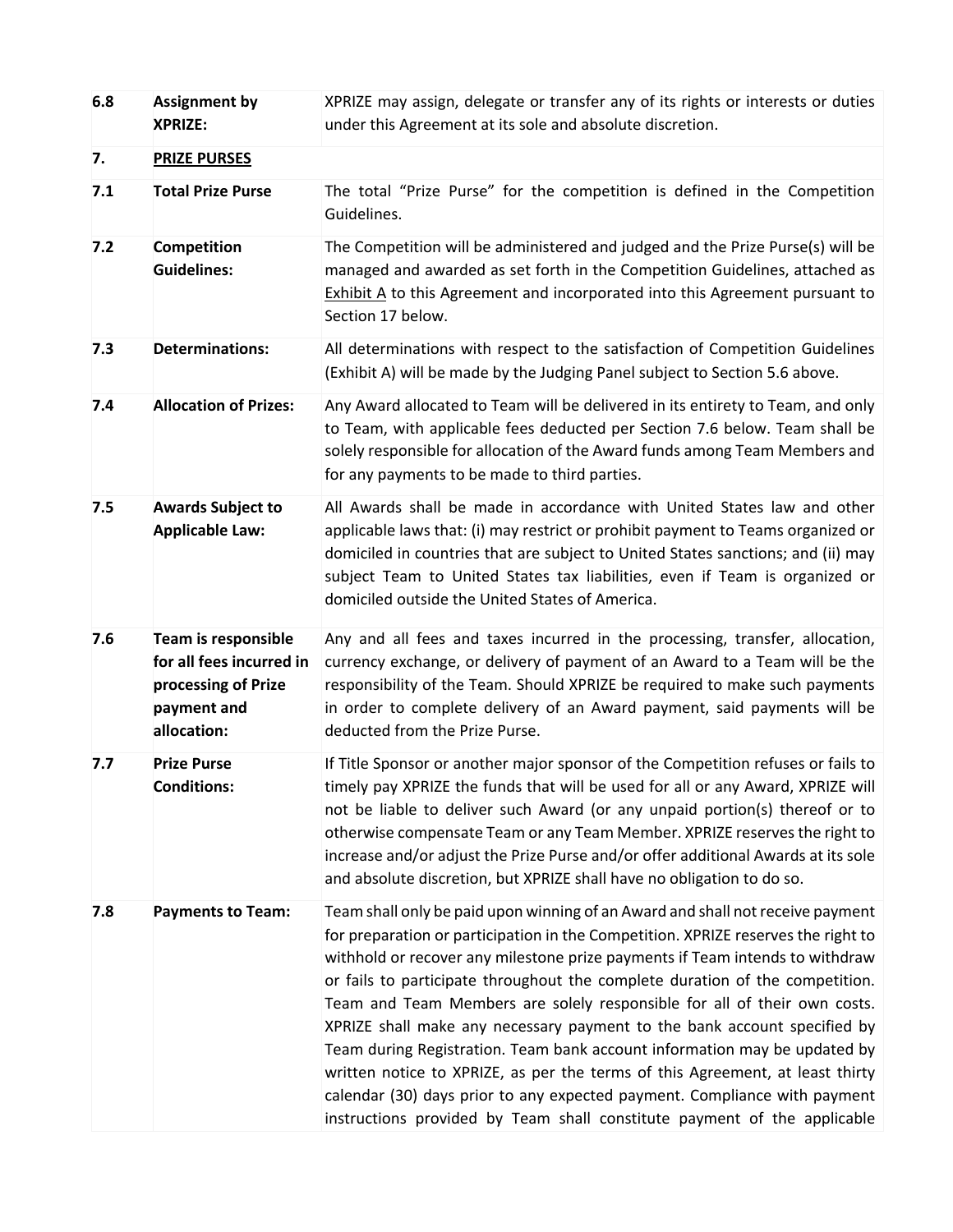|     |                                                                                        | Award. Team shall be solely responsible for any taxes arising from or relating to<br>the payment of any Award. XPRIZE is not responsible for any division or<br>distribution of any of the Prizes awarded in the Competition among or between<br>Team Members. Instead, distribution or division of any Prize among individual<br>Team Members is the sole responsibility of the participating Team.                                                                                                                                                                                                                                                                                                                                                                                                                                             |
|-----|----------------------------------------------------------------------------------------|--------------------------------------------------------------------------------------------------------------------------------------------------------------------------------------------------------------------------------------------------------------------------------------------------------------------------------------------------------------------------------------------------------------------------------------------------------------------------------------------------------------------------------------------------------------------------------------------------------------------------------------------------------------------------------------------------------------------------------------------------------------------------------------------------------------------------------------------------|
| 8.  | <b>COMPETITION GUIDELINES</b>                                                          |                                                                                                                                                                                                                                                                                                                                                                                                                                                                                                                                                                                                                                                                                                                                                                                                                                                  |
| 8.1 | Competition<br><b>Guidelines govern</b><br><b>Competition:</b>                         | The Competition will be administered and judged and the Prize Purse(s) will be<br>managed and awarded as set forth in the Competition Guidelines, available<br>through the XPRIZE website and referenced here as Exhibit A and incorporated<br>into this Agreement pursuant to Section 17 below.                                                                                                                                                                                                                                                                                                                                                                                                                                                                                                                                                 |
| 8.2 | <b>Update and Revisions</b><br>to the Competition<br><b>Guidelines</b>                 | Pursuant to Section 6.6 above, the Competition Guidelines may be expanded<br>and updated subject to XPRIZE's sole and absolute discretion at any time during<br>the Term of this Agreement.                                                                                                                                                                                                                                                                                                                                                                                                                                                                                                                                                                                                                                                      |
| 8.3 | <b>Rules and</b><br><b>Regulations:</b>                                                | The Parties understand and acknowledge that the details concerning the testing<br>protocols, rules and regulations ("Rules and Regulations") that will govern the<br>Competition have not been finalized as of the date of this Agreement. It is the<br>intention of XPRIZE that the Rules and Regulations will be finalized at least thirty<br>(30) calendar days prior to commencement of each testing round in the<br>Competition; provided, however, that such Competition Rules and Regulations<br>will still be subject to certain changes pursuant to Section 17.4 below.                                                                                                                                                                                                                                                                 |
| 9.  | <b>INTELLECTUAL PROPERTY</b>                                                           |                                                                                                                                                                                                                                                                                                                                                                                                                                                                                                                                                                                                                                                                                                                                                                                                                                                  |
| 9.1 | <b>Definition of "Team</b><br>Technology":                                             | Inventorship of patentable developments or discoveries conceived and<br>reduced to practice in connection with Team's participation in the Competition<br>during the period of Teams active participation in the Competition ("Team<br>Inventions") will be determined in accordance with U.S. Patent Law. Authorship<br>of copyrighted works, including computer software, created or fixed in a<br>tangible medium of expression by Team or Team Member in connection with<br>Team's participation in the Competition during the period of Teams active<br>participation the Competition ("Team Copyrighted Works") will be determined<br>in accordance with U.S. Copyright Law. "Team Technology" shall include both<br>Team Inventions and Team Copyrighted Works.                                                                           |
| 9.2 | <b>Team Will Retain</b><br><b>Ownership of Team's</b><br><b>Intellectual Property:</b> | Except as provided in Section 9.3 below, Team will retain all right, title and other<br>ownership interests in Team Inventions and Team Copyrighted Works. Team will<br>also retain all right, title and other ownership interests in Team's submission and<br>in all inventions, patents, patent applications, designs, copyrights, trademarks,<br>trade secrets, software, source code, object code, processes, formulae, ideas,<br>methods, know-how, techniques, devices, creative works, works of authorship,<br>publications, and/or other intellectual property not included in the definition of<br>Team Technology ("Intellectual Property") developed by Team during the<br>Competition; subject to Section 10.1 below and the media rights granted by<br>Team to XPRIZE pursuant to the Media Rights Agreement, attached as Exhibit B |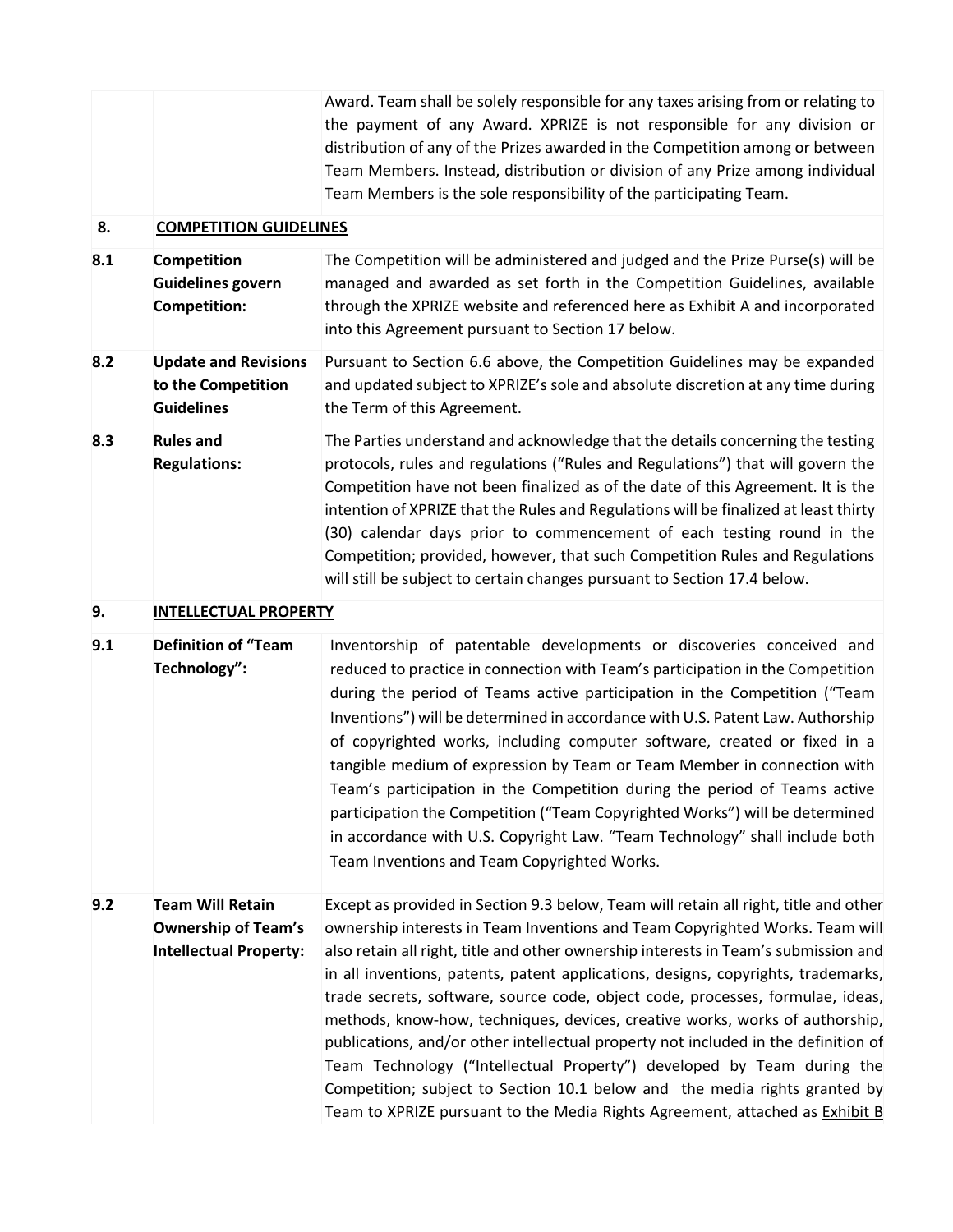to this Agreement and incorporated into this Agreement pursuant to Section 17 below.

#### **9.3 Sponsor's Right to Negotiate a Non-Exclusive License in Intellectual Property Owned or Controlled by a Team and Team Member Entities:** Each Team and Team Member hereby grants to Title Sponsor a right to negotiate an agreement to secure ( at a minimum) a global, transferable, sublicensable , irrevocable, non-exclusive license to the rights owned by said Team or Team Member in any Team Technology, such agreement shall be negotiated in good faith and shall include equitable terms and reflect fair market value. Title Sponsor shall be an express intended third-party beneficiary of this Section 9.3 and shall be entitled to all rights as such, including the right to enforce this provision directly against Team and/or Team Member. With respect to any and all Team Technology identified during the period of Team's active participation in the Competition, Team and each Team Member must disclose any and all such Team Technology to Title Sponsor within thirty (30) days after the end of the Competition or the end of Team's active participation in the Competition. With respect to any and all Team Technology identified after the end of the Competition or the end of Team's active participation in the Competition, Team and each Team Member must disclose any and all such Team Technology to Title Sponsor within thirty (30) days after identification of such Team Technology. Title Sponsor will hold such disclosure on a confidential basis and will not disclose the information to any third party without consent of Team or Team Member. Title Sponsor will advise Team or Team Member in writing within sixty (60) days of any such disclosure to Title Sponsor whether or not it wishes to exercise its right to negotiate an agreement ("Election Period"). Title Sponsor will have ninety (90) days from the date of election to negotiate and execute an agreement with Team or Team Member ("Negotiation Period"). If such an agreement is not executed within the Negotiation Period then neither Team or Team Member, nor Title Sponsor will have any further obligations to the other with respect to the Team Technology disclosed in the relevant disclosure, except for continuing obligations of confidentiality. Nothing contained in this Section 9.3 shall be deemed to grant either directly or by implication, estoppel, or otherwise, any rights under any patents, patent applications or other proprietary interests, whether dominant or subordinate, or any other invention, discovery or improvement of any Party or third party, other than the specific rights covering Team Technology under this Agreement. **9.4 Preclusion on Team or Team Member's rights to enter into agreements with third parties:** Neither Team nor Team Member shall enter into any other agreement with any other party that is intended to or will have the effect of preventing such Team or Team Member from entering into an agreement with Title Sponsor as described in Section 9.3 above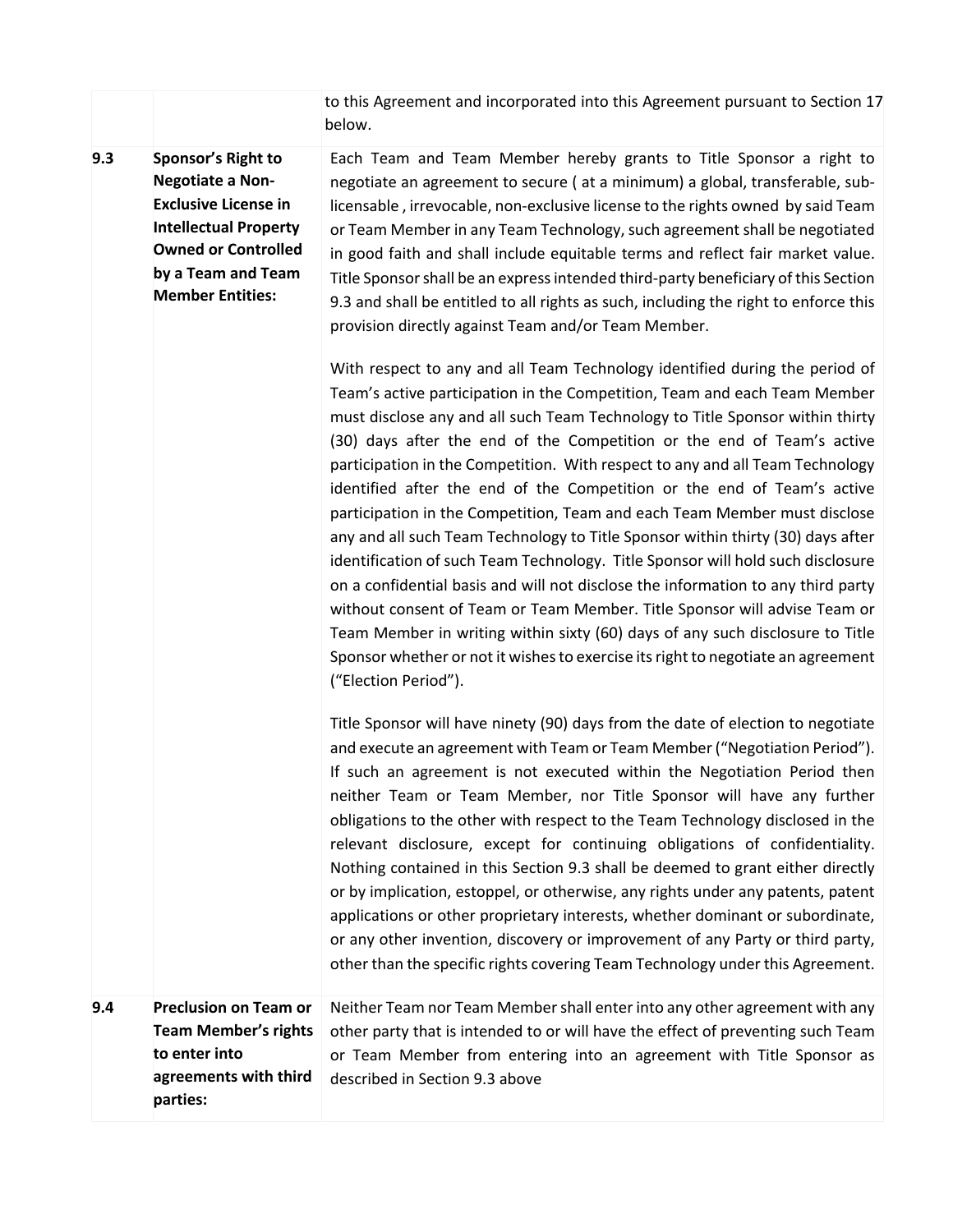| 9.5  | <b>ANA Competitors are</b><br>excluded from<br>participating in the<br><b>Competition:</b>                            | As set forth in <b>Exhibit L</b> , the following airlines, travel service providers, travel<br>agencies, and brokers as well as their subsidiary companies are excluded from<br>taking part in the Competition ("ANA Competitors"). The ANA Competitors are<br>Japan Airlines, Delta Airlines, American Airlines, Emirates Group, Virgin Group,<br>H.I.S. Group, J.T.B. Group, and Japan Railways Group.                                                                                                                                                                                                                                                                                                                                                                                                                                                                                                                         |
|------|-----------------------------------------------------------------------------------------------------------------------|----------------------------------------------------------------------------------------------------------------------------------------------------------------------------------------------------------------------------------------------------------------------------------------------------------------------------------------------------------------------------------------------------------------------------------------------------------------------------------------------------------------------------------------------------------------------------------------------------------------------------------------------------------------------------------------------------------------------------------------------------------------------------------------------------------------------------------------------------------------------------------------------------------------------------------|
| 9.6  | Sponsor's Right to<br><b>Hold a Minority</b><br><b>Interest in Team and</b><br><b>Team Member</b><br><b>Entities:</b> | To protect the integrity of the Competition, Title Sponsor will not be permitted<br>to own or acquire more than a non-controlling twenty-five percent (25%)<br>ownership or equity interest in any entity that is a Team or Team Member<br>during the period of such Team or Team Member's active participation in the<br>Competition.                                                                                                                                                                                                                                                                                                                                                                                                                                                                                                                                                                                           |
| 10.  | <b>DATA AND TRADEMARKS</b>                                                                                            |                                                                                                                                                                                                                                                                                                                                                                                                                                                                                                                                                                                                                                                                                                                                                                                                                                                                                                                                  |
| 10.1 | <b>Validation Data</b>                                                                                                | Measurement, scoring, statistical and other data ("Data") collected by XPRIZE<br>during the operation of the Competition is the intellectual property of XPRIZE.<br>XPRIZE retains the right to license such data for academic, research and other<br>purposes.                                                                                                                                                                                                                                                                                                                                                                                                                                                                                                                                                                                                                                                                  |
| 10.2 | <b>XPRIZE Trademarks:</b>                                                                                             | As set forth in the Branding and Style Guide, attached as <b>Exhibit D</b> to this<br>Agreement and incorporated into this Agreement pursuant to Section 17 below<br>("Branding and Style Guide"), Team shall have a limited license to use the<br>"XPRIZE Trademarks" (as defined in the Branding and Style Guide). Team agrees<br>that it will comply with the terms and conditions of this Agreement, including<br>the Branding and Style Guide, with regard to use of the XPRIZE Trademarks.                                                                                                                                                                                                                                                                                                                                                                                                                                 |
| 11.  | <b>CONFIDENTIALITY</b>                                                                                                |                                                                                                                                                                                                                                                                                                                                                                                                                                                                                                                                                                                                                                                                                                                                                                                                                                                                                                                                  |
| 11.1 | "Confidential<br>Information"<br>Defined:                                                                             | "Confidential Information" means all information regarding the business, affairs<br>and technology of XPRIZE, its affiliates, a sponsor or any team participating in<br>the Competition, including, without limitation, business concepts, processes,<br>methods, systems, know-how, devices, formulas, marketing methods, prices,<br>customer information, customer lists, methods of operation, trade secrets, or<br>other information, whether in oral, written, or electronic form, regardless of<br>who discloses the information. Confidential Information also includes<br>inventions, designs, drawings, standards, specifications, modifications, technical<br>information, prototypes, test versions, and models associated with the<br>inventions or solutions conceived or developed by teams. For clarity,<br>Competition results until publicly announced by XPRIZE are the Confidential<br>Information of XPRIZE. |
| 11.2 | <b>Exclusions from</b><br>"Confidential<br>Information":                                                              | The following information will NOT be considered Confidential Information: (i)<br>information that is publicly available through no fault of the party that was<br>obligated to keep it confidential; (ii) information that was known by a party<br>prior to commencement of discussions regarding the subject matter of this<br>Agreement; (iii) information that was independently developed by a party<br>without reference to the Confidential Information of the other party; and (iv)                                                                                                                                                                                                                                                                                                                                                                                                                                      |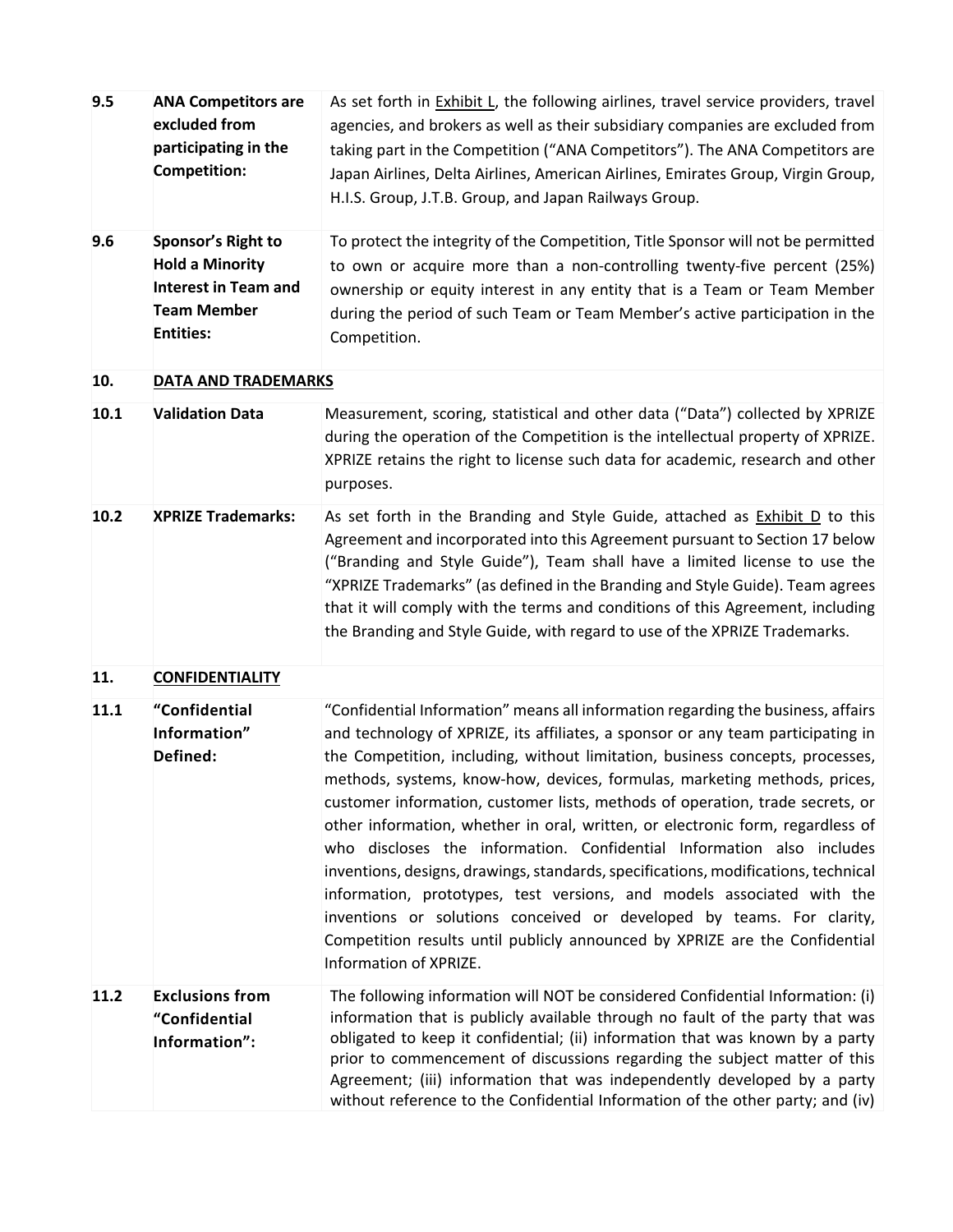|      |                                          | information rightfully disclosed to a party by a third party without continuing<br>restrictions on its use or disclosure.                                                                                                                                                                                                                                                                                                                                                                                                                                                                                                                                                                 |
|------|------------------------------------------|-------------------------------------------------------------------------------------------------------------------------------------------------------------------------------------------------------------------------------------------------------------------------------------------------------------------------------------------------------------------------------------------------------------------------------------------------------------------------------------------------------------------------------------------------------------------------------------------------------------------------------------------------------------------------------------------|
| 11.3 | <b>Obligation of</b><br>Confidentiality: | Each Party will: (i) hold the other Party's Confidential Information in confidence<br>(using at least the same measures as it does to protect its own Confidential<br>Information of a similar nature) and not disclose the Confidential Information to<br>any third party except to the extent permitted by the terms of this Agreement;<br>and (ii) not remove or permit to be removed from any item any proprietary,<br>confidential, or copyright notices, markings, or legends placed thereon by either<br>Party. This obligation will continue in effect for five (5) years after expiration or<br>termination of the Agreement.                                                    |
| 11.4 | <b>Team's Entry and</b><br>Submissions:  | XPRIZE acknowledges that information relating to technical aspects of any Entry<br>developed by Team and submitted to XPRIZE or the Judging Panel as required<br>by this Agreement, will be deemed Confidential Information of Team, regardless<br>of whether or not it is marked as such.                                                                                                                                                                                                                                                                                                                                                                                                |
| 11.5 | <b>Injunctive Relief:</b>                | Each Party acknowledges that money damages would not be a sufficient remedy<br>for any breach of this Section 11 above (Confidentiality), and such breach would<br>result in irreparable harm for which there is no adequate remedy at law.<br>Accordingly, in the event of any such breach or threatened breach, each Party,<br>in addition to any other remedies that it may have, will be entitled, without the<br>requirement of proving actual damages or posting a bond or other security (to<br>the extent permitted under Law), to obtain equitable relief, including without<br>limitation injunctive relief and specific performance in any court of competent<br>jurisdiction. |
| 11.6 | <b>Remedies:</b>                         | The remedies stated in Section 11.5 above are non-exclusive and the exercise of<br>any right a Party may have will not preclude the exercise of any other right under<br>this Agreement, at law, or in equity.                                                                                                                                                                                                                                                                                                                                                                                                                                                                            |
| 12.  | REPRESENTATIONS AND WARRANTIES           |                                                                                                                                                                                                                                                                                                                                                                                                                                                                                                                                                                                                                                                                                           |
| 12.1 | <b>By Team:</b>                          | Team hereby represents and warrants that:                                                                                                                                                                                                                                                                                                                                                                                                                                                                                                                                                                                                                                                 |
|      | 12.1.1                                   | Team is free to enter into this Agreement without the consent of any third party<br>and has the capability to fully perform its obligations hereunder;                                                                                                                                                                                                                                                                                                                                                                                                                                                                                                                                    |
|      | 12.1.2                                   | Team is not a party to (and it agrees that it shall not become a party to) any<br>agreement, obligation, or understanding that is inconsistent with this<br>Agreement or might limit or impair XPRIZE's rights or Team's obligations under<br>this Agreement;                                                                                                                                                                                                                                                                                                                                                                                                                             |
|      | 12.1.3                                   | There is no suit, proceeding, or any other claim pending or threatened against<br>Team, nor does any circumstance exist, to its knowledge, which may be the basis<br>of any such suit, proceeding, or other claim that could limit or impair Team's<br>performance of its obligations pursuant to this Agreement;                                                                                                                                                                                                                                                                                                                                                                         |
|      | 12.1.4                                   | Team will not infringe, violate, misappropriate or interfere with the Intellectual<br>Property, contract or other right of any third party in the course of performance<br>of this Agreement or cause XPRIZE or its affiliates to do any of the same;                                                                                                                                                                                                                                                                                                                                                                                                                                     |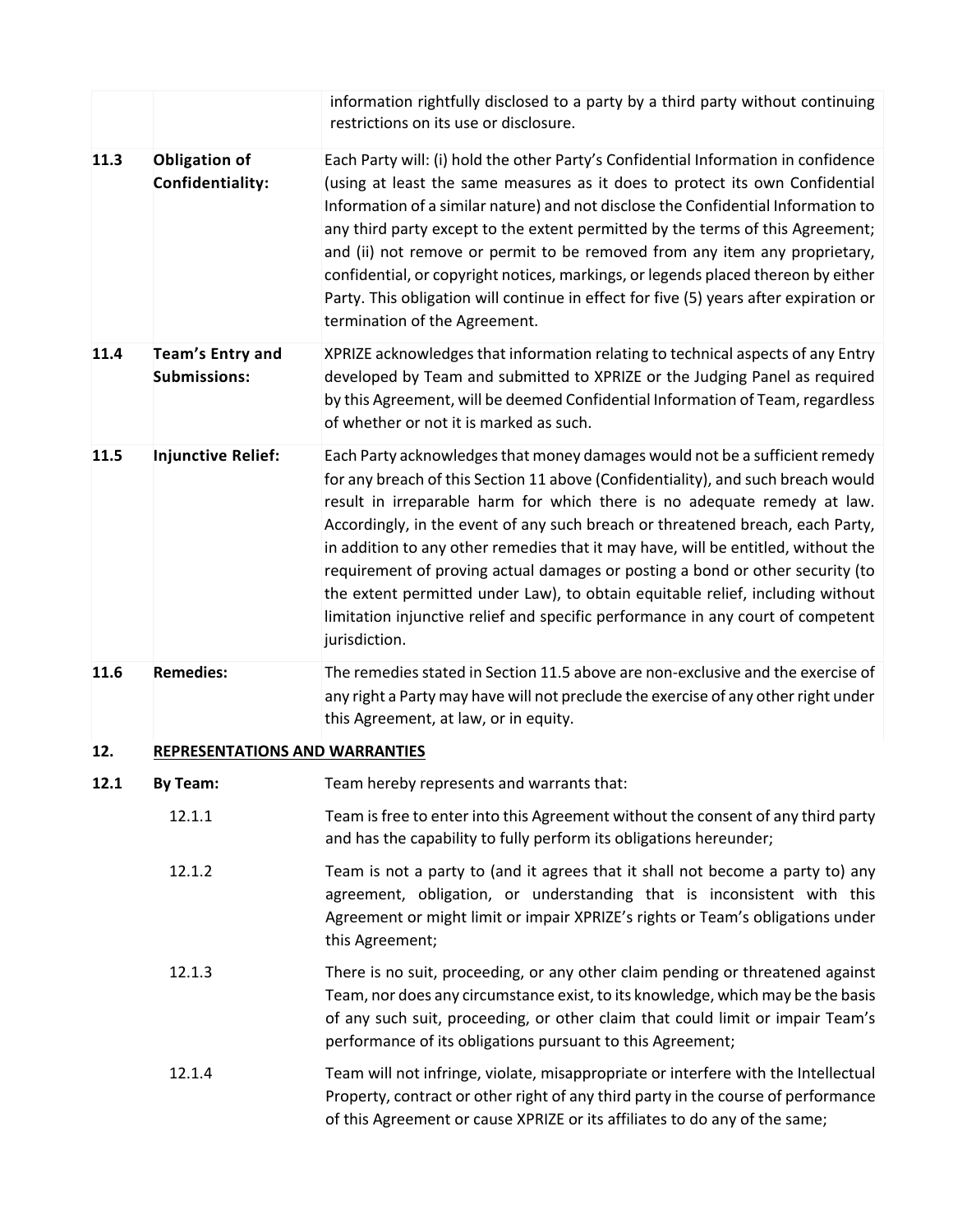| 12.1.5 | As of the date that submission of Entries is required, Team owns (or will own)<br>all technologies, methods, resources and Intellectual Property in Team's Entry<br>or Entries and/or has (or will have) all appropriate license rights in any and all<br>third-party technologies, methods, resources and Intellectual Property ("Third-<br>Party Technology") in such Entry or Entries, and that Team's Entry or Entries will<br>be accompanied by and in accordance with all appropriate licenses in such<br>Third-Party Technology. |
|--------|-----------------------------------------------------------------------------------------------------------------------------------------------------------------------------------------------------------------------------------------------------------------------------------------------------------------------------------------------------------------------------------------------------------------------------------------------------------------------------------------------------------------------------------------|
| 12.1.6 | Any statement made by Team that relates to XPRIZE will: (i) be truthful and (ii)<br>not disparage XPRIZE or any of its affiliates, officers, directors, or board<br>members, any member of the Advisory Board, Judging Panel, or Competition<br>sponsors.                                                                                                                                                                                                                                                                               |
| 12.1.7 | Team will follow principles of good sportsmanship in taking part in the<br>Competition;                                                                                                                                                                                                                                                                                                                                                                                                                                                 |

# **INITIAL HERE TO ACCEPT AND ACKNOWLEDGE SECTION 12.1 ABOVE:** TEAM:

**12.2 By XPRIZE:** XPRIZE hereby represents and warrants that: 12.2.1 Subject to Section 7.7 above, XPRIZE expects that it will have sufficient funds to pay the winning Team(s) directly, subject to Team's compliance with the terms of this Agreement; and 12.2.2 XPRIZE will use reasonable efforts to judge all Teams in a non-preferential and equal manner.

#### **INITIAL HERE TO ACCEPT AND ACKNOWLEDGE THIS SECTION 12.2 ABOVE:** XPRIZE:

#### **13. INDEMNIFICATION AND LIMITATION OF LIABILITY**

| 13.1 | "Losses" Defined: | "Losses" means any losses, liabilities, damages (including, without limitation, |
|------|-------------------|---------------------------------------------------------------------------------|
|      |                   | personal injury, death or property damage), or claims, or any related costs and |
|      |                   | expenses (including, without limitation, attorneys' and other legal fees and    |
|      |                   | disbursements and costs of investigation, litigation, settlement, judgment,     |
|      |                   | interest, and penalties).                                                       |

- **13.2 Indemnification By Team:** Team agrees to indemnify, defend, and hold harmless XPRIZE and its affiliates, Title Sponsor and Title Sponsor's affiliates, and other Competition Sponsors (if applicable) and their affiliates, from and against any and all Losses which they may incur arising from or relating to Team and/or Team's participation in the Competition.
- **13.3 DISCLAIMER OF WARRANTIES:** EXCEPT AS EXPRESSLY SET FORTH IN THIS AGREEMENT, NO PARTY MAKES ANY WARRANTY, EXPRESS OR IMPLIED, REGARDING THE SUBJECT MATTER OF THIS AGREEMENT, INCLUDING, WITHOUT LIMITATION, WARRANTIES OF MERCHANTABILITY, RESULTS OF THE COMPETITION, FITNESS FOR A PARTICULAR PURPOSE, TITLE OR NON-INFRINGEMENT. EACH PARTY EXPRESSLY DISCLAIMS ALL SUCH WARRANTIES.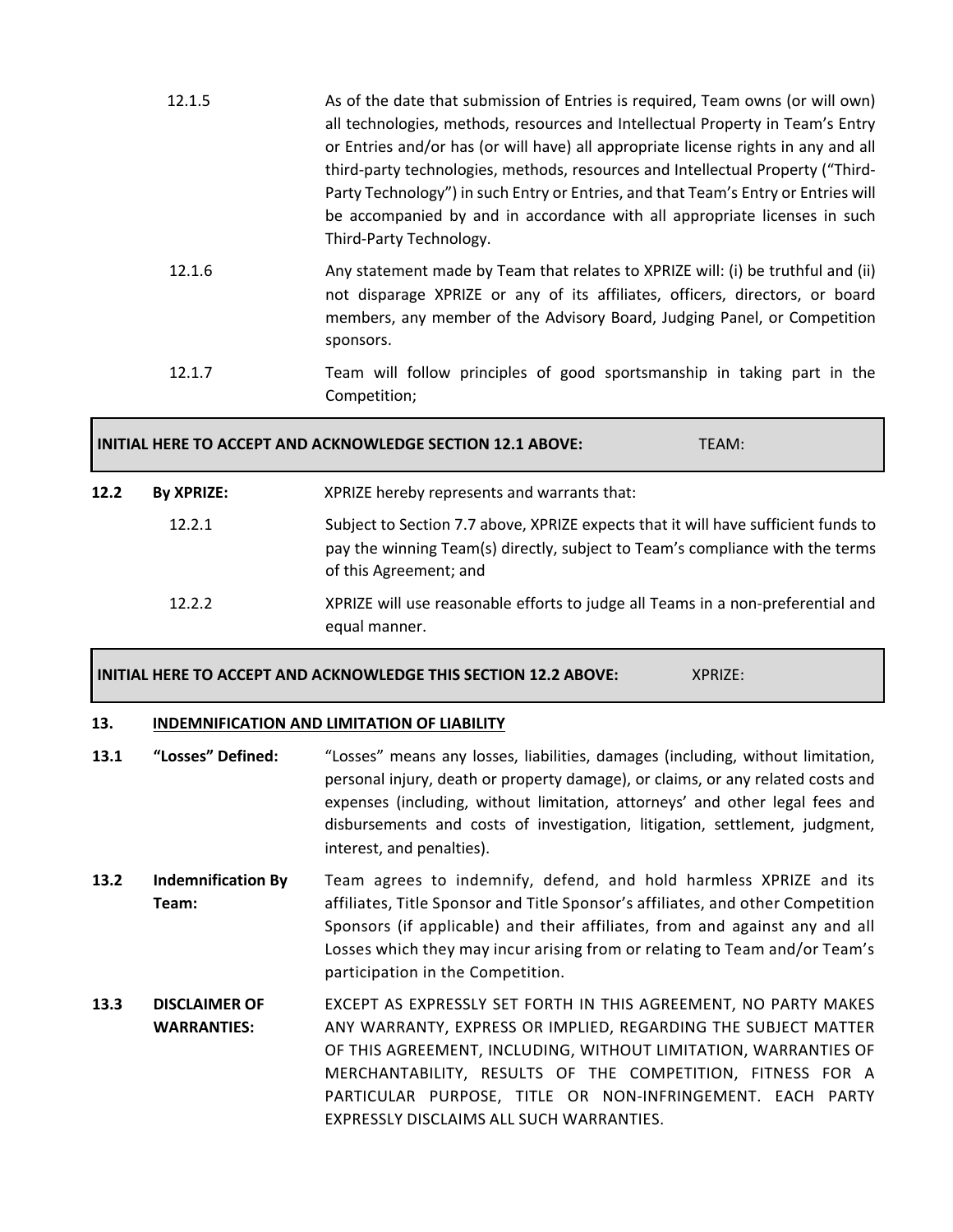| 13.4 | <b>EXCLUSION OF</b> | FOR ANY CLAIMS, CAUSES OF ACTION, DISPUTES (AS DEFINED IN SECTION    |
|------|---------------------|----------------------------------------------------------------------|
|      | <b>DAMAGES:</b>     | 14.1 BELOW), LOSSES (AS DEFINED IN SECTION 13.1 ABOVE OR DEMANDS     |
|      |                     | ARISING FROM, RELATING TO, OR IN CONNECTION WITH THIS AGREEMENT,     |
|      |                     | INCLUDING BUT NOT LIMITED TO SUCH CLAIMS RESULTING FROM THE          |
|      |                     | BREACH OF ANY TERM OF THIS AGREEMENT AND/OR A PARTY'S NEGLIGENCE     |
|      |                     | OR OTHER TORTIOUS CONDUCT AND/OR ANY DECISION BY XPRIZE TO           |
|      |                     | DISQUALIFY A TEAM AND/OR TERMINATION OF THIS AGREEMENT BY XPRIZE.    |
|      |                     | NO PARTY SHALL BE LIABLE TO ANY OTHER PARTY FOR ANY LOSS OF PROFITS, |
|      |                     | LOSS OF USE, LOSS OF GOODWILL, OR ANY INDIRECT, SPECIAL, INCIDENTAL, |
|      |                     | CONSEQUENTIAL, OR EXEMPLARY DAMAGES OF ANY KIND, WHETHER OR          |
|      |                     | NOT SUCH PARTY IS ADVISED OF THE POSSIBILITY OF SUCH DAMAGES, AND    |
|      |                     | EVEN IF CIRCUMSTANCES CAUSE AVAILABLE REMEDIES TO FAIL.              |

# **13.5 LIMITATION OF**

**LIABILITY:** THE TOTAL AGGREGATE LIABILITY OF XPRIZE FOR ANY CLAIMS, CAUSES OF ACTION, DISPUTES (AS DEFINED IN SECTION 14.1 BELOW), LOSSES, (AS DEFINED IN SECTION 13.1 ABOVE) OR DEMANDS ARISING FROM, RELATING TO, OR IN CONNECTION WITH THIS AGREEMENT, INCLUDING BUT NOT LIMITED TO SUCH LIABILITY RESULTING FROM XPRIZE'S BREACH OF ANY TERM OF THIS AGREEMENT AND/OR XPRIZE'S NEGLIGENCE OR OTHER TORTIOUS CONDUCT AND/OR ANY DECISION BY XPRIZE TO DISQUALIFY A TEAM AND/OR TERMINATION OF THIS AGREEMENT BY XPRIZE, SHALL BE LIMITED TO *THE LESSER OF* :(I) THE AMOUNT TEAM PAID TO XPRIZE UNDER THIS AGREEMENT; OR (II) TEAM'S DIRECT DAMAGES NOT TO EXCEED TWENTY FIVE THOUSAND DOLLARS (\$25,000.00). NOTWITHSTANDING THE FOREGOING, THIS SECTION 13.5 SHALL NOT ALTER XPRIZE'S OBLIGATION TO PAY PRIZE PURSES IN ACCORDANCE WITH THE TERMS AND CONDITIONS OF THIS AGREEMENT, INCLUDING BUT NOT LIMITED TO SECTION 7 ABOVE AND THE COMPETITION GUIDELINES, ATTACHED AS EXHIBIT A HERETO.

**13.6 RELIANCE ON SECTION 13 PROVISIONS:** EACH PARTY RECOGNIZES AND ACKNOWLEDGES THAT THE OTHER PARTY WOULD NOT HAVE ENTERED INTO THIS AGREEMENT BUT FOR EACH PARTY'S ACCEPTANCE OF ALL PROVISIONS IN THIS SECTION 13.

| <b>LINITIAL HERE TO ACCEPT AND ACKNOWLEDGE SECTION 13 above:</b> | TEAM:   |
|------------------------------------------------------------------|---------|
|                                                                  | XPRIZE: |

#### **14. DISPUTE RESOLUTION**

**14.1 Definition of "Dispute":** "Dispute" shall mean any claim, controversy and/or dispute arising out of or related to this Agreement or the making, performance, breach, or interpretation of this Agreement, including, without limitation, any dispute relating to alleged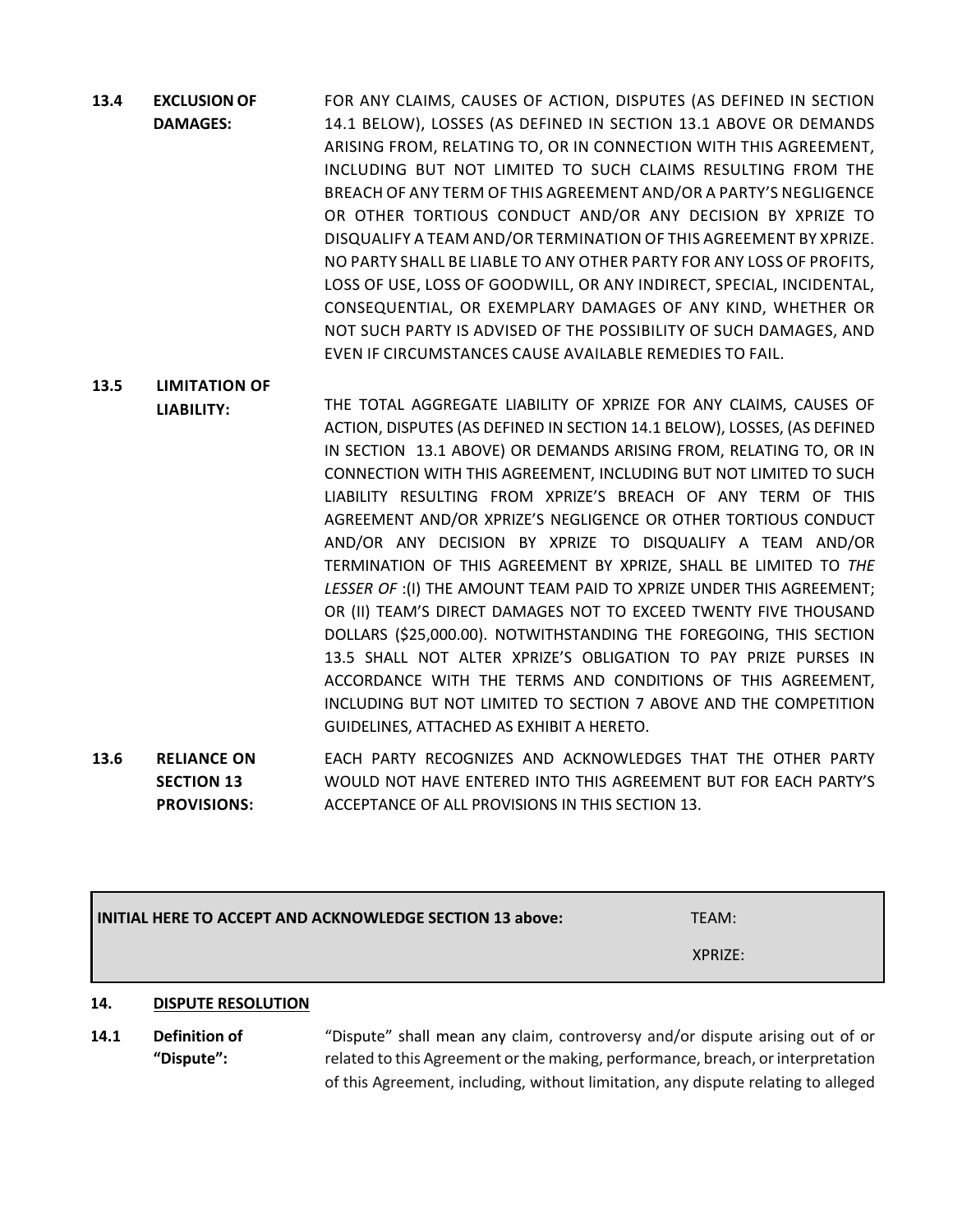tortious conduct, administrative decisions made by XPRIZE in the operation of the Competition and/or the decisions of the Judging Panel. **14.2 Governing Law:** This Agreement and all Disputes arising hereunder shall be governed and construed in accordance with the laws of the State of California, United States of America ("Laws"), without regard to its conflict of laws rules. **14.3 XPRIZE and Judging Panel Decisions Final:** Decisions made by XPRIZE and/or the Judging Panel: (i) are made in the sole and absolute discretion of XPRIZE and/or the Judging Panel; (ii) are final; and (iii) are not subject to review, reconsideration, or contest. **14.4 Goal of the Competition:** Team and XPRIZE agree that a paramount goal of the Competition is to inspire and educate individuals, attracting new enthusiasm, new investments, and new ideas to the field and increase the connection that individuals around the world feel to the goals of the Competition ("Goals"). **14.5 Public Disputes Cause Harm to the Competition:** Team and XPRIZE agree that Team, XPRIZE, Title Sponsor and all of the sponsors of the Competition have invested a substantial amount of time, effort, and resources in the Competition. Team and XPRIZE agree that, in light of the Competition's ultimate goal of inspiring and educating individuals, any public dispute regarding any claim or controversy arising out of or related to this Agreement or the making, performance, breach, or interpretation of this Agreement, including, without limitation, any challenge to any decision by the Judging Panel, would detract from the Goals defined in Section 14.4 above and would reflect poorly on Team, XPRIZE, Title Sponsor, and other sponsors of the Competition. Further, any public dispute regarding any claim or controversy arising out of or related to this Agreement or the making, performance, breach, or interpretation of this Agreement, including, without limitation, any challenge to any decision by the Judging Panel, will result in irreparable harm to XPRIZE, Title Sponsor, sponsors and prize fulfillment entities of the Competition. **14.6 Resolution of Disputes pursuant to Agreement:** Any and all Disputes shall be raised and handled solely pursuant to the dispute resolution provisions set forth in this Agreement and in no other manner. Team and XPRIZE agree that the mandatory and exclusive dispute resolution procedures in this Agreement are in the best interests of both Parties. **14.7 Condition Precedent/ Notice of Dispute/ Statute of Limitations:** A PARTY MUST SERVE TO THE OTHER PARTY A WRITTEN NOTICE OF DISPUTE SETTING FORTH: (I) THE SUBJECT OF THE DISPUTE; (II) THE DATE(S) OF EVENT(S) GIVING RISE TO THE DISPUTE; AND (III) THE RELIEF REQUESTED ("NOTICE OF DISPUTE") WITHIN TEN (10) CALENDAR DAYS OF THE FIRST INCIDENT GIVING RISE TO THE DISPUTE. SERVICE OF THE NOTICE OF DISPUTE WITHIN SUCH TEN (10)-DAY PERIOD IS A CONDITION PRECEDENT TO PURSUING ANY DISPUTE HEREUNDER AND FAILURE TO DO SO SHALL MEAN THAT ANY RIGHT TO RAISE ANY SUCH CLAIM, CONTROVERSY AND/OR DISPUTE SHALL BE FOREVER FORFEITED AND WAIVED.

**INITIAL HERE TO ACCEPT AND ACKNOWLEDGE THIS SECTION 14.7 above:** TEAM: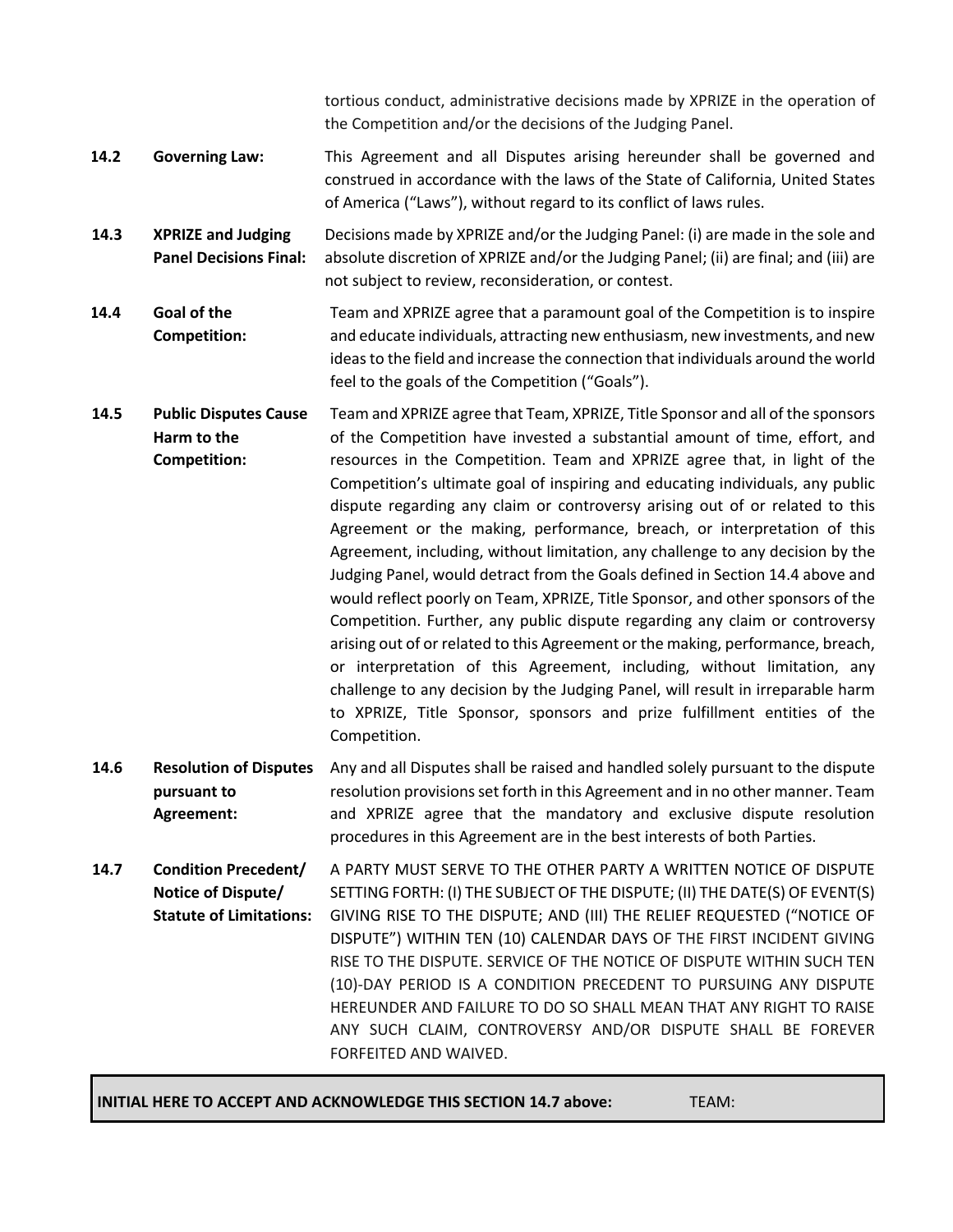|      |                                               | <b>XPRIZE:</b>                                                                                                                                                                                                                                                                                                                                                                                                                                                                                                                                                                                                                                                                                                                                                                                                                                                                                                                                                                     |
|------|-----------------------------------------------|------------------------------------------------------------------------------------------------------------------------------------------------------------------------------------------------------------------------------------------------------------------------------------------------------------------------------------------------------------------------------------------------------------------------------------------------------------------------------------------------------------------------------------------------------------------------------------------------------------------------------------------------------------------------------------------------------------------------------------------------------------------------------------------------------------------------------------------------------------------------------------------------------------------------------------------------------------------------------------|
| 14.8 | <b>Informal Dispute</b><br><b>Resolution:</b> | If a Party has served a Notice of Dispute in accordance with the provisions of<br>Section 14.7 above, then the Parties agree to first attempt to resolve their<br>dispute informally within sixty (60) days of the date of service of the Notice of<br>Dispute in accordance with the following:                                                                                                                                                                                                                                                                                                                                                                                                                                                                                                                                                                                                                                                                                   |
|      | 14.8.1                                        | Each Party shall appoint a designated representative whose task it will be to<br>meet for the purpose of endeavoring to resolve such dispute.                                                                                                                                                                                                                                                                                                                                                                                                                                                                                                                                                                                                                                                                                                                                                                                                                                      |
|      | 14.8.2                                        | The designated representatives shall meet as often as the Parties reasonably<br>deem necessary in order to gather and furnish to the other Party all information<br>with respect to the matter at issue which the Parties believe to be appropriate<br>and germane in connection with its resolution. The representatives shall<br>discuss the problem and attempt to resolve the dispute without the necessity<br>of any formal proceeding.                                                                                                                                                                                                                                                                                                                                                                                                                                                                                                                                       |
|      | 14.8.3                                        | The specific format for the discussions will be left to the discretion of the<br>designated representatives.                                                                                                                                                                                                                                                                                                                                                                                                                                                                                                                                                                                                                                                                                                                                                                                                                                                                       |
| 14.9 | <b>Mediation:</b>                             | The Parties agree that in the event that any Dispute cannot be resolved within<br>sixty (60) days of the date of service of the Notice of Dispute pursuant to the<br>informal dispute resolution process set forth in Section 14.8 above, then no<br>later than ninety (90) days after the date of service of the Notice of Dispute and<br>as a condition precedent to any future demand for arbitration, either Party may<br>commence mediation by providing the other Party a written request for<br>mediation. Upon written request, the Parties will proceed with non-binding<br>mediation before a mediator selected by the Parties to be held in Los Angeles,<br>California. Provided, however, that if one Party maintains that the other Party<br>has failed to comply with the requirements set forth in Section 14.7 above, then<br>such Party shall have the right to refuse to mediate the dispute and proceed<br>directly to arbitration pursuant to Section 0 below. |
|      |                                               | The Parties shall cooperate with one another in selecting a mediator and in<br>scheduling the mediation proceedings. Each Party shall designate at least one<br>(1) person with full settlement authority to attend an in-person mediation in<br>Los Angeles, California. The mediation must take place within thirty (30) days<br>of a Party's written request to engage in mediation, unless agreed otherwise in<br>writing by the Parties.                                                                                                                                                                                                                                                                                                                                                                                                                                                                                                                                      |
|      |                                               | The Parties covenant that they shall participate in the mediation in good faith,<br>and that they will share equally in the cost of the mediation, including<br>mediator's fees. Further, each Party shall pay all expenses for its own<br>participation therein. All offers, promises, conduct, and statements, whether                                                                                                                                                                                                                                                                                                                                                                                                                                                                                                                                                                                                                                                           |

oral or written, made in the course of the mediation by either of the Parties, their agents, employees, experts, and attorneys, and by the mediator, shall be confidential, privileged under California Evidence Code §§ 1115-1128, and inadmissible for any purpose, including, without limitation, impeachment, in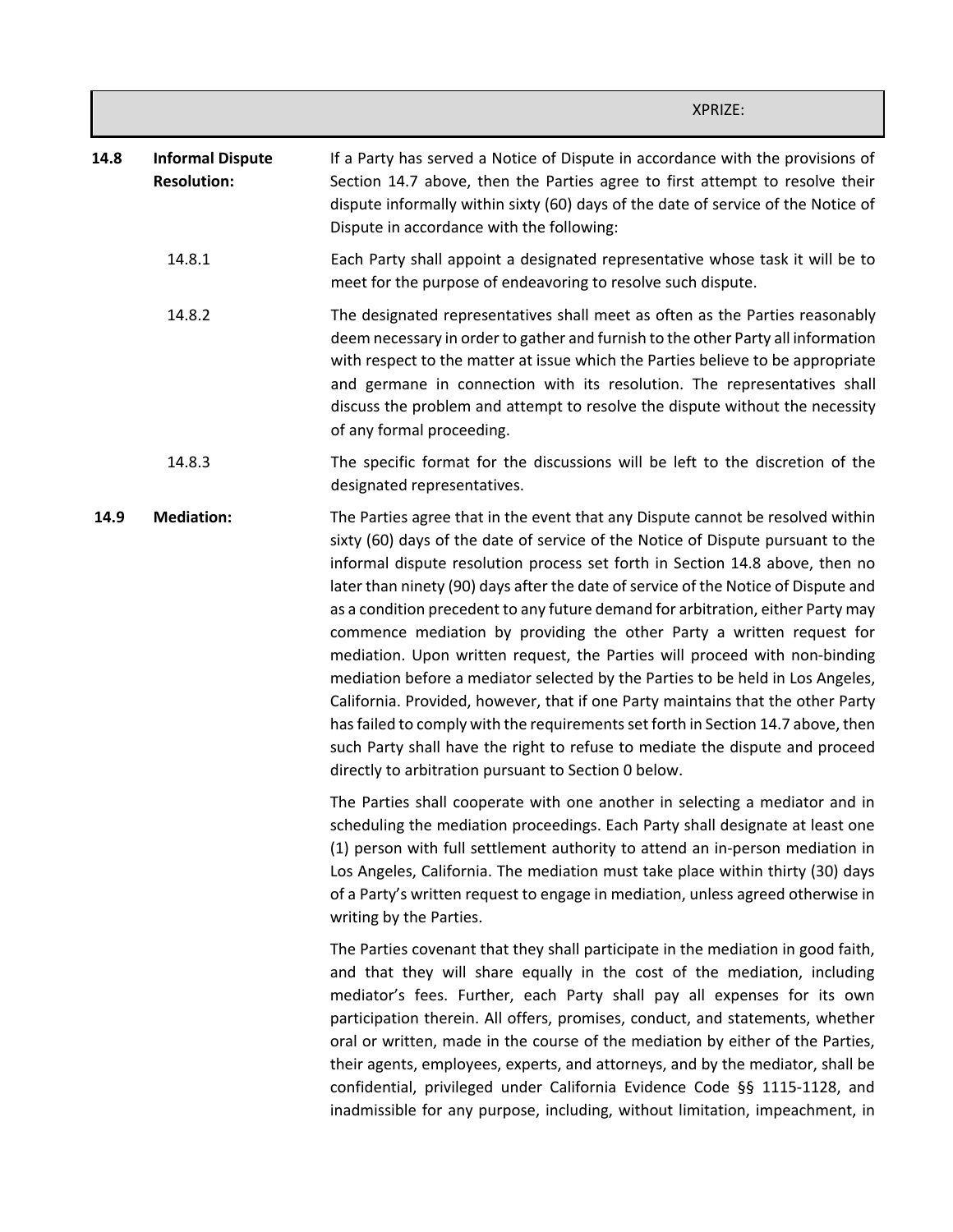any litigation or other proceeding involving the Parties, provided that evidence that is otherwise admissible or discoverable will not be rendered inadmissible or non-discoverable as a result of its use in the mediation.

- **14.10 Arbitration:** Except as provided in Section 11 above (Confidentiality), if the Parties are not able to settle the Dispute in mediation pursuant to Section 14.9 above, Team and XPRIZE agree that: (i) any Dispute; (ii) any issues pertaining to the Dispute; and/or (iii) any claim that this Agreement or any part hereof is invalid, illegal, or otherwise voidable or void, shall be submitted to and finally determined by mandatory and binding arbitration. Arbitration will be conducted in two stages as set forth below. As a condition precedent to arbitration of any Dispute, the Party seeking to arbitrate the Dispute must file a demand for arbitration with JAMS in Los Angeles County, California, as set forth in Section 14.10.4, within one hundred and eighty (180) days of the date of service of the Notice of Dispute. Failure to file the demand to arbitrate with JAMS within such 180-day period shall mean that any right to arbitrate or litigate in any manner such Dispute shall be forever forfeited and waived.
	- 14.10.1 Mandatory and Binding Arbitration: The arbitration and the Parties' agreement therefore will be deemed to be self-executing, and if either Party fails to appear at any properly-noticed arbitration proceeding, an award may be entered against such Party despite said failure to appear and the matter will be dismissed with prejudice. Failure by either Party to pay the fees (or provide a required deposit) of the arbitrators and/or the arbitration administrator in accordance with the rules and policies of the applicable arbitration administrator will result in a forfeiture by the non-paying Party of the right to prosecute or defend the claim which is the subject of the arbitration, but will not otherwise serve to abate, stay, or suspend the arbitration proceedings. The Parties will share equally the arbitrators' fees and expenses, International Chamber of Commerce (ICC) administrative expenses, or other costs incurred by the ICC in the arbitration; provided, however, that each party shall bear its own attorneys' and experts' fees and its own costs incurred in connection with any Dispute hereunder including the arbitration of any Dispute. Further, each Party shall compensate and pay all expenses for its employees and, with respect to Team, all other Team Members for their participation in the arbitration.
	- 14.10.2 Scope of Arbitrators' Authority: The arbitrators will have no power or authority to grant attorneys' fees, punitive or exemplary damages as part of their award. In no event may the provisions of this Agreement, or any ancillary agreement executed in connection with this Agreement, including, without limitation, amendments to this Agreement, be waived, modified, changed, or otherwise equitably excused by the arbitrators at any arbitration hearing. The Parties do not grant the arbitrators the powers of an *amiable compositeur* and the arbitrators do not have the power to decide *ex aequo et bono*. The arbitrators will apply California substantive Law to the proceeding. The arbitrators will not have the power to commit errors of Law or legal reasoning, and the award may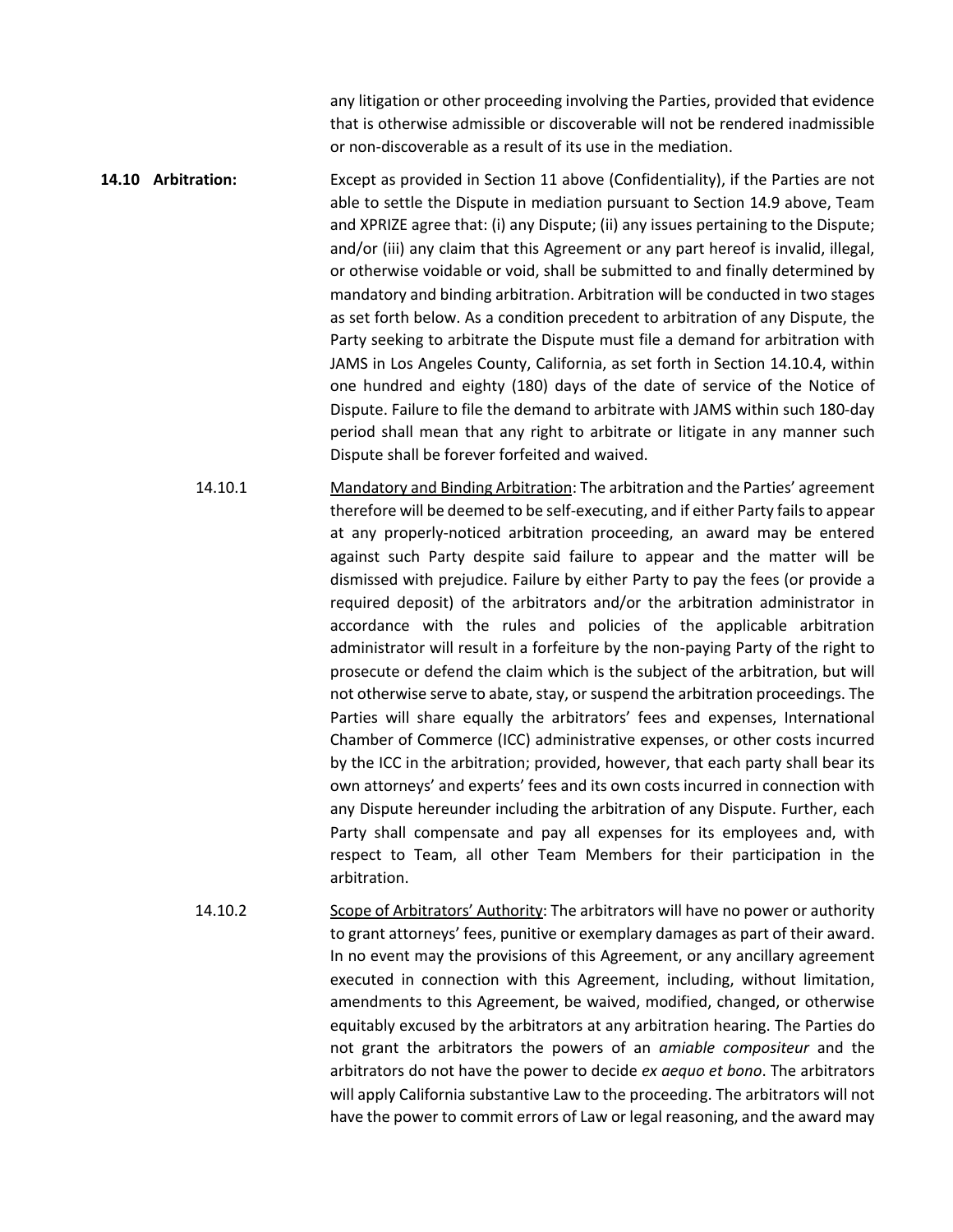be vacated or corrected on appeal to a court of competent jurisdiction for any such error. Any arbitration will be conducted in English in Los Angeles, California, USA.

14.10.3 Jurisdiction for Entering Arbitration Awards: The award of the arbitrators will be the exclusive remedy between the Parties regarding any claims, causes of action, counterclaims, issues, or accountings presented or pled to the arbitrators. Any petition, motion, or request to vacate the award shall be filed exclusively in the Los Angeles County Superior Court, and the Parties expressly consent to the exclusive jurisdiction of the Los Angeles County Superior Court over any such petition, motion, or request to vacate the award. The provisions of the California Arbitration Act will apply to any petition, motion, or request to vacate the award pursuant to this Section 14.10.3.

> The Parties may confirm or enforce the award in any court of competent jurisdiction; provided, however, that if any party files a petition to confirm the award in the United States of America, such petition will be governed by the provisions of the California Arbitration Act. The Parties may have the judgment domesticated by any court of competent jurisdiction.

- 14.10.4 Stage 1 Arbitration: The first stage of arbitration shall be conducted before JAMS in Los Angeles County, California, in accordance with the JAMS Optional Expedited Arbitration Procedures by three (3) arbitrators appointed as follows: each Party shall select an arbitrator, and such arbitrators shall select a third; provided, however, that in all events at least two (2) out of the three (3) arbitrators must be active members of the bar of a U.S. State and that each arbitrator must be fluent in English. The matters to be considered and determined by the arbitrators in Stage 1 Arbitration shall include and be limited to the following:
	- (i) First, the arbitrators shall determine whether or not the Party that served the Notice of Dispute strictly complied with the requirements set forth in Section 14.7 above. If the arbitrators determine that the Party that served the Notice of Dispute failed to strictly comply with the requirements of Section 14.7 above, then the arbitrators shall issue an award dismissing the Dispute with prejudice and ruling that the Party that served the Notice of Dispute shall take nothing thereunder.
	- (ii) Next, if (a) the arbitrators determine that the Party that served the Notice of Dispute did strictly comply with the requirements of Section 14.7 above, and (b) either Party asserts that the Limitation of Liability provisions set forth in Section 13.5 above are unenforceable in whole or in part, then the arbitrators shall next determine whether or not the Dispute is subject to the Limitation of Liability provisions set forth in Section 13.5 above and issue a ruling of their findings. For purposes of this determination, the Parties agree and represent that the Limitation of Liability Clauses are not contrary to public policy as articulated in *Tunkl v. Regents of University of California*, 60 Cal. 2d 92 (1963).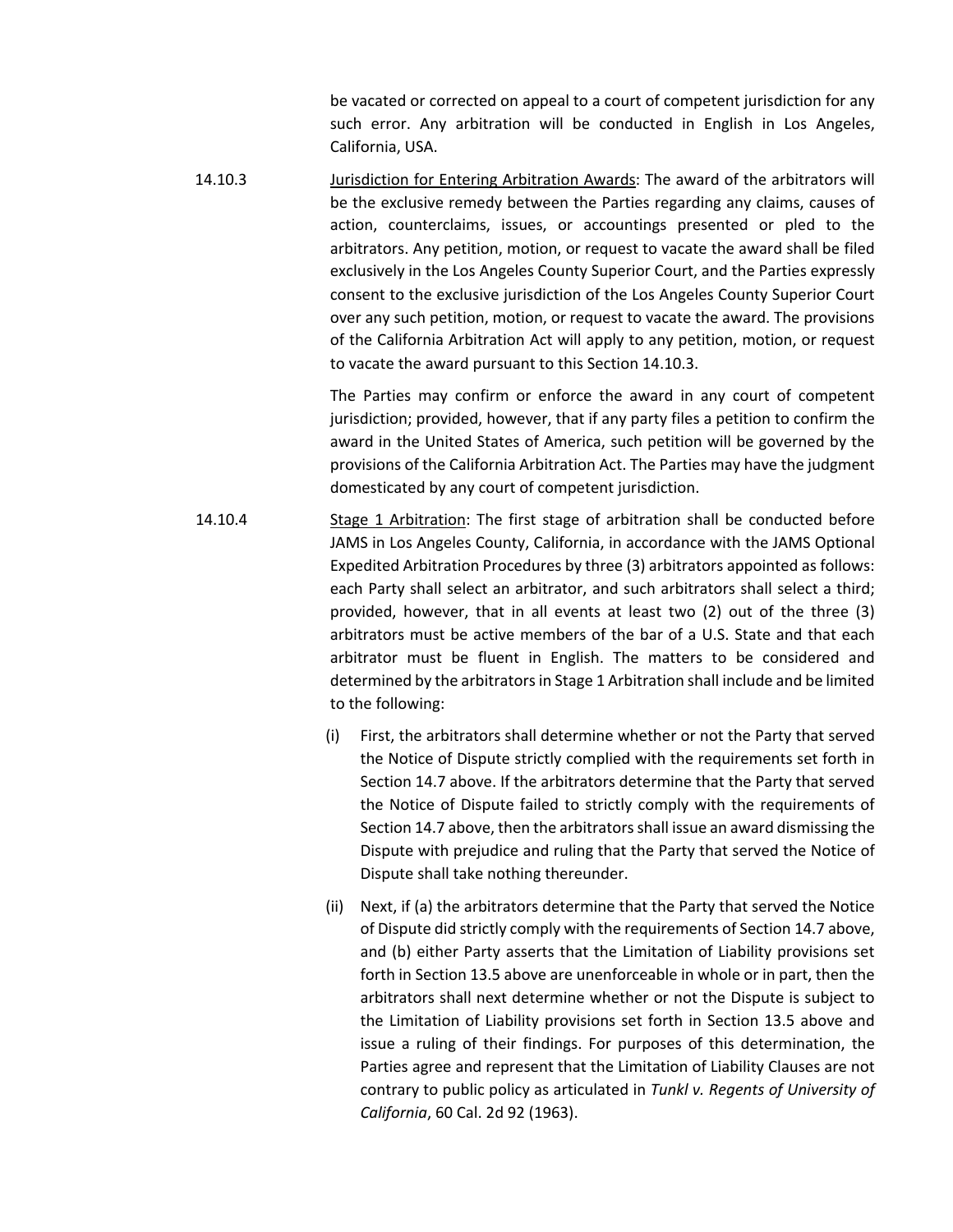(iii) EACH PARTY'S REPRESENTATION IN THIS PARAGRAPH IS A MATERIAL INDUCEMENT FOR THE OTHER PARTY TO ENTER INTO THIS AGREEMENT. IF NEITHER PARTY ASSERTS THAT THE LIMITATION OF LIABILITY PROVISIONS SET FORTH IN SECTION 13.5 ABOVE ARE UNENFORCEABLE IN WHOLE OR IN PART, THEN THE ARBITRATORS SHALL ISSUE A RULING THAT SUCH PROVISIONS ARE FULLY ENFORCEABLE WITH RESPECT TO THE DISPUTE.

**INITIAL HERE TO ACCEPT AND ACKNOWLEDGE THIS SECTION 0(iii) ABOVE:** TEAM:

 $XPRIZE:$   $XPRIZE:$ 

|       |                                                                             | (iv) All awards, decisions and rulings made with regard to the items specified<br>above by the arbitrators in Stage 1 Arbitration shall be binding upon both<br>Parties and upon the arbitrators in Stage 2 Arbitration (if applicable).<br>However, except as required to establish the decisions and rulings of the<br>arbitrators, the records of the proceedings in Stage 1 Arbitration shall not<br>be admissible as evidence in Stage 2 Arbitration proceedings.                                                                                                                                                                                                                                                               |
|-------|-----------------------------------------------------------------------------|--------------------------------------------------------------------------------------------------------------------------------------------------------------------------------------------------------------------------------------------------------------------------------------------------------------------------------------------------------------------------------------------------------------------------------------------------------------------------------------------------------------------------------------------------------------------------------------------------------------------------------------------------------------------------------------------------------------------------------------|
|       | 14.10.5                                                                     | Ninety (90)-Day Cooling Off Period: If the arbitrators have not dismissed the<br>Dispute with prejudice when they issue their final rulings pursuant to Section<br>0(i) above, then the Parties shall wait for a period of ninety (90) calendar days<br>before proceeding with Stage 2 Arbitration, during which ninety (90)-day<br>period, the Parties agree to negotiate in good faith to resolve the Dispute. This<br>period may be extended by mutual agreement of the Parties.                                                                                                                                                                                                                                                  |
|       | 14.10.6                                                                     | Stage 2 Arbitration: If necessary, the second stage of arbitration shall be<br>conducted before the International Chamber of Commerce (ICC) in Los Angeles<br>County, California, in accordance with the then-prevailing Rules of Arbitration<br>of the ICC by three (3) arbitrators appointed as follows: each Party shall select<br>an arbitrator, and such arbitrators shall select a third; provided, however, that<br>in all events at least two (2) out of the three (3) arbitrators must be active<br>members of the bar of a U.S. State and that each arbitrator must be fluent in<br>English. Notwithstanding the foregoing, none of the arbitrators used in Stage 1<br>Arbitration may be selected in Stage 2 Arbitration. |
| 14.11 | <b>Other Decisions of</b><br><b>XPRIZE and the</b><br><b>Judging Panel:</b> | Nothing in this Section 14 (Dispute Resolution) will limit in any manner: (i) the<br>ability of XPRIZE to eliminate or disqualify Team or cancel the Competition; (ii)<br>the ability of XPRIZE or Team to seek injunctive relief as expressly provided in<br>Section 11.5 above (Confidentiality - Injunctive Relief), and Exhibit B,<br>Paragraph XV (Media Rights Agreement - Injunctive Relief for XPRIZE); or (iii)<br>the sole and exclusive discretion of the Judging Panel, as provided in Section<br>5.4 above (Judging Panel) and in the Competition Guidelines                                                                                                                                                            |
| 14.12 | <b>Attorney's Fees:</b>                                                     | Unless otherwise expressly set forth herein, the Parties shall bear their own<br>attorney's fees, costs, and expenses in connection with the matters set forth in<br>the Agreement.                                                                                                                                                                                                                                                                                                                                                                                                                                                                                                                                                  |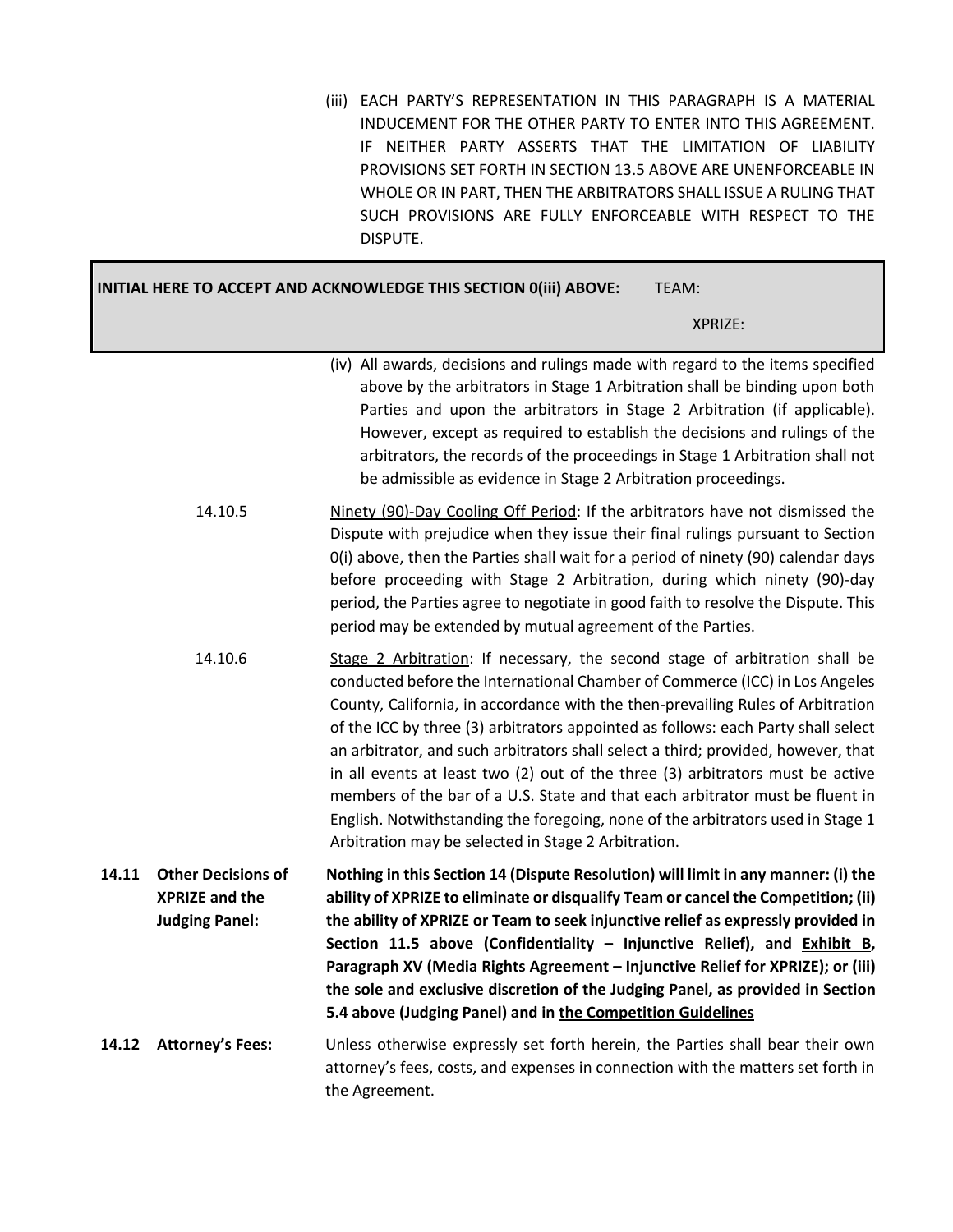# **15. TEAM MANAGEMENT**

| 15.1 | <b>Team Name:</b>                          | The legal entity that is the Team ("Team Entity") and the official name of the<br>Team ("Team Name") shall be set forth in the Team's profile in Section 1 above<br>of this Agreement.                                                                                                                                                                                                                                                                                                                                                                                                                                                                                                                                                                                                                                                                                                                                                                                   |
|------|--------------------------------------------|--------------------------------------------------------------------------------------------------------------------------------------------------------------------------------------------------------------------------------------------------------------------------------------------------------------------------------------------------------------------------------------------------------------------------------------------------------------------------------------------------------------------------------------------------------------------------------------------------------------------------------------------------------------------------------------------------------------------------------------------------------------------------------------------------------------------------------------------------------------------------------------------------------------------------------------------------------------------------|
| 15.2 | <b>Changes to Team</b><br>Name:            | Team shall promptly inform XPRIZE of any intent to change the Team Name and<br>cooperate with XPRIZE to execute the documents and instruments necessary to<br>accomplish such change.                                                                                                                                                                                                                                                                                                                                                                                                                                                                                                                                                                                                                                                                                                                                                                                    |
| 15.3 | "Team Member"<br>Defined:                  | "Team Member" shall be defined as an individual or corporate entity acting<br>as either an employee, consultant, volunteer, or contractor of Team who<br>makes any contribution to Team's efforts in connection with the<br>Competition, as determined by XPRIZE in its sole and absolute discretion.<br>Team Members include, without limitation: (i) contributors of any pre-<br>existing or developed Intellectual Property to Team; (ii) individuals or<br>entities involved in the design, development, or testing of the Entry; and<br>(iii) any individual or entity having a management, supervisory, or other<br>leadership role within Team. Team Members do not include: (a) investors,<br>donors, and Team Sponsors who make only financial contributions to Team;<br>(b) suppliers of off-the-shelf parts and hardware; or (c) customers of the<br>Team; and (d) third-party holders of any intellectual property licensed to<br>Team for use in its Entry. |
| 15.4 | <b>Team Member</b><br><b>Requirements:</b> | Except as provided herein, individual Team Members must either: (i) be of the<br>age of majority (or older) in their jurisdiction of residence; or (ii) obtain the<br>signed written consent of a parent or legal guardian, in order to be eligible to<br>participate in the Competition. If a Team Member is not of the age of majority<br>(or older) in their jurisdiction of residence, then all contracts and waivers<br>required to be signed by Team Members must be signed by such Team<br>Member's parent or legal guardian. All Team Members shall be listed in Team's<br>records on the Competition Portal. Team may add and/or remove Team<br>Members at any time through the Competition Portal. Team agrees to promptly<br>notify XPRIZE through the Competition Portal in the event that Team decides to<br>add and/or remove one or more Team Members.                                                                                                    |
| 15.5 | <b>Team Leader:</b>                        | Each Team shall designate a Team Member to act as "Team Leader" in all<br>communications with XPRIZE. Team Leader will be responsible for receiving<br>communications from and communicating with XPRIZE and the Judging<br>Panel. The Team Leader shall be an individual and shall be at least eighteen<br>(18) years old (or the age of majority in their jurisdiction of residence, if<br>such age of majority is older than eighteen (18) years of age).                                                                                                                                                                                                                                                                                                                                                                                                                                                                                                             |
| 15.6 | <b>Changes in Team</b><br>Leadership:      | Team may replace the designated Team Leader at any time through the<br>Competition Portal. Team shall promptly notify XPRIZE through the<br>Competition Portal in the event that Team decides to replace the<br>designated Team Leader. XPRIZE reserves the right to disqualify Team if<br>Team unreasonably and repeatedly appoints a new Team Leader, appoints<br>a Team Leader who is unqualified, or otherwise disrupts the administration                                                                                                                                                                                                                                                                                                                                                                                                                                                                                                                           |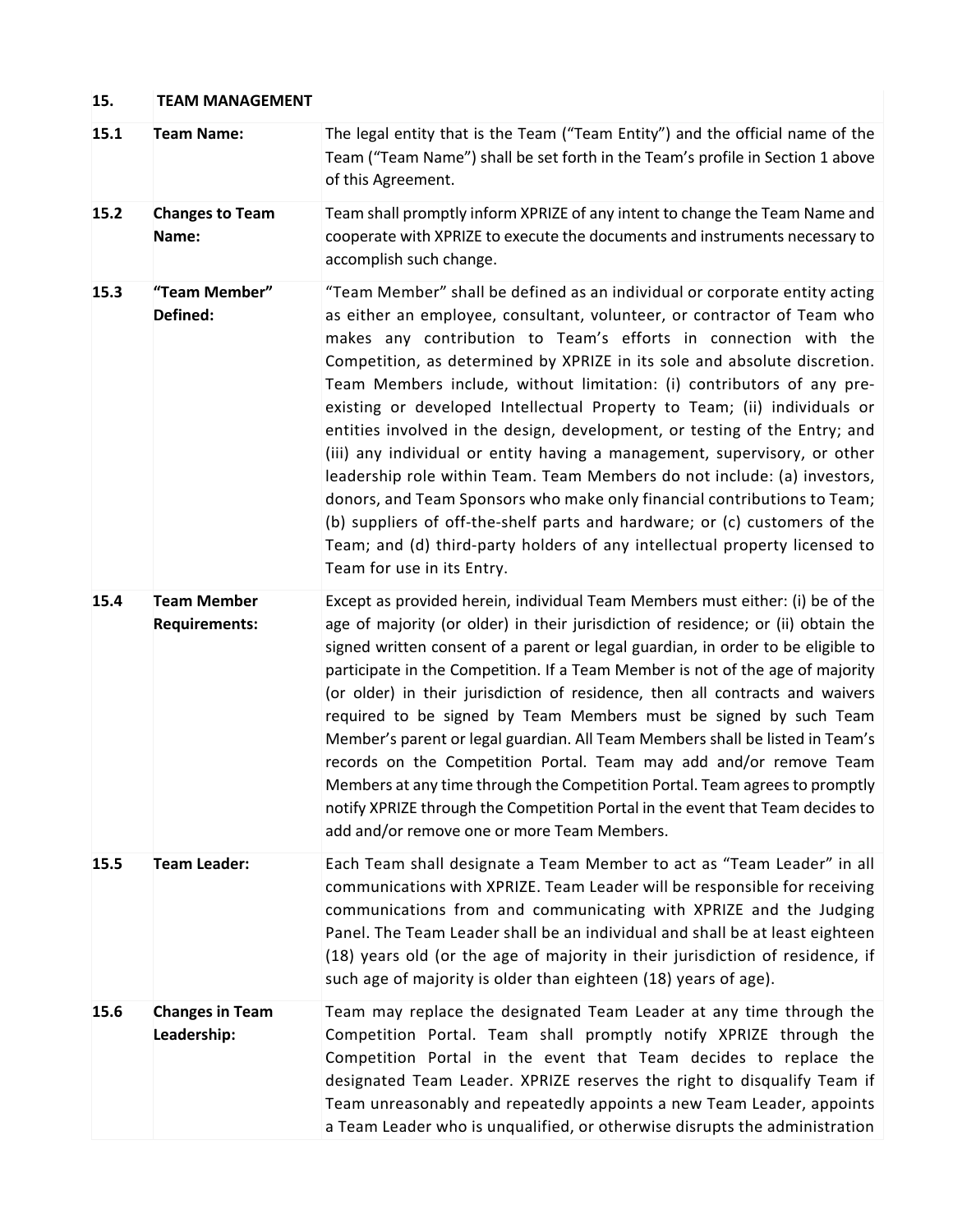|      |                                                                                    | of the Competition. For clarity, Team Leaders must perform all obligations<br>required of Team Members, including, without limitation, signing and<br>delivering a Team Member Release, Waiver, and Confidentiality Agreement.                                                                                                                                                                                                                                                                                                                                                                                                                                                                                                                                                                                                                                                                                                                                                                                                                                                                                                                                                                                                      |
|------|------------------------------------------------------------------------------------|-------------------------------------------------------------------------------------------------------------------------------------------------------------------------------------------------------------------------------------------------------------------------------------------------------------------------------------------------------------------------------------------------------------------------------------------------------------------------------------------------------------------------------------------------------------------------------------------------------------------------------------------------------------------------------------------------------------------------------------------------------------------------------------------------------------------------------------------------------------------------------------------------------------------------------------------------------------------------------------------------------------------------------------------------------------------------------------------------------------------------------------------------------------------------------------------------------------------------------------|
| 15.7 | <b>Team Release and</b><br><b>Waiver:</b>                                          | Concurrent with the execution of the Agreement, Team Leader shall execute<br>the Team Release and Waiver (in the form attached as Exhibit G to the<br>Agreement) on behalf of the Team and the Team Entity. If Team fails to timely<br>provide a Team Release and Waiver, as required pursuant to this Section 15.7,<br>then Team shall be ineligible to participate in the Competition.                                                                                                                                                                                                                                                                                                                                                                                                                                                                                                                                                                                                                                                                                                                                                                                                                                            |
| 15.8 | <b>Team Member</b><br><b>Release and Waiver:</b>                                   | TEAM SHALL ENSURE THAT EACH TEAM MEMBER THAT IS NOT AN<br>EMPLOYEE OF THE TEAM ENTITY (INCLUDING TEAM LEADER, IF<br>APPLICABLE) RECEIVES, REVIEWS, SIGNS AND DELIVERS TO XPRIZE A<br>SIGNED COPY OF THE TEAM<br>MEMBER RELEASE, WAIVER AND<br>CONFIDENTIALITY AGREEMENT (IN THE FORM ATTACHED AS EXHIBIT G TO<br>THIS AGREEMENT) ON BEHALF OF SUCH TEAM MEMBER. If Team Member<br>is an entity, then such Team Member's Team Member Release, Waiver and<br>Confidentiality Agreement shall be on behalf of all employees of such Team<br>Member. Team shall deliver to XPRIZE a signed copy of the Team Member<br>Release, Waiver and Confidentiality Agreement for each and every Member<br>of the Team within thirty calendar (30) days of the Effective Date of the<br>Agreement. Team agrees that, prior to admitting any new Team Member(s),<br>Team shall deliver to XPRIZE a copy of the Team Member Release, Waiver<br>and Confidentiality Agreement signed by each new Team Member. If Team<br>fails to timely provide a Team Member Release, Waiver and Confidentiality<br>Agreement for each Team Member, as required pursuant to this Section<br>15.8, then Team shall be ineligible to participate in the Competition. |
| 15.9 | <b>Decisions Concerning</b><br><b>Team Participation in</b><br><b>Competition:</b> | To the maximum extent permissible under applicable law, Team Leader and<br>each Team Member agrees to abide by any decision made by XPRIZE to<br>remove, suspend, deem ineligible, or disqualify Team, without contest, legal<br>recourse, or any other action of protest of the decision. Such decisions may<br>be made by XPRIZE for reasons including, but not limited to, ethical<br>transgressions, breach or violation of this Agreement, actions that<br>jeopardize the Competition, or actions that jeopardize sponsorship of the<br>Competition.                                                                                                                                                                                                                                                                                                                                                                                                                                                                                                                                                                                                                                                                           |
| 16.  | <b>GENERAL LEGAL PROVISIONS</b>                                                    |                                                                                                                                                                                                                                                                                                                                                                                                                                                                                                                                                                                                                                                                                                                                                                                                                                                                                                                                                                                                                                                                                                                                                                                                                                     |
| 16.1 | Not Agents, Partners,<br>or in Joint Venture:                                      | Parties are not agents or partners of or with one another. Parties are not<br>engaged in any form of joint venture with one another. Parties cannot bind one<br>another by contract.                                                                                                                                                                                                                                                                                                                                                                                                                                                                                                                                                                                                                                                                                                                                                                                                                                                                                                                                                                                                                                                |
| 16.2 | <b>No Third-Party</b><br><b>Beneficiaries:</b>                                     | Except as expressly set forth in Section 9 above, Parties agree and acknowledge<br>that there are, and shall be, no third-party beneficiaries to this Agreement,<br>including without limitation, Team Members.                                                                                                                                                                                                                                                                                                                                                                                                                                                                                                                                                                                                                                                                                                                                                                                                                                                                                                                                                                                                                     |
| 16.3 | <b>Official Language:</b>                                                          | The official language of the Competition and of this Agreement shall be English.<br>All communications with XPRIZE will be in English unless Team has received prior                                                                                                                                                                                                                                                                                                                                                                                                                                                                                                                                                                                                                                                                                                                                                                                                                                                                                                                                                                                                                                                                |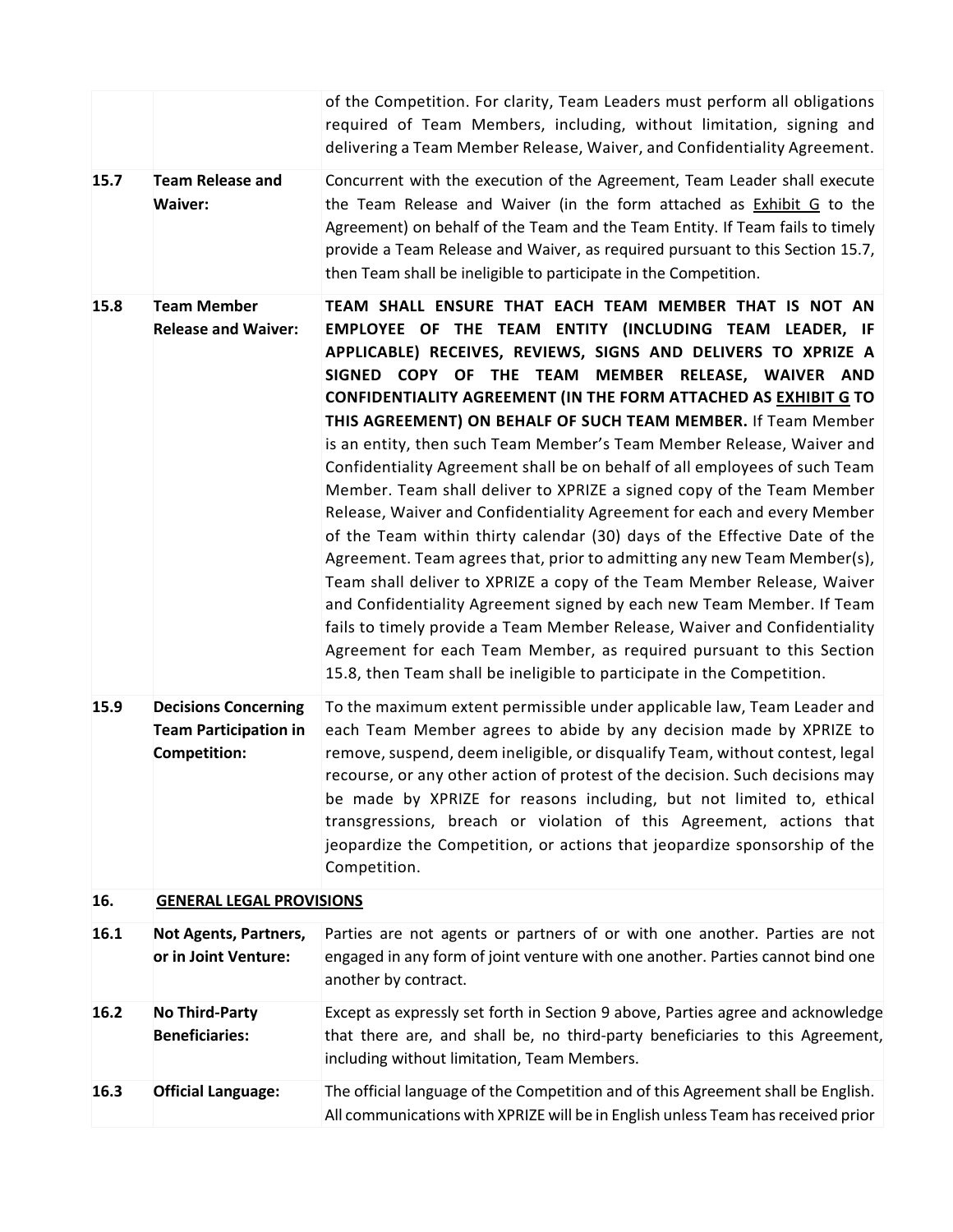|      |                       | written authorization from XPRIZE to submit communications in another<br>language. Additional copies in other languages are welcomed and, if provided<br>on behalf of XPRIZE, are for convenience only but are in no way binding on<br>XPRIZE.                                                                                                                                                                                                                                                                                                                                                                                                                                                                                                                                                                                                                                                                                                                                                                                                                                                                                                                                                                                                                                                       |
|------|-----------------------|------------------------------------------------------------------------------------------------------------------------------------------------------------------------------------------------------------------------------------------------------------------------------------------------------------------------------------------------------------------------------------------------------------------------------------------------------------------------------------------------------------------------------------------------------------------------------------------------------------------------------------------------------------------------------------------------------------------------------------------------------------------------------------------------------------------------------------------------------------------------------------------------------------------------------------------------------------------------------------------------------------------------------------------------------------------------------------------------------------------------------------------------------------------------------------------------------------------------------------------------------------------------------------------------------|
| 16.4 | <b>Notices:</b>       | All notices, requests, claims, demands and other communications between the<br>parties shall be in writing. All notices shall be given (i) by delivery in person (ii)<br>by a nationally recognized next day courier service, (iii) by first class, registered<br>or certified mail, postage prepaid, (iv) by facsimile, or (v) by electronic mail to<br>the address of the party specified in this Agreement or such other address as<br>either party may specify in writing. All notices shall be effective upon (i) receipt<br>by the party to which notice is given, or (ii) on the fifth (5th) calendar day<br>following mailing, whichever occurs first.                                                                                                                                                                                                                                                                                                                                                                                                                                                                                                                                                                                                                                       |
| 16.5 | <b>Force Majeure:</b> | Neither Party hereto will be liable for or suffer any penalty or termination of<br>rights hereunder by reason of any failure or delay in performing any of its<br>obligations hereunder if such failure or delay is occasioned by compliance with<br>governmental regulation or order, or by circumstances beyond the reasonable<br>control of the Party so failing or delaying, including, but not limited to, acts of<br>God, war, civil war, insurrection, acts of terrorism, sabotage, an act of public<br>enemy, travel warnings announced by the United States Department of State,<br>fire, flood, accident, strike or other labor disturbance, equipment failure, or<br>interruption of or delay in transportation caused by forces beyond the parties'<br>control ("Force Majeure Event"). Each Party will promptly notify the other in<br>writing of any such Force Majeure Event, the expected duration thereof, and its<br>anticipated effect on the Party affected. XPRIZE has no obligation to suspend or<br>delay the Competition to accommodate Team if a Force Majeure Event impedes<br>Team's ability to participate in the Competition according to the Competition<br>schedule. XPRIZE may suspend, postpone, or cancel the Competition in the case<br>of a Force Majeure Event. |
| 16.6 | <b>No Waiver:</b>     | No failure of either Party to insist upon strict compliance with any covenant,<br>obligation, condition, warranty or agreement contained herein will operate as a<br>waiver of, or estoppel with respect to, any such covenant, obligation, condition,<br>or agreement. Waiver by any Party of any breach of any provision of this<br>Agreement will not be considered as, nor constitute, a continuing waiver or<br>waiver of any other breach of any provision of this Agreement.                                                                                                                                                                                                                                                                                                                                                                                                                                                                                                                                                                                                                                                                                                                                                                                                                  |
| 16.7 | <b>Headings:</b>      | Article, section, subsection and paragraph headings in this Agreement are<br>included for convenience of reference only and will not constitute a part of this<br>Agreement for any other purpose.                                                                                                                                                                                                                                                                                                                                                                                                                                                                                                                                                                                                                                                                                                                                                                                                                                                                                                                                                                                                                                                                                                   |
| 16.8 | Severability:         | If any provision of this Agreement conflicts with the Law under which this<br>Agreement is construed or that is otherwise applicable to a Team, or if any such<br>provision is held invalid by a competent authority, such provision will be<br>deemed to be restated to reflect as nearly as possible the original intentions of<br>the parties in accordance with Law. If the competent authority holds the<br>provision illegal, invalid, or unenforceable even after restatement, the provision                                                                                                                                                                                                                                                                                                                                                                                                                                                                                                                                                                                                                                                                                                                                                                                                  |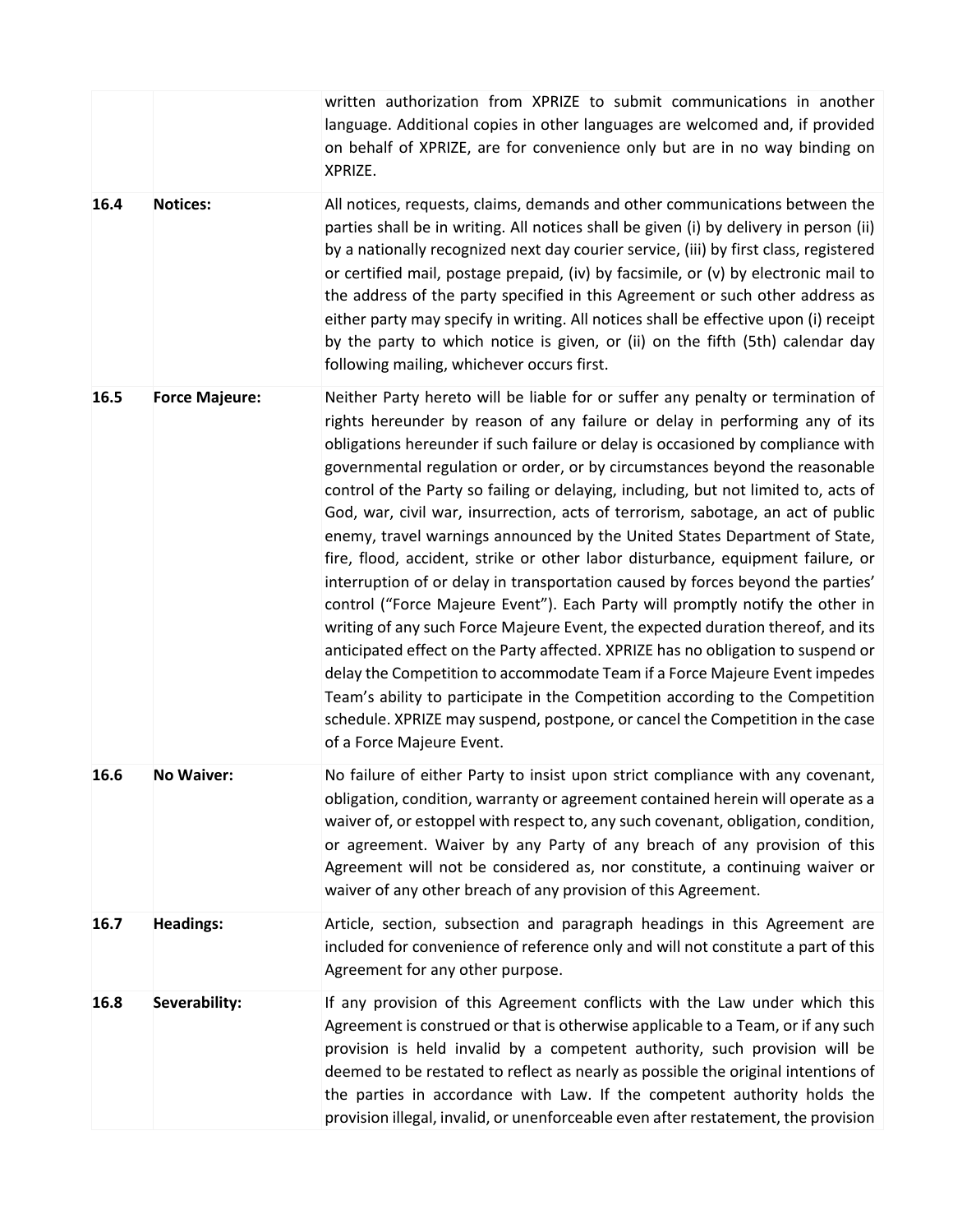|       |                                                 | will be limited or eliminated to the minimum extent necessary. The remainder<br>of this Agreement will remain in full force and effect.                                                                                                                                                                                                                                                                                                                                                                                                                                                                                                   |
|-------|-------------------------------------------------|-------------------------------------------------------------------------------------------------------------------------------------------------------------------------------------------------------------------------------------------------------------------------------------------------------------------------------------------------------------------------------------------------------------------------------------------------------------------------------------------------------------------------------------------------------------------------------------------------------------------------------------------|
| 16.9  | <b>No Strict</b><br><b>Construction:</b>        | In the event an ambiguity or question regarding the enforceability, intent or<br>interpretation of any term or condition of this Agreement arises, this Agreement<br>will be construed as if drafted jointly by the parties, and no presumption or<br>burden of proof will arise favoring or disfavoring any Party by virtue of the<br>authorship of any of the provisions of this Agreement. No Agreement from any<br>prior or future XPRIZE competition will be used to construe this Agreement, and<br>this Agreement will not be used to construe any Agreement from any prior or<br>future XPRIZE competition.                       |
| 16.10 | Counterparts:                                   | This Agreement may be signed in counterparts, and together signed and<br>delivered counterparts will constitute a complete, binding contract. Facsimile or<br>electronic signatures will have the same weight and effect as originals.                                                                                                                                                                                                                                                                                                                                                                                                    |
| 16.11 | Survival:                                       | The following Sections of, and Exhibits to, this Agreement will survive the<br>expiration or termination of this Agreement: Sections 2 above (Scope of<br>Agreement); 3.7 above (Return and Reallocation of Awards); 6.5 above (Effect<br>of Cancellation); 7.4 above (Allocation of Prizes); 7.5 above (Awards Subject to<br>Applicable Law); 7.7 above (Prize Purse Conditions); 11 above (Confidentiality);<br>11 above (Representations and Warranties); 12 above (Indemnification and<br>Limitation of Liability); 13 above (Dispute Resolution); 15 above (General Legal<br>Provisions); and any and all Exhibits and Waivers, etc. |
| 17.   | <b>EXHIBITS AND RELATED FORMS</b>               |                                                                                                                                                                                                                                                                                                                                                                                                                                                                                                                                                                                                                                           |
| 17.1  | <b>Exhibits Incorporated</b><br>into Agreement: | THE PARTIES AGREE AND ACKNOWLEDGE THAT THEY SHALL BE BOUND BY<br>THE TERMS AND CONDITIONS OF ALL EXHIBITS TO THIS AGREEMENT. THE<br>FOLLOWING EXHIBITS ARE ATTACHED HERETO AND ARE INCORPORATED<br>INTO THIS AGREEMENT BY THIS REFERENCE:                                                                                                                                                                                                                                                                                                                                                                                                 |
|       | 17.1.1                                          | <b>Exhibit A-</b> Competition Guidelines (together with any applicable Rules and<br>Regulations when available, attached thereto)                                                                                                                                                                                                                                                                                                                                                                                                                                                                                                         |
|       | 17.1.2                                          | Exhibit B - Media Rights Agreement                                                                                                                                                                                                                                                                                                                                                                                                                                                                                                                                                                                                        |
|       | 17.1.3                                          | Exhibit C - Insurance Requirements                                                                                                                                                                                                                                                                                                                                                                                                                                                                                                                                                                                                        |
|       | 17.1.4                                          | Exhibit D - Style Guide                                                                                                                                                                                                                                                                                                                                                                                                                                                                                                                                                                                                                   |
|       | 17.1.5                                          | <b>Exhibit E</b> - Team Sponsorship Guide                                                                                                                                                                                                                                                                                                                                                                                                                                                                                                                                                                                                 |
|       | 17.1.6                                          | Exhibit F- Team Release and Waiver                                                                                                                                                                                                                                                                                                                                                                                                                                                                                                                                                                                                        |
|       | 17.1.7                                          | <b>Exhibit G</b> - Team Member Release, Waiver and Confidentiality Agreement                                                                                                                                                                                                                                                                                                                                                                                                                                                                                                                                                              |
|       | 17.1.8                                          | Exhibit H - List of ANA Competitors                                                                                                                                                                                                                                                                                                                                                                                                                                                                                                                                                                                                       |
| 17.2  | <b>Forms Incorporated</b><br>into Agreement:    | THE PARTIES AGREE AND ACKNOWLEDGE THAT THEY WILL BE BOUND BY<br>THE TERMS AND CONDITIONS OF ANY AND ALL FORMS COMPLETED AS PART                                                                                                                                                                                                                                                                                                                                                                                                                                                                                                           |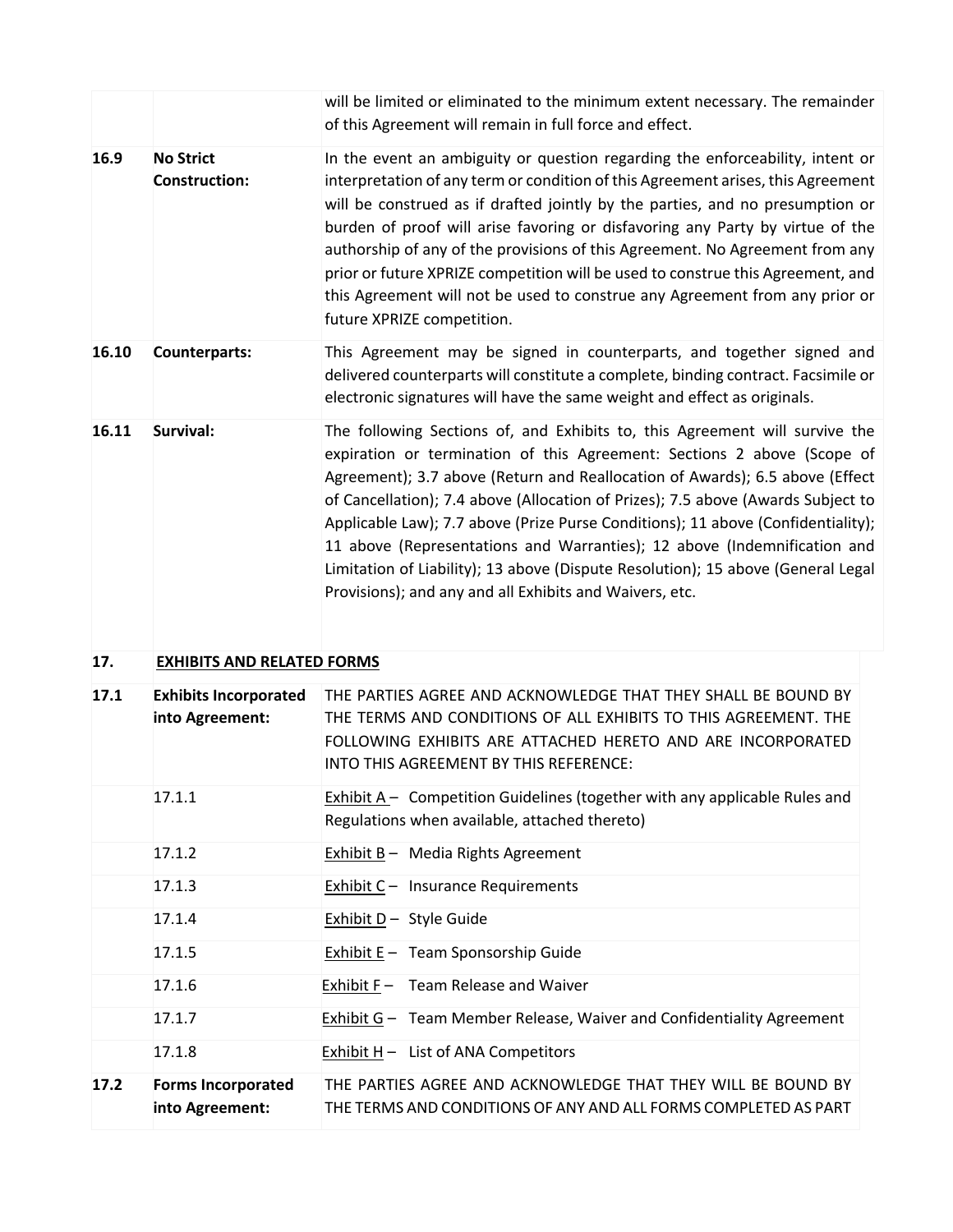|      |                                                              | OF THE INTENT TO COMPETE FORM; (ii) THE TEAM INFORMATION PROVIDED<br>THROUGH THE COMPETITION PORTAL; AND (iii) THE ENTRY SUBMISSION<br>FORM(S) AND REGISTRATION PROCESS DESCRIBED IN SECTION 4 ABOVE,<br>AND THAT ALL SUCH FORMS ARE HEREBY INCORPORATED INTO THIS<br>AGREEMENT BY THIS REFERENCE, OR SHALL BE INCOPORATED INTO THIS<br>AGREEMENT WHEN SUCH FORMS ARE COMPLETED AND SUBMITTED BY<br>TEAM. |
|------|--------------------------------------------------------------|-----------------------------------------------------------------------------------------------------------------------------------------------------------------------------------------------------------------------------------------------------------------------------------------------------------------------------------------------------------------------------------------------------------|
| 17.3 | <b>Additional Exhibits:</b>                                  | As pursuant to section 6.6 above, XPRIZE may at its sole and absolute<br>discretion add Exhibits to this Agreement for the purpose of further<br>clarifying the rules and regulations governing the Competition.                                                                                                                                                                                          |
| 17.4 | <b>All Exhibits Subject to</b><br><b>Change and Updates:</b> | The parties agree and acknowledge that, as pursuant to sections 6.6 above<br>and 8.2 above of this Agreement, and to this Section 17.4, all Exhibits are<br>subject to change and update at XPRIZE's sole and absolute discretion.                                                                                                                                                                        |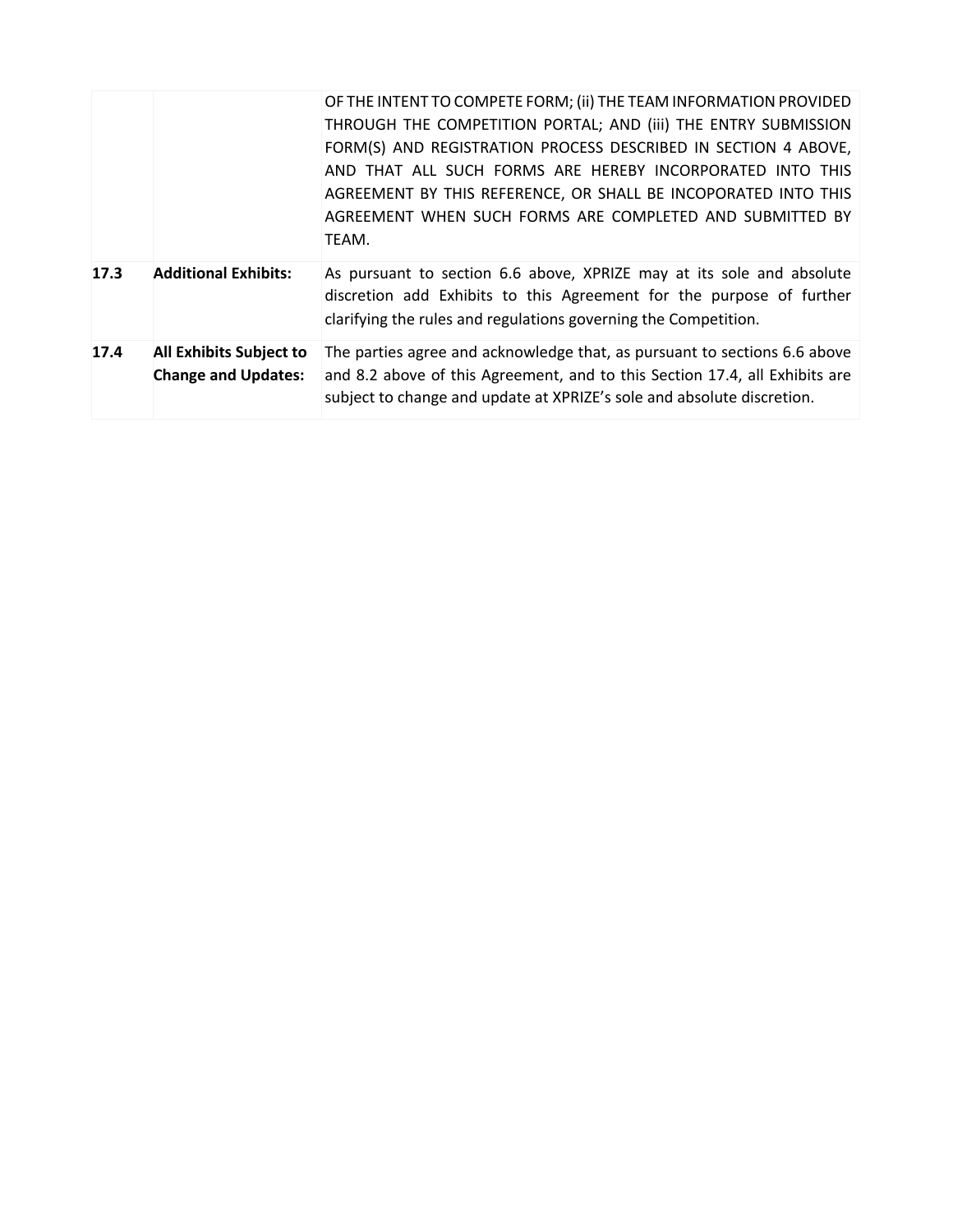# **EXHIBIT A**

# **Competition Guidelines**

The Competition Guidelines may be accessed through the [COMPETITION WEBSITE] WEBSITE AT: https://avatar.xprize.org/prizes/avatar/guidelines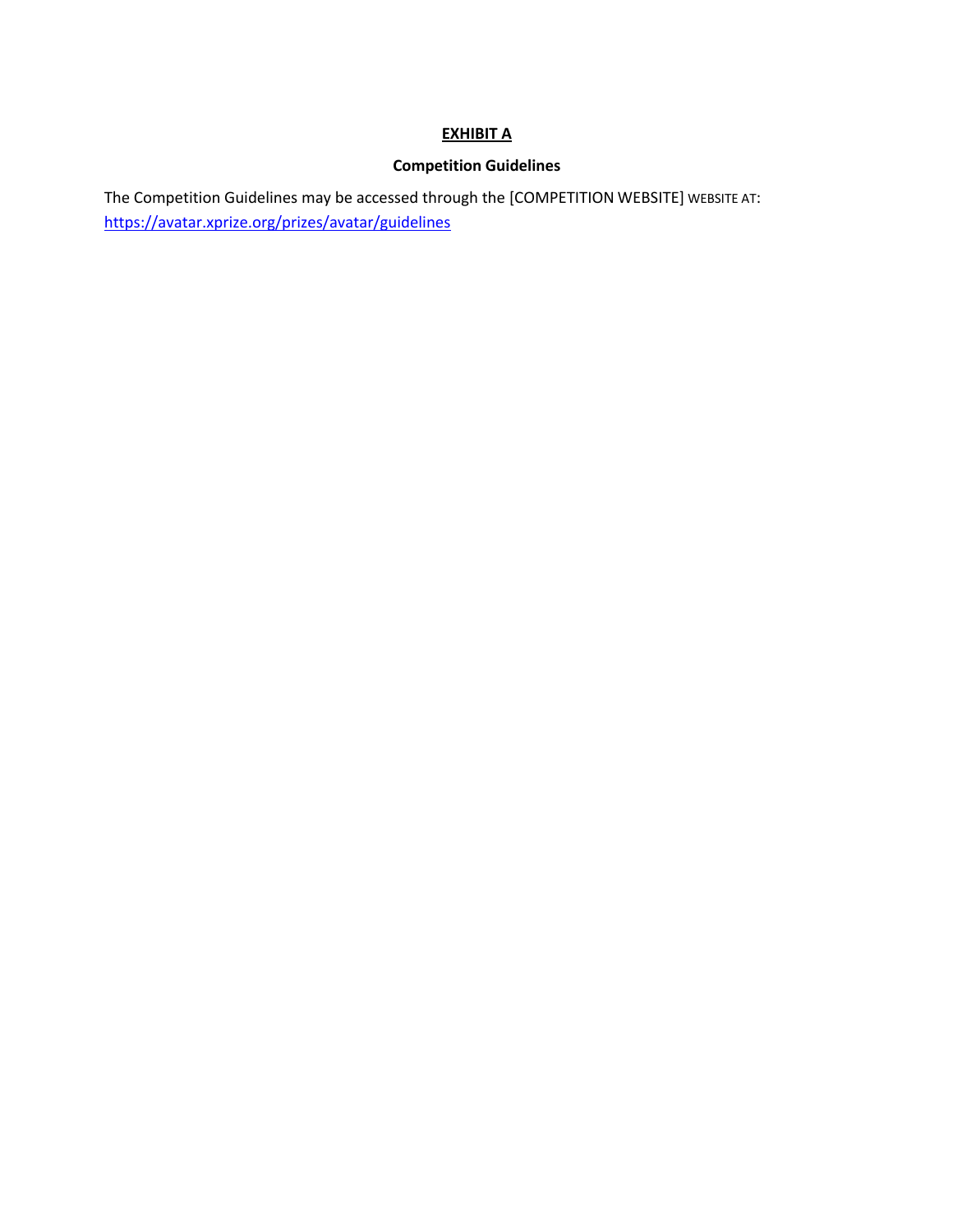#### **EXHIBIT B**

#### **Media Rights Agreement**

XPRIZE intends to capture audio, video, digital, and photographic material related to the Competition ("XPRIZE Media"). XPRIZE shall retain (on behalf of itself, its Prize Fulfillment Partner and its media partners, including without limitation Discovery Channel) the right to request and obtain preferential (above Team media partners and other media organizations) access to any and all Team facilities or events for the purposes of the capture of XPRIZE Media for later usage; these requests shall not be unreasonably denied or delayed. Team shall use best efforts to provide similar access to facilities of Team contractors, sponsors or partners for the purposes of capture of XPRIZE Media. If such access is not possible, such as for reasons of confidentiality or health and safety, Team shall provide a XPRIZE with a written communication describing with particularity the reasons that such access is not possible. XPRIZE shall consider such communication in good faith and will then determine whether or not (in its sole discretion) to waive this requirement with respect to the particular facility or event. The parties acknowledge and agree that Team's agreement to provide such preferential access constitutes material consideration under this Agreement and XPRIZE's ability to capture and use XPRIZE Media in communications to the general public is a primary purpose for which the Competition is conducted. Accordingly, submission of bad faith requests or other abuse of this provision may, in the sole discretion of XPRIZE, result in Team's disqualification or other adverse consequences to Team.

XPRIZE shall have the right to use, copy, sublicense, modify, transmit, display, distribute, perform, make, sell, assign, license, transfer, import, export, and otherwise dispose of or exploit XPRIZE Media in any manner or medium whatsoever, existing now or in the future, including, without limitation, all motion picture rights of every kind, including, without limitation, theatrical and documentary motion picture rights, television motion picture rights, and home video rights, and all allied, subsidiary, and derivative rights, including, without limitation, sequel, prequel, and remake rights, novelization, comic book, comic strip, newspaper comics, "making of" book, merchandising rights, commercial tie-ups, stage rights, radio rights, webcast rights, internet display rights, and promotional and advertising rights, including, without limitation, the right to broadcast over radio, television, the internet, and all other media, advertisements with respect to any production produced based on the Competition or the story of the Competition. The right to capture and use XPRIZE Media shall include, without limitation, all rights and title in and to any and all audio, video, or photographic material created by, or on the behalf of, XPRIZE or its agent, representatives and assignees. XPRIZE shall not receive any pecuniary consideration in exchange for the license or distribution of XPRIZE Media. Except as necessary for purposes of judging the Competition, XPRIZE will not require Team to disclose their Craft in dissembled form or permit access to discussions with respect to pending patent applications or other Confidential Information of Team. Nevertheless, Team bears ultimate responsibility for ensuring that its Confidential Information is not revealed during the recording of any XPRIZE Media.

If XPRIZE desires to depict any Team Intellectual Property not covered by the grants of rights herein in its production of XPRIZE Media or for advertising or promotional purposes, XPRIZE shall submit a request to Team for permission to use such materials solely for such purposes of producing media content or educational materials related to the Competition. Team agrees not to unreasonably withhold, condition, or delay approval for XPRIZE to depict Team Intellectual Property for production of XPRIZE Media or educational materials related to the Competition, it being understood that such approval would be withheld reasonably if it were to unduly interfere with Team's revenue generation, efforts to file patent applications, agreements with financiers or customers, or trade secrets. Furthermore, Team agrees not to unreasonably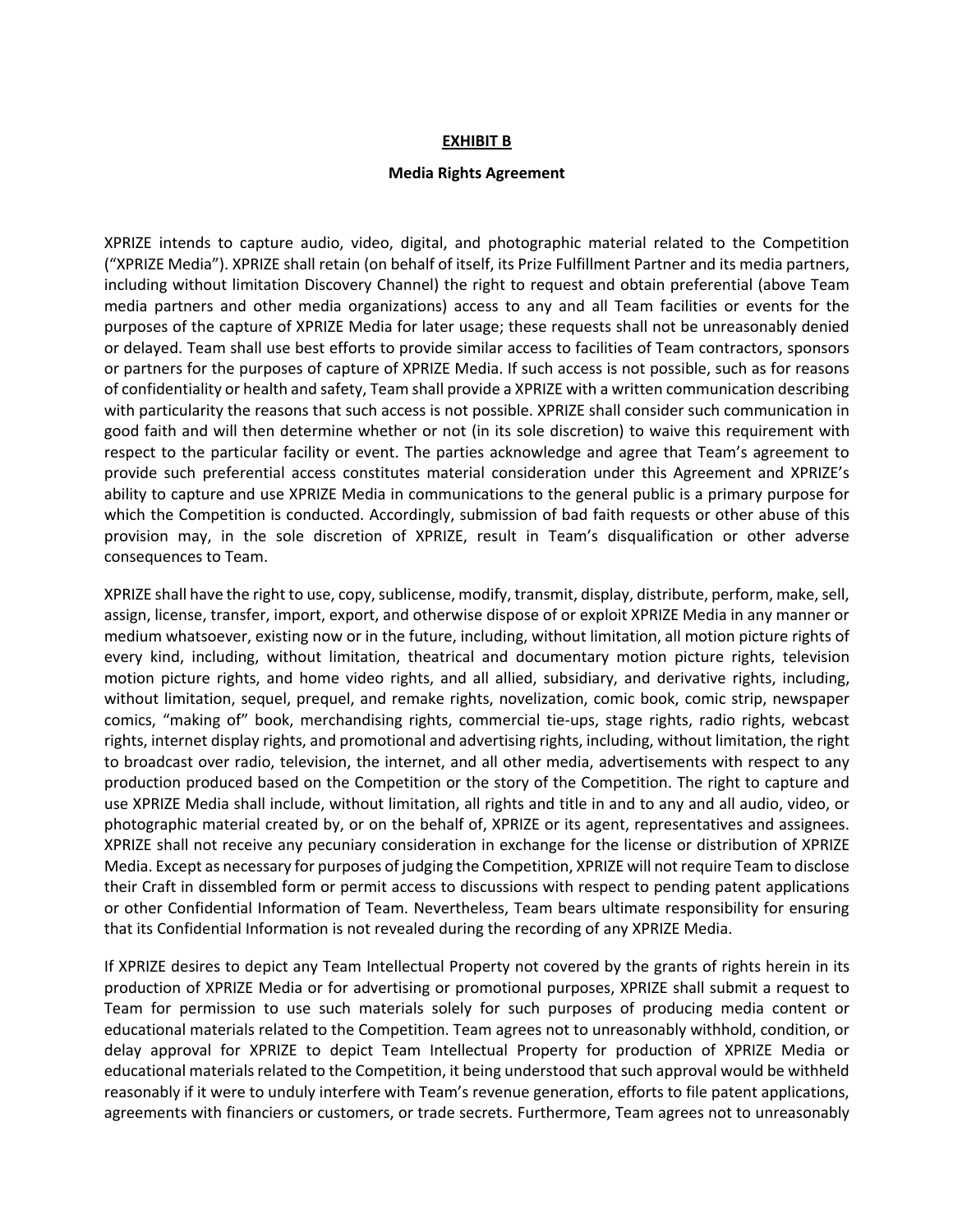withhold permission for advertising or promotional use related to the Competition. Team shall use best efforts to respond to such requests within ten (10) business days. If the content of any XPRIZE Media is subject to 17 U.S.C. 106A or any similar laws, Team hereby irrevocably waives and agrees not to assert all rights under such laws and irrevocably appoints XPRIZE as its agent to assert on Team's behalf, Team's moral rights or any equivalent rights regarding the form or extent of any alteration to the XPRIZE Media (including, without limitation, removal or destruction) or the making of any derivative works based on the XPRIZE Media, including, without limitation, photographs, drawings or other visual reproductions of the work, in any medium, for XPRIZE's purposes.

Team agrees to execute all papers and to perform any acts as XPRIZE may deem necessary to secure for XPRIZE or its designee the rights herein assigned or granted, including, without limitation, any third-party consents that may be necessary to capture and use XPRIZE Media. Further, Team irrevocably appoints XPRIZE as Team's attorney-in-fact to do all of the foregoing, such appointment being coupled with an interest.

XPRIZE will use reasonable efforts to promote the Competition. XPRIZE also anticipates that Team may enter agreements with media partners that are interested in promoting Team's participation in the Competition ("Team Media Partners"). Team shall provide notice to XPRIZE no later than thirty (30) calendar days prior to the execution of any agreement with a Team Media Partner, by completing and submitting the Team Media Partnership Notification Form that will provide XPRIZE with the following information: (i) name of Team Media Partner; (ii) a brief description of the media, marketing, or promotional rights granted to the Team Media Partner; and (iii) a written summary of the business points of any agreement with the Team Media Partner. XPRIZE shall review such agreement terms within ten (10) business days. If such contracts or relationships involve any contractual or implicit commitment to exclusivity, then XPRIZE may impose limitations on or reject the proposed Team Media Partner Agreement as XPRIZE determines to be in the best interests of the Competition. XPRIZE may also reject the proposed Team Media Partner Agreement, if such agreement , in XPRIZE's sole opinion: (i) would cause Team to breach any term of this Agreement; (ii) would require unsuitable advertising including, but not limited to, any advertising that depicts, describes, implies, or promotes obscene or sexually explicit matters, libelous or illegal matters, violence, racial, sexual or other types of legally prohibited discrimination, a particular political view, or may infringe on or otherwise violate any rights of XPRIZE or any third party; (iii) conflicts with the exclusivity of or jeopardizes any sponsorship associated with the Competition; or (iv) undermines the Competition, its underlying goals, or the educational mission of XPRIZE. Team is encouraged to work with XPRIZE well prior to finalizing any agreements with a Team Media Partner to streamline the approval process. If Team has signed agreements with Team Media Partners or other similar relationships prior to the execution of this Agreement, Team shall provide to XPRIZE a detailed written summary of the business points of such agreements and shall amend or terminate such agreements upon request by XPRIZE in accordance with this Exhibit.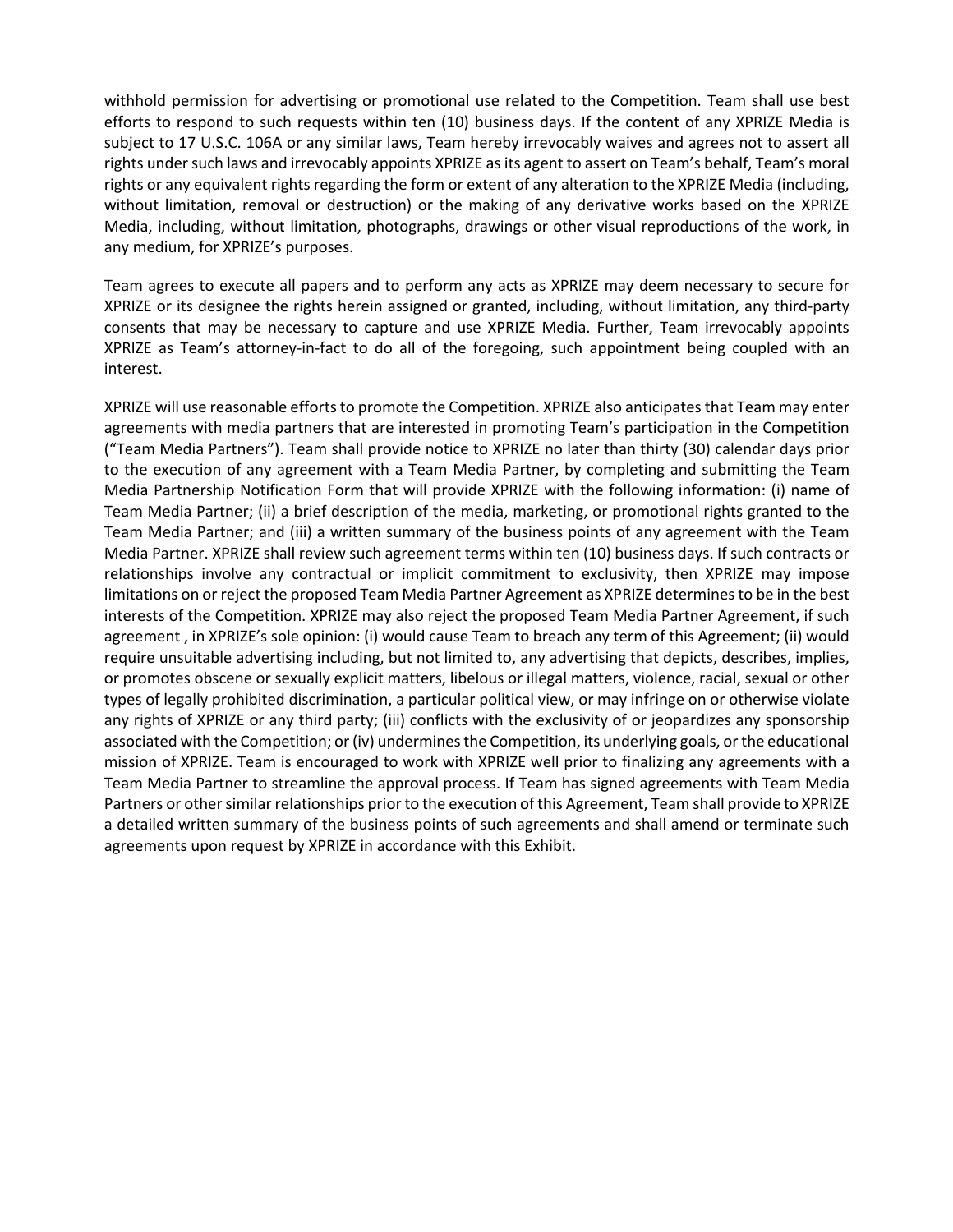#### **EXHIBIT C**

#### **Insurance Requirements**

#### Liability Insurance

Within thirty (30) days of being selected as a Semifinalist Team, Team shall procure, pay for and thereafter maintain such insurance as will protect against claims for bodily injury or death, or for damage to property, which may arise out of the Team's participation in the challenge or by anyone employed by any of them, or by anyone for whose acts any of them may be liable. Such insurance will include but not be limited to the following minimum coverage and limits of no less than **Five Hundred Thousand Dollars** per occurrence [**\$500,000.00]** per occurrence and **One Million Dollars (\$1,000,000.00)** aggregate.

If Team is non-U.S. owned and operated with principal operations outside the jurisdiction of the government of the United States of America, Team may fulfill these Insurance Requirements by alternate means, such as by obtaining a comparable insurance policy (with appropriate endorsements) issued in the country of origin similar to a commercial General Liability policy (International Standards Organization form).

If Team is non- U.S based, Team will not require a Waiver of Subrogation endorsement.

If Team is a government or non-profit educational institution, Team may rely on sufficient self-insurance coverage in place of a General Liability policy, or some combination thereof, which complies with the above criteria.

Team shall obtain, from its general liability insurance provider, a certificate of insurance evidencing the above coverage and appropriate endorsements to the policies obtained that name "The XPRIZE Foundation, Inc." and "ANA" as Additional Insureds with Waivers of Subrogation.

## **\*\*If Team does not obtain XPRIZE written approval of all insurance and eligibility requirements, then Team may be ineligible to participate in the Semifinal and/or Final round of this competition.\*\***

#### Workers' Compensation – Volunteers Accident Insurance

Team shall maintain Workers' Compensation or comparable insurance as required by any applicable Law, in accordance with the provisions of the Laws of the nation, state, territory or province having jurisdiction over Team's employees with limits sufficient to cover Team's potential liability to its employees in connection with Team's participation in the Competition. If Team has no employees or is otherwise not required by applicable laws to carry such insurance, then Workers Compensation Insurance will not be required. In the event Team is exempt from the requirement to obtain Workers' Compensation insurance pursuant to Law, Team shall insure that all individuals serving as volunteers secure Health Insurance and/or Volunteers Accident Insurance. Team shall be solely responsible for verifying that all volunteers have either form of insurance with sufficient coverage for any and all injuries that may occur during the course of the Competition.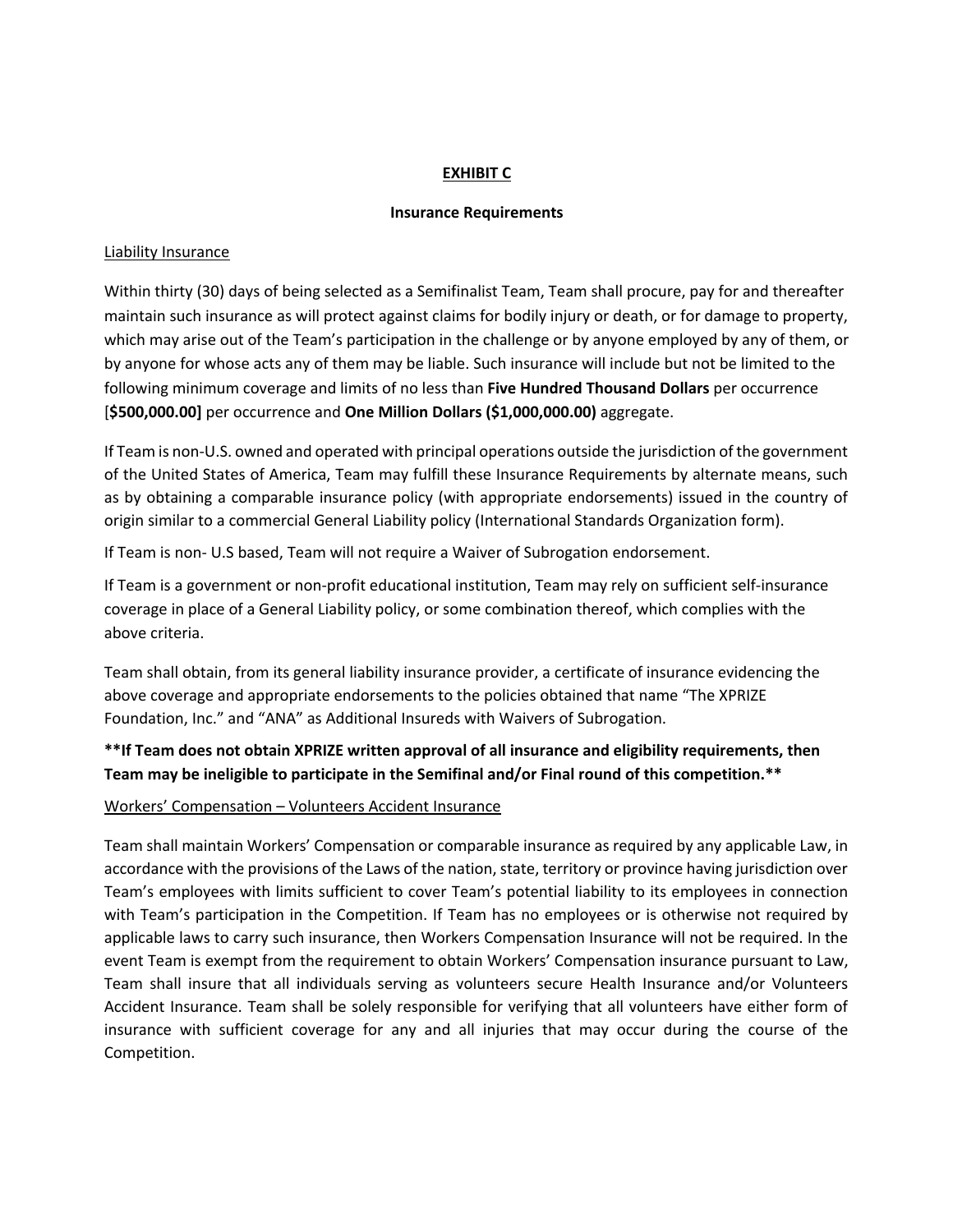#### Automobile Insurance

If Team owns, leases or operates automobiles in connection with its participation in the Competition, Team will maintain an automobile insurance policy with limits sufficient to cover Team's potential liability for bodily injury and property damage to third parties in connection with Team's participation in the Competition. Coverage should include protection for owned automobiles, non-owned automobiles, and hired automobiles, as applicable. An endorsement to the General Liability Policy or self-insurance coverage above covering hired & non-owned automobiles is acceptable.

#### Insurance Providers and Coverage Term

All policies and limits should be written with an insurer with an AM Best Rating of A-VII or better, or in the case of workers' compensation, be insured by an acceptable state or government approved program. If the insurer is not rated by AM Best, evidence supporting the insurer's financial strength may be required and be subject to the approval of XPRIZE. The insurance policies required above shall be maintained by Team for such length of time as is necessary to cover all claims arising out of or related to Team's participation in the Competition.

#### **COMPLIANCE CERTIFICATION FORM**

Each Team will be required to provide XPRIZE with proof that Team has satisfied the above Insurance Requirements by delivering to XPRIZE a completed Compliance Certification Form (in a form to be provided by XPRIZE), pursuant to which Team will be required (among other requirements as detailed in Section **Error! Reference source not found.** of the Agreement) to: (i) clearly outline documentation: (i) clearly outlining (in English) how the Team's insurance coverage satisfies the Insurance Requirements set forth above; (ii) certifying, as evidenced by the signature of the Team Leader and Team's insurance agent, broker or representative, that Team is in full compliance with the Insurance Requirements; and (iii) attaching certificates of insurance (in English) evidencing the required coverage, including without limitation, endorsements to the general liability policies naming the XPRIZE Foundation, Inc., and ANA as Additional Insureds with Waivers of Subrogation, in a form satisfactory to XPRIZE. A Waiver of Subrogation endorsement is not required for International Teams. The template Compliance Certification Form and the deadline for submission of a completed and signed Compliance Certification Form shall be provided by XPRIZE in the Rules and Regulations to be attached to the Competition Guidelines.

As specified in Section 4.5 of the Agreement, in addition to the requirements specified above, XPRIZE shall also have the right, at its sole and absolute discretion, to demand that Team submit a Compliance Certification format any time during the Term, within ten (10) business days of the delivery of a written demand from XPRIZE to Team.

### *\*\*\* ATTENTION TEAMS – DO NOT WAIT TO GET INSURANCE COVERAGE \*\*\**

*The delivery of a written demand to submit current proof of insurance coverage is not intended to give you time to get the necessary insurance policies if they are not already in place. If you don't have the required insurance coverage when you are required to submit proof of such insurance, then you will be ineligible to continue to participate in the Competition. This means that you should definitely not delay in getting the required insurance coverage*.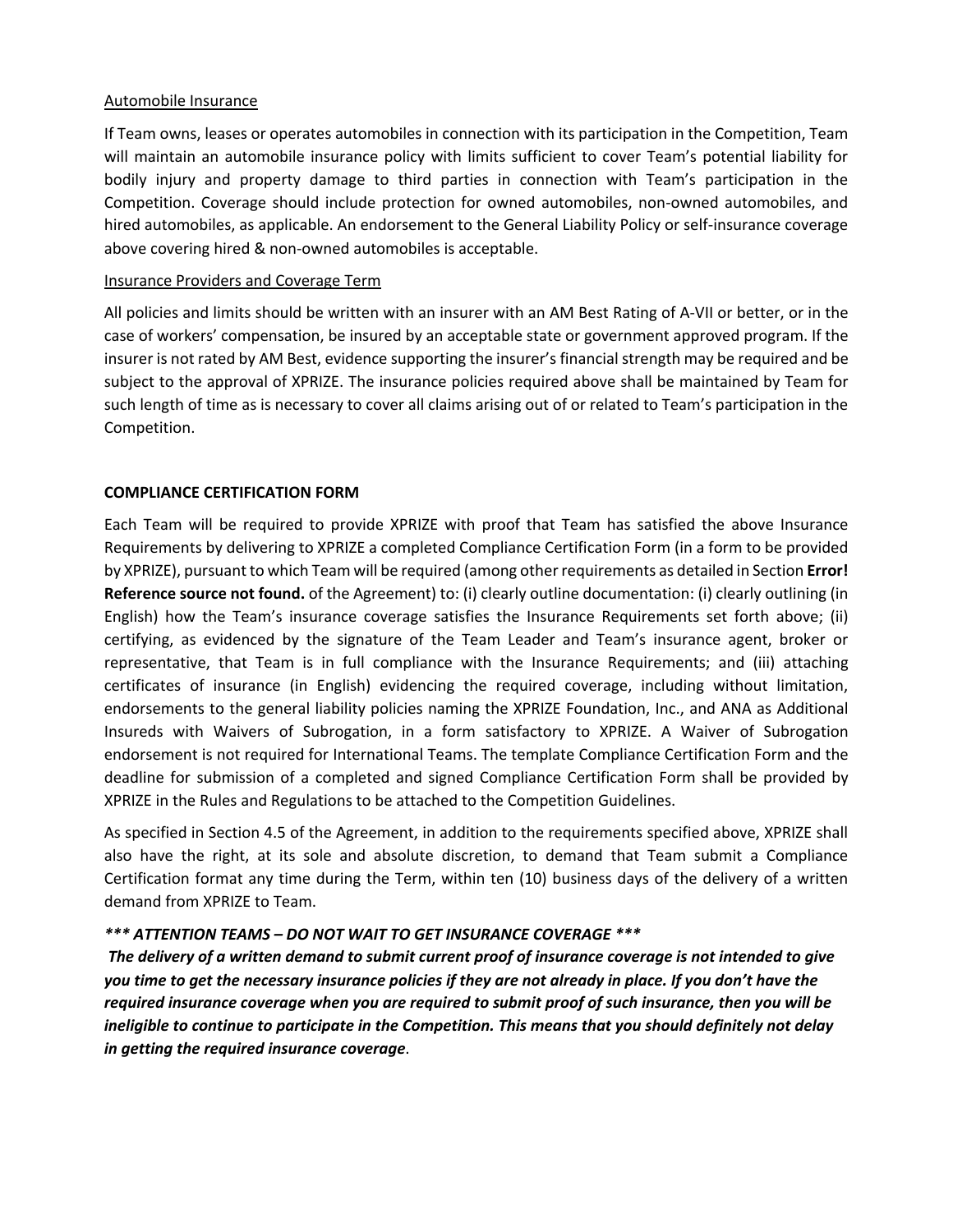# **EXHIBIT D**

# **Style Guide**

The branding and style Guide may be accessed through the COMPETITION PORTAL WEBSITE AT: https://ids.xprize.org/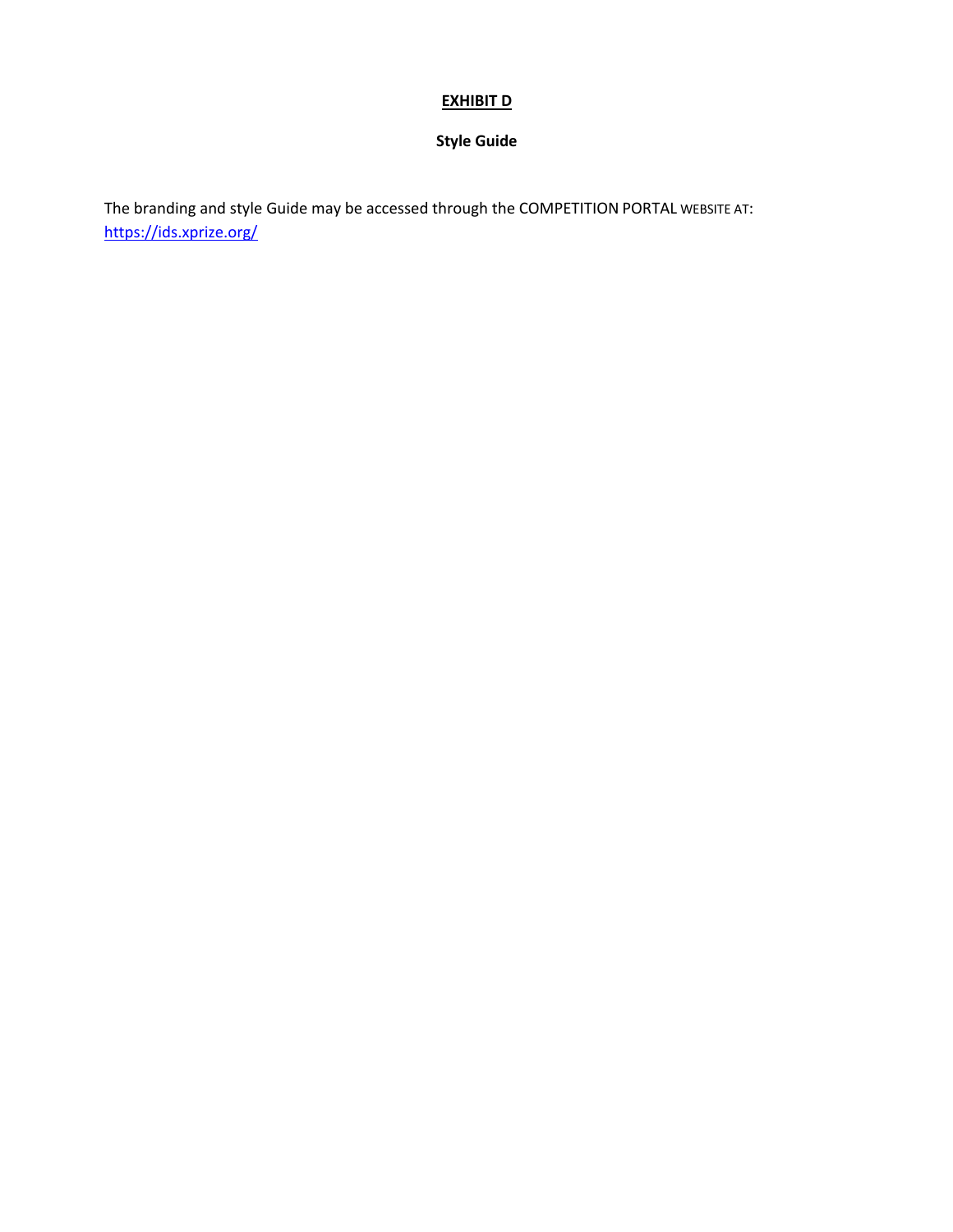#### **EXHIBIT E**

#### **Team Sponsorship Guide**

- **I. TEAM SPONSORSHIP DEFINED.** For the purposes of the Agreement and this Team Sponsorship Guide, "Team Sponsorship" shall be defined as any agreement or relationship between Team and any other person, group, corporation, limited liability company, foundation, or other entity ("Team Sponsor") for Team Sponsor to provide any past, present or future financial or other support in order to establish an association between Team and Team Sponsor (and/or any image, brand, service, or product of Team Sponsor) in return for the past, present or future granting of direct or indirect services, benefits, assets or other consideration (including, without limitation, product placement, social media mentions, verbal or written acknowledgements, and logo or brand identification on signage, banners, advertising, promotions, marketing, apparel, apparatus, website, etc.) from Team to Team Sponsor.
- **II. PRIOR XPRIZE APPROVAL OF TEAM SPONSORS.** No later than thirty (30) days prior to the execution of any Team Sponsorship agreement by Team, Team shall provide to XPRIZE notice, on the Team Sponsorship Notification Form (provided through the Competition Portal) of pending Sponsorships or other relationships that will require: (i) logo space on Team's Entry or other Team hardware or software related to the Competition; (ii) media, marketing, or promotional rights related to the Competition; or (iii) Team name changes. Team shall submit to XPRIZE a detailed written summary of the business points of any agreement with a Team Sponsor. XPRIZE shall review such agreement terms within ten (10) business days and may reject the proposed Team Sponsorship agreement, if such agreement, in XPRIZE's sole opinion: (a) would cause Team to breach any term of the Agreement; (b) would require unsuitable advertising including, but not limited to, any advertising that depicts, describes, implies, or promotes obscene or sexually explicit matters, libelous or illegal matters, violence, racial, sexual or other types of legally prohibited discrimination, a particular political view, or may infringe on or otherwise violate any rights of XPRIZE or any third party; (c) conflicts with the exclusivity of or jeopardizes any sponsorship associated with the Competition; or (d) undermines the Competition, its underlying goals, or the educational mission of XPRIZE. Team is encouraged to work with XPRIZE well in advance of finalizing any Sponsorship agreement in order to streamline the approval process. If Team has signed agreements for such Sponsorships or other relationships prior to the execution of this Agreement, Team shall provide to XPRIZE a detailed written summary of the business points of such agreements and shall amend or terminate such agreements upon request by XPRIZE in accordance with this Exhibit.
- **III. NAMING OF ENTRY.** Subject to the Agreement and this Team Sponsorship Guide, Team shall have the right to name its Entry or Entries and retain all rights to the name of its Entry or Entries. However, before finalizing its choice for its name of the Entry, Team must obtain prior approval from XPRIZE regarding the name to prevent conflict with the goals of the Competition and reputation of XPRIZE. Such approval will not be denied absent a compelling reason, as determined by XPRIZE in its sole and absolute discretion, such as names that are obscene, violate Laws, or undermine the Competition, its underlying goals, or the educational mission of XPRIZE.
- **IV. LOGO PLACEMENTS.** Team shall display the Logo Cluster, as specified by XPRIZE, on the Entry. As each Entry will have a different design, the actual placement of the Competition logo and Logo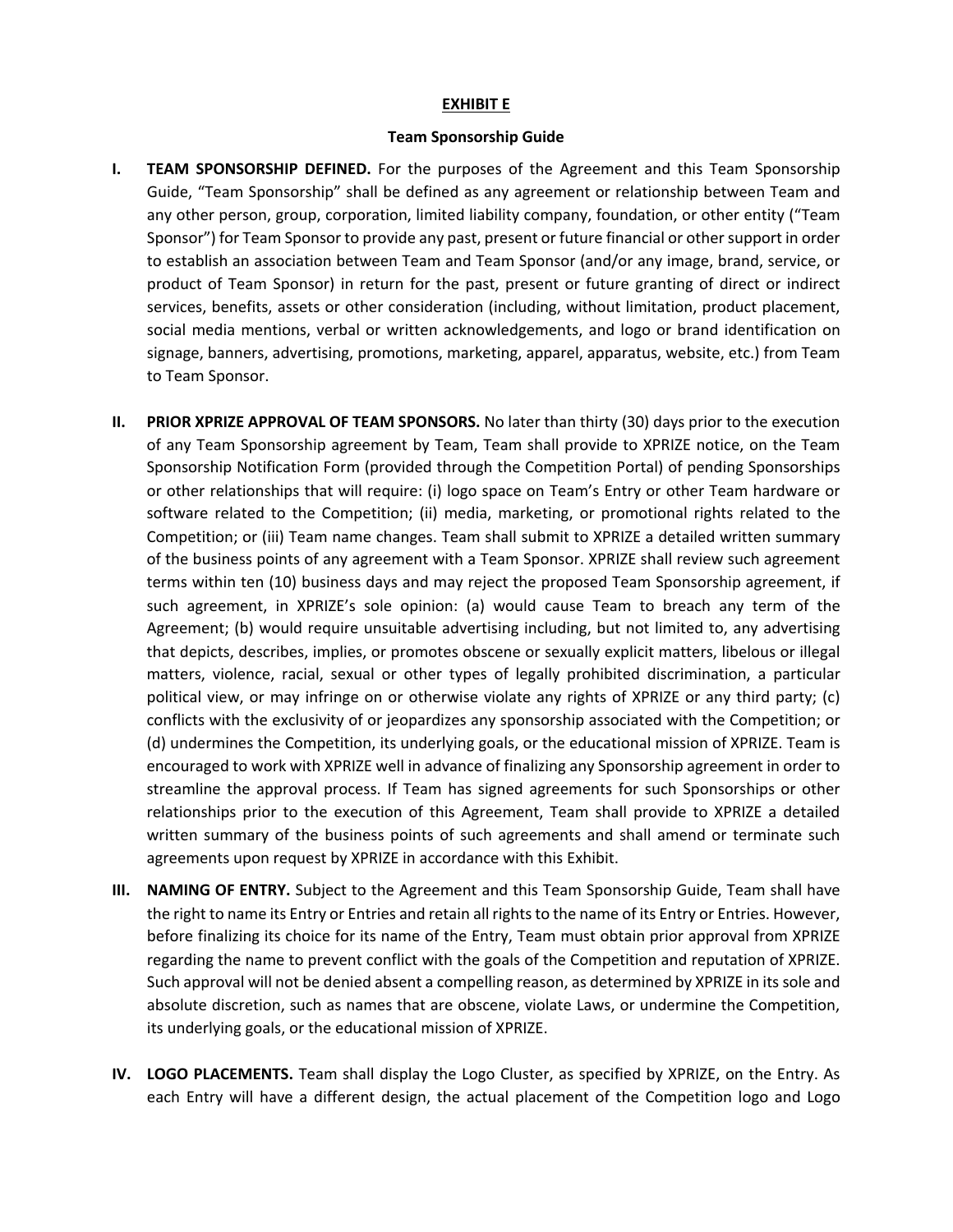Cluster on the Entry will be considered and approved by XPRIZE on a case-by-case basis. Team shall work with XPRIZE to evaluate the placement of the Competition Logo and Logo Cluster on the Entry. XPRIZE reserves the right to require Team to and Team will put the Competition Logo and Logo Cluster on all Team hardware and software (i.e., the initial or landing user screen) related to the Competition, including, but not limited to, the Entry, as well as Team support vehicles, Team uniforms, and other relevant equipment on which Team has or sells logo space; neither XPRIZE nor Title Sponsor will be obligated to pay for the placement of the Competition Logo on Team's hardware, software, vehicles, uniforms or other relevant equipment. Team shall ensure that the Competition Logo and Logo Cluster have prominent placement on the Entry and Team uniforms. XPRIZE may require that Team will wear Competition shirts designated by XPRIZE. Team shall ensure that the image of the Competition Logo and Logo Cluster on the Entry is featured prominently during all Competition events.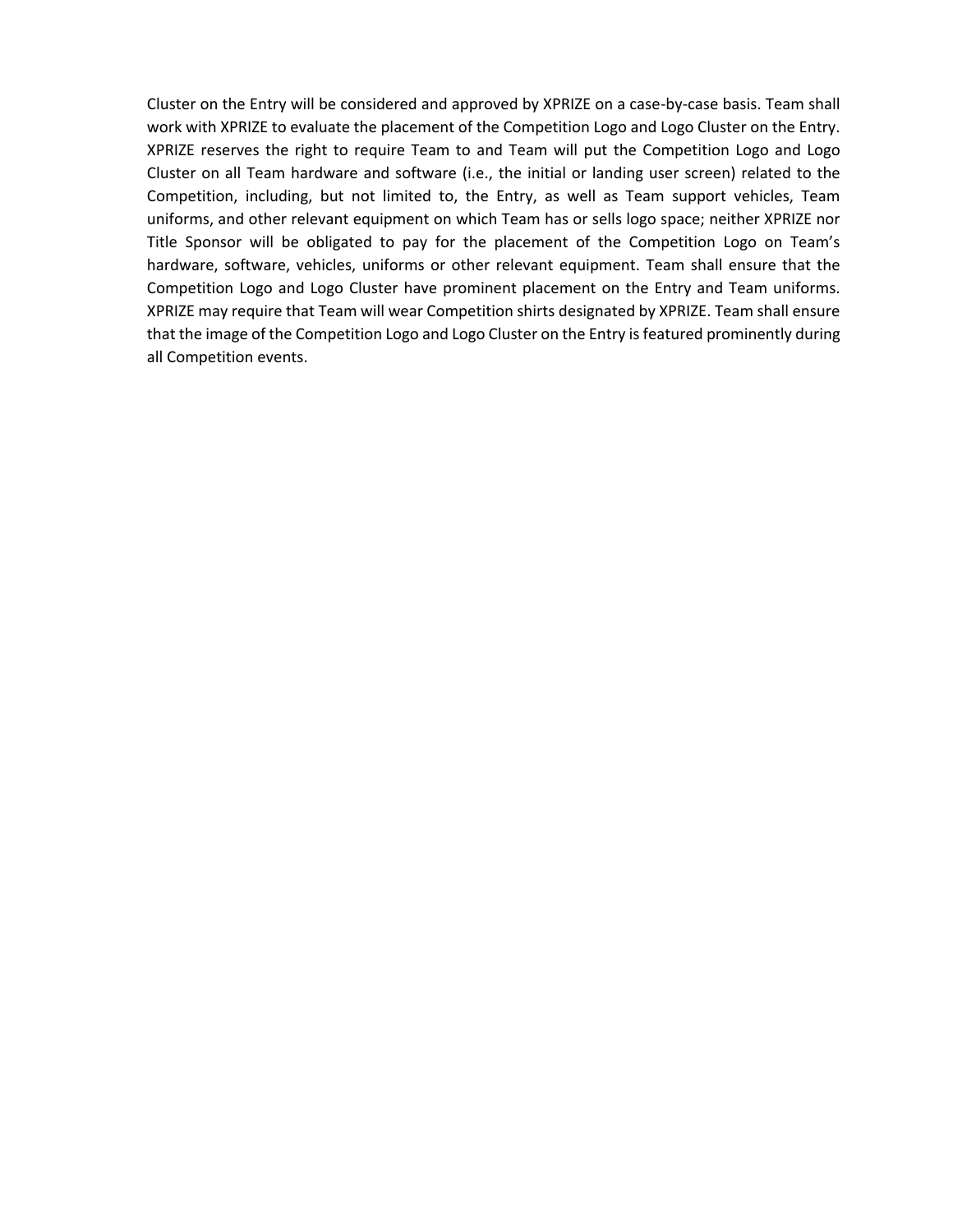#### **EXHIBIT F**

#### **Team Release and Waiver**

Team acknowledges and agrees, on behalf of Team and each Team Member, that XPRIZE, Title Sponsor and any parties affiliated with XPRIZE or Title Sponsor in connection with the Competition ("Released Parties") will not be liable for any liabilities, damages (including, without limitation, personal injury, death or property damage), or claims, or any related costs and expenses ("Losses") arising from, related to, or connected in any way with any property loss or damage or personal injury, including, without limitation, death, sustained by Team, any Team Member, any partner, sponsor or affiliate of Team, or any person or entity claiming on behalf of Team, arising from, relating to, or connected in any way with Team's participation in the Competition, even in the event of negligence or fault of any of the Released Parties, whether such negligence is present at the execution of the Competitor Agreement ("Agreement") or arises in the future. Team assumes full responsibility for and all risks of any Losses which may occur to Team, any Team Member, any partner, sponsor or affiliate of Team, or any person or entity claiming on behalf of Team, arising from, relating to, or connected in any way with Team's participation in the Competition. Team hereby unconditionally releases and waives all of the Released Parties from any claims alleging Losses, whether existing now or arising in the future, that in any way relate to the Released Parties' execution or duties under this Agreement.

#### **Waiver of California Civil Code Section 1542**

The releases in this Agreement are intended to be, and are, full, complete, unconditional and general releases with respect to all claims, demands, causes of action, defenses, and other matters described above, or any other theory, cause of action, occurrence, matter or thing which might give rise to liability, related to or arising out of any and all acts, omissions, or events occurring prior to the date of this Agreement.

Team and all Team Members acknowledge that he, she, or it is familiar with Section 1542 of the California Civil Code, which reads as follows:

A GENERAL RELEASE DOES NOT EXTEND TO CLAIMS WHICH THE CREDITOR DOES NOT KNOW OR SUSPECT TO EXIST IN HIS OR HER FAVOR AT THE TIME OF EXECUTING THE RELEASE, WHICH IF KNOWN BY HIM OR HER MUST HAVE MATERIALLY AFFECTED HIS OR HER SETTLEMENT WITH THE DEBTOR.

With respect to those claims being released hereunder, each of the Parties acknowledges that he, she, or it is releasing unknown claims and waives all rights he, she, or it has or may have under California Civil Code Section 1542 or any other statute or common law principle of similar effect. Each of the Parties acknowledges that he, she, or it may hereafter discover claims or facts in addition to or different from those now known or believed to exist with respect to the subject matter of the claims being released pursuant hereto, and which, if known or suspected at the time of entering into the Agreement, may have materially affected this Agreement. Nevertheless, each of the Parties hereby waives any right, claim(s), or cause of action that might arise as a result of such different or additional claim(s) or facts. Each of the Parties acknowledges and understands the significance and consequence of such release and such specific waiver of California Civil Code Section 1542.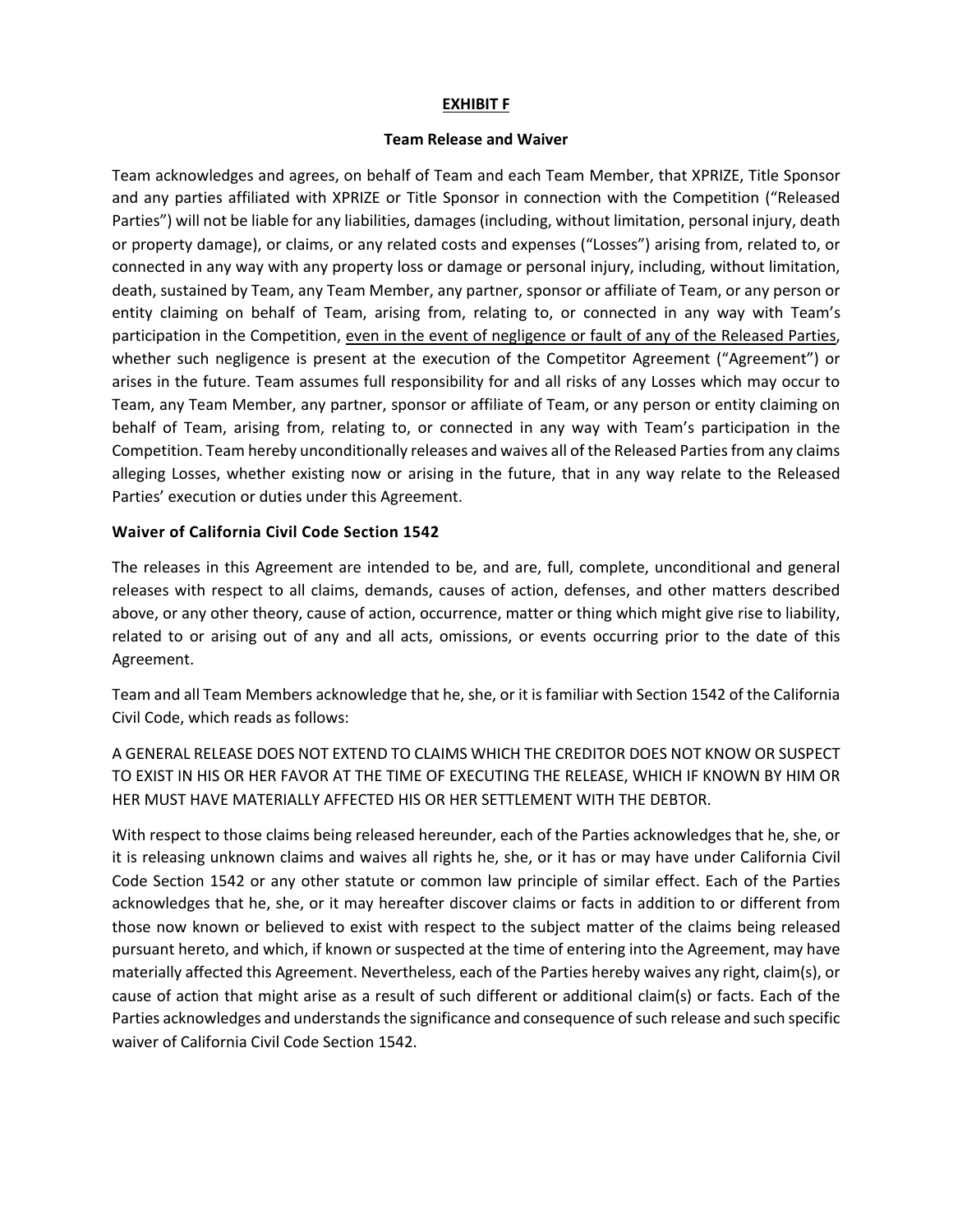#### **No Liability**

Team agrees that the Released Parties will not be held liable for any Losses that accrue or may accrue to Team, any Team Member, any partner or affiliate of Team, any Team Sponsor, or any person or entity claiming on behalf of Team, arising in any way from Team's participation in the Competition.

**Team Signatory Signature: \_\_\_\_\_\_\_\_\_\_\_\_\_\_\_\_\_\_\_\_\_\_\_\_\_\_\_\_\_\_**

**Date: \_\_\_\_\_\_\_\_\_\_\_\_\_\_\_\_\_\_\_\_\_\_\_\_\_\_\_\_\_\_\_\_\_\_\_\_\_\_\_\_\_\_\_\_\_\_\_**

**Team Signatory Name: \_\_\_\_\_\_\_\_\_\_\_\_\_\_\_\_\_\_\_\_\_\_\_\_\_\_\_\_\_\_\_\_\_**

**Team Signatory Title: \_\_\_\_\_\_\_\_\_\_\_\_\_\_\_\_\_\_\_\_\_\_\_\_\_\_\_\_\_\_\_\_\_\_**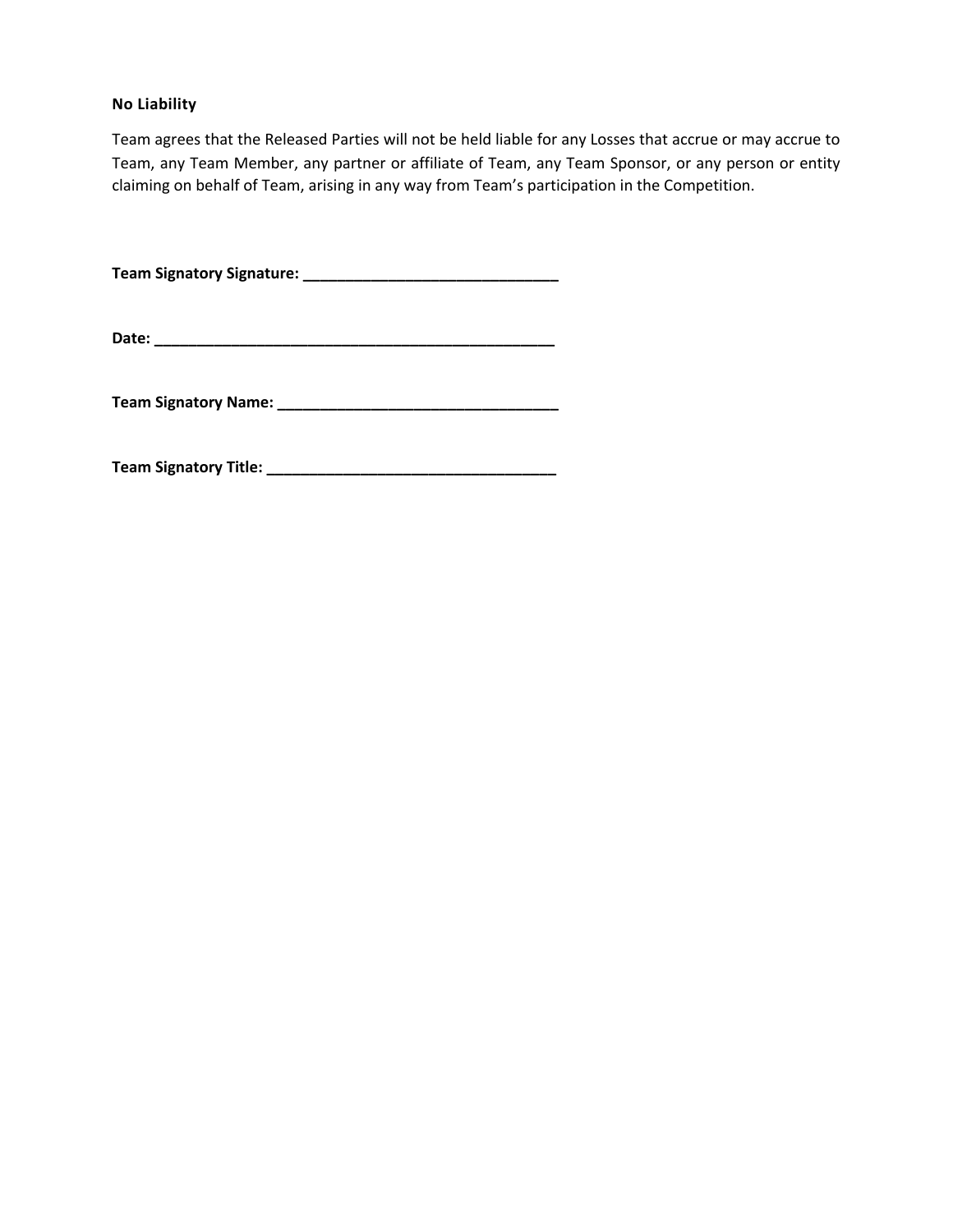#### **EXHIBIT G**

#### **Team Member Release, Waiver and Confidentiality Agreement**

This Team Member Release, Waiver, and Confidentiality Agreement is made pursuant to that certain Competitor Agreement ("Agreement"). I represent and warrant that I have reviewed the Agreement to which this Team Member Release, Waiver and Confidentiality Agreement is attached as Exhibit G, and I hereby agree to be bound by, and comply with, the terms and conditions of the Agreement.

FOR AND IN CONSIDERATION and as a condition of the granting of permission and authority for the undersigned to participate as a Team Member of the Team specified below ("Team") in the Competition, the Team Member specified below ("Team Member"), does hereby release, acquit, and discharge the Released Parties (as defined in the Team Release and Waiver, attached to the Agreement as Exhibit G) from any and all Losses (as defined in the Team Release and Waiver, attached to the Agreement as Exhibit G) now accrued or hereafter to accrue on account of Team Member's participation in the Competition.

I Team Member, hereby for myself, my heirs, executors, and administrators:

- **1.** Recognize and acknowledge that, as a Team Member, I am bound by the terms and conditions of Section 11 of the Agreement (Confidentiality) and covenant to comply with the terms and conditions thereof;
- **2.** Understand and acknowledge that my participation in the Competition may be dangerous and could lead to serious injury or death;
- **3.** Voluntarily assume any and all risks associated with participating in the Competition, and understand, acknowledge, and agree that the Released Parties will not be responsible or liable for any Losses that may occur in connection with my participation in the Competition;
- **4.** Unconditionally release and forever discharge the Released Parties from any and all Losses that I may have and for any and all Losses sustained by me and my property arising from my participation in the Competition;
- **5.** Waive any and all right or claim for Losses I may have against the Released Parties for any and all Losses I may suffer in connection with my participation in the Competition;
- **6.** Covenant not to sue the Released Parties, or attach or otherwise encumber any property of any Released Party, for any Losses on account of injury to myself, damage to my personal property, or my death arising from my participation in the Competition, or for any other Losses whatsoever; and
- **7.** Acknowledge and agree to all other terms and conditions in the Team Waiver and Release, including the waiver of Section 1542 of the California Civil Code.

In addition to the general release and waiver provided above, Team Member acknowledges that Team Member may be exposed to certain "Confidential Information" (as defined in Section 11 above of the Agreement) during the course of participating in the Competition. Participant hereby agrees to: (i) hold all Confidential Information in confidence, use it only to perform Team Member's duties under the Agreement, and not disclose the Confidential Information to any third party except to the extent permitted by the terms of the Agreement; and (ii) not remove or permit to be removed from any item any proprietary, confidential, or copyright notices, markings, or legends placed thereon by Team or XPRIZE. Team Member further acknowledges that any breach or violation of these confidentiality provisions will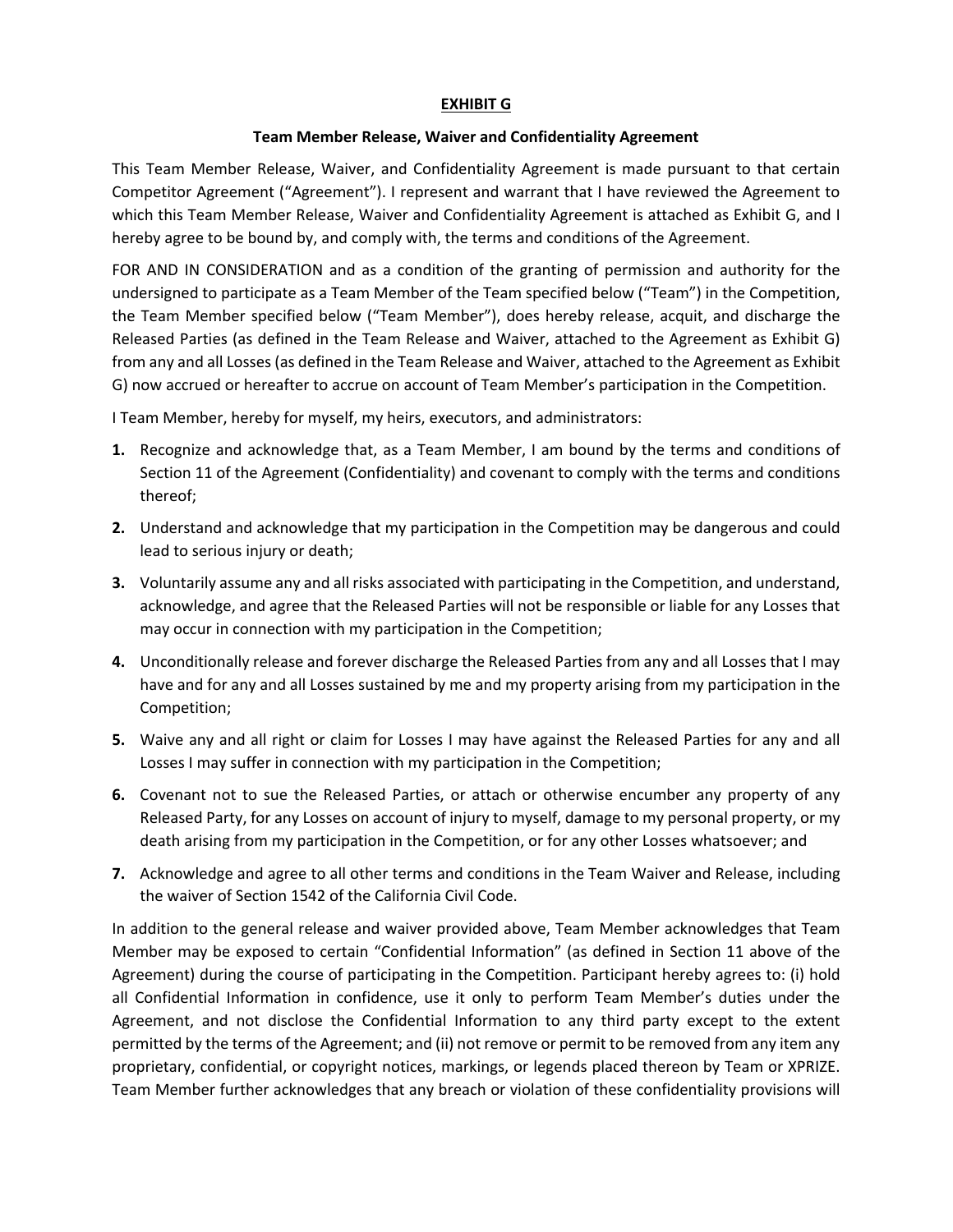result in irreparable and continued damage to XPRIZE, and its affiliates, Competition sponsors, administrators and Award fulfillment partners for which there may be no adequate remedy at law. Participant hereby agrees that in the event of any such breach or violation, the injured Party will be entitled to both damages and injunctive relief.

Team Member has read and understood the above and foregoing Team Member Release, Waiver and Confidentiality Agreement and hereby voluntarily agrees to be bound by and comply with its terms and conditions and the terms and conditions of the Agreement.

| <b>Team Name:</b>             |  |
|-------------------------------|--|
| <b>Team Member Name:</b>      |  |
| <b>Team Member Signature:</b> |  |
| Date of Signature:            |  |